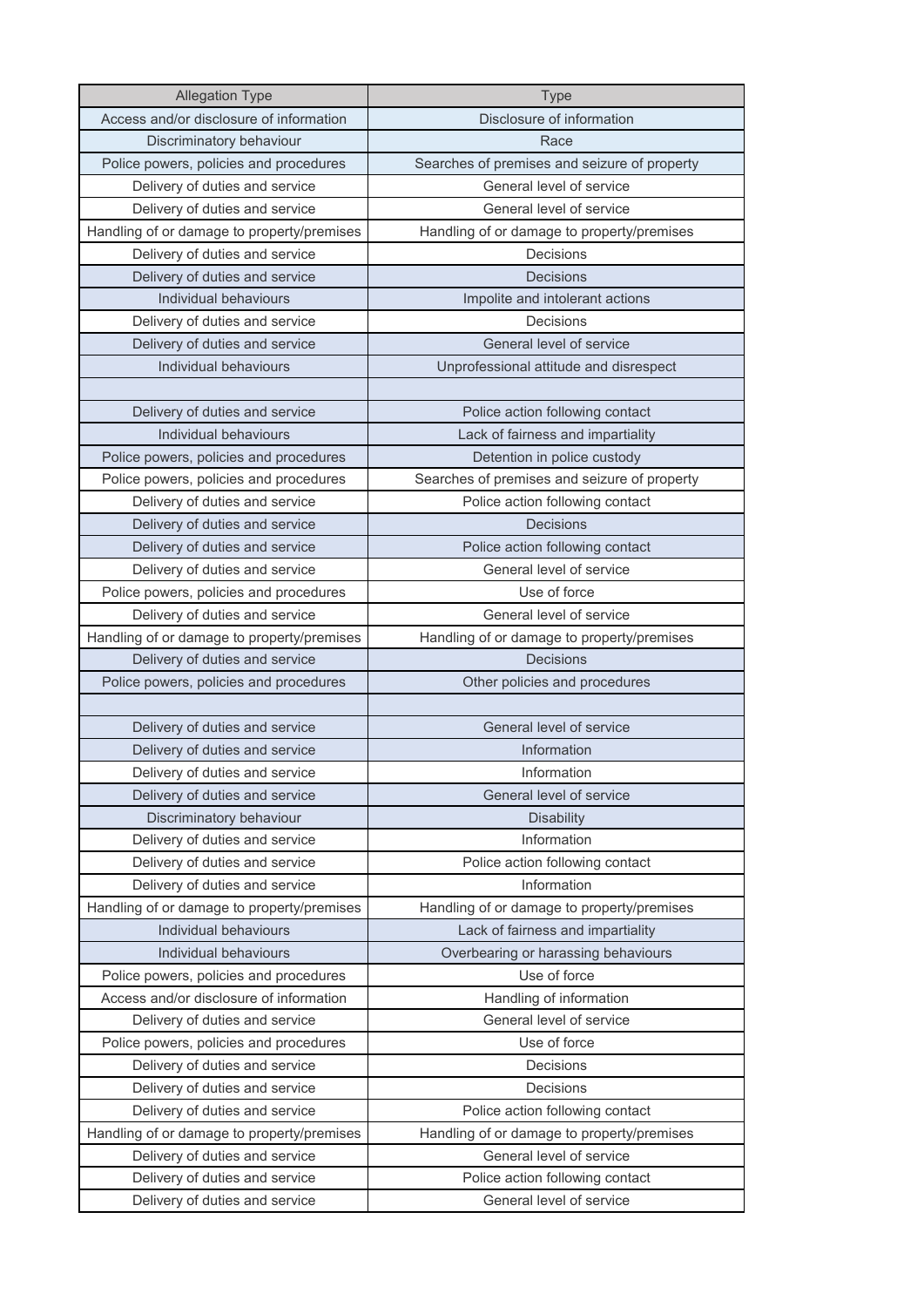| Individual behaviours                      | Impolite language/tone                     |
|--------------------------------------------|--------------------------------------------|
| Access and/or disclosure of information    | Disclosure of information                  |
| Delivery of duties and service             | Police action following contact            |
| Delivery of duties and service             | General level of service                   |
| Delivery of duties and service             | Decisions                                  |
| Delivery of duties and service             | Information                                |
| Delivery of duties and service             | Police action following contact            |
| Individual behaviours                      | Unprofessional attitude and disrespect     |
| Delivery of duties and service             | General level of service                   |
| Delivery of duties and service             | Police action following contact            |
| Delivery of duties and service             | Police action following contact            |
| Police powers, policies and procedures     | Power to arrest and detain                 |
| Delivery of duties and service             | Decisions                                  |
| Delivery of duties and service             | Police action following contact            |
| Delivery of duties and service             | <b>Decisions</b>                           |
| Delivery of duties and service             | General level of service                   |
| Delivery of duties and service             | Decisions                                  |
| Individual behaviours                      | Impolite and intolerant actions            |
| Individual behaviours                      | Impolite language/tone                     |
| Delivery of duties and service             | Police action following contact            |
| Police powers, policies and procedures     | Other policies and procedures              |
| Handling of or damage to property/premises | Handling of or damage to property/premises |
| Individual behaviours                      | Impolite and intolerant actions            |
| Police powers, policies and procedures     | Power to arrest and detain                 |
| Police powers, policies and procedures     | Use of force                               |
|                                            | Other irregularity in procedure            |
| Delivery of duties and service             | General level of service                   |
|                                            | Other neglect or failure in duty           |
| Individual behaviours                      | Overbearing or harassing behaviours        |
|                                            | Unlawful/unnecessary arrest or detention   |
| Delivery of duties and service             | Police action following contact            |
|                                            | Other neglect or failure in duty           |
| Delivery of duties and service             | General level of service                   |
|                                            | Other irregularity in procedure            |
| Delivery of duties and service             | Decisions                                  |
| Delivery of duties and service             | General level of service                   |
| Individual behaviours                      | Impolite and intolerant actions            |
| Police powers, policies and procedures     | Use of force                               |
| Delivery of duties and service             | Decisions                                  |
| Delivery of duties and service             | General level of service                   |
| Delivery of duties and service             | General level of service                   |
| Police powers, policies and procedures     | Use of force                               |
| Delivery of duties and service             | Police action following contact            |
| Individual behaviours                      | Impolite language/tone                     |
| Delivery of duties and service             | Police action following contact            |
| Individual behaviours                      | Impolite and intolerant actions            |
| Police powers, policies and procedures     | Detention in police custody                |
| Delivery of duties and service             | Police action following contact            |
| Delivery of duties and service             | General level of service                   |
| Delivery of duties and service             | Decisions                                  |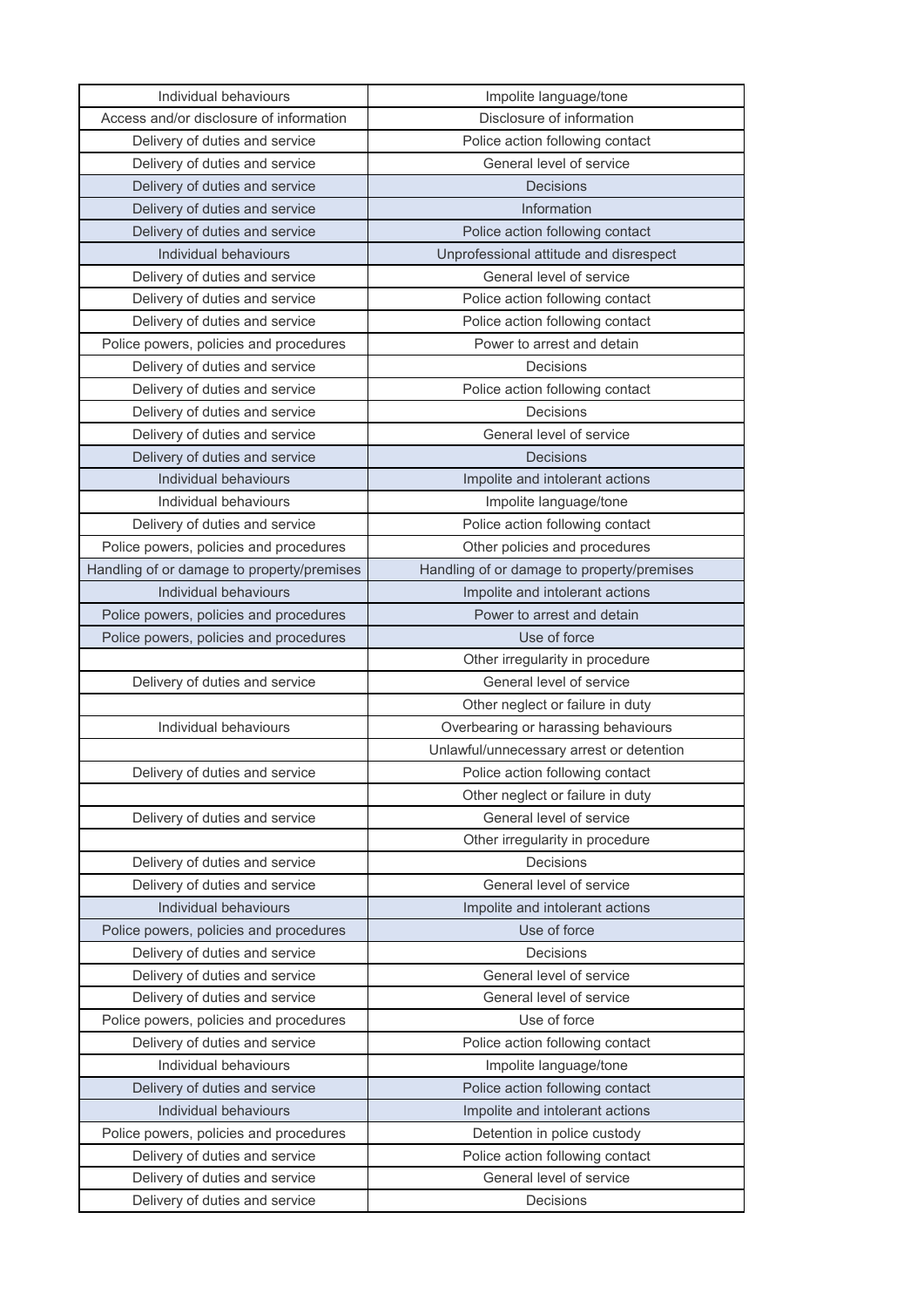|                                         | Other neglect or failure in duty             |
|-----------------------------------------|----------------------------------------------|
|                                         | Unlawful/unnecessary arrest or detention     |
| Delivery of duties and service          | General level of service                     |
|                                         | Other neglect or failure in duty             |
| Access and/or disclosure of information | Disclosure of information                    |
| Delivery of duties and service          | General level of service                     |
| Individual behaviours                   | Impolite and intolerant actions              |
| Police powers, policies and procedures  | Power to arrest and detain                   |
|                                         | Other neglect or failure in duty             |
| Police powers, policies and procedures  | Searches of premises and seizure of property |
|                                         | Oppressive conduct or harassment             |
| Individual behaviours                   | Impolite language/tone                       |
|                                         | Other neglect or failure in duty             |
| Delivery of duties and service          | General level of service                     |
|                                         | Incivility, impoliteness and intolerance     |
|                                         | Other irregularity in procedure              |
|                                         | Other neglect or failure in duty             |
|                                         |                                              |
| Individual behaviours                   | Lack of fairness and impartiality            |
| Police powers, policies and procedures  | Detention in police custody                  |
| Police powers, policies and procedures  | Use of force                                 |
|                                         | Other neglect or failure in duty             |
| Delivery of duties and service          | Decisions                                    |
|                                         | Other neglect or failure in duty             |
| Delivery of duties and service          | Information                                  |
|                                         | Oppressive conduct or harassment             |
|                                         | Other assault                                |
| Delivery of duties and service          | Police action following contact              |
|                                         | Other assault                                |
| Delivery of duties and service          | Decisions                                    |
| Individual behaviours                   | Impolite and intolerant actions              |
| Police powers, policies and procedures  | Power to arrest and detain                   |
| Discriminatory behaviour                | <b>Disability</b>                            |
|                                         | Traffic irregularity                         |
| Police powers, policies and procedures  | Searches of premises and seizure of property |
| Delivery of duties and service          | Police action following contact              |
| Delivery of duties and service          | General level of service                     |
| Delivery of duties and service          | General level of service                     |
| Individual behaviours                   | Unprofessional attitude and disrespect       |
| Police powers, policies and procedures  | Power to arrest and detain                   |
|                                         | Other neglect or failure in duty             |
| Delivery of duties and service          | Decisions                                    |
| Delivery of duties and service          | Police action following contact              |
| Individual behaviours                   | Impolite and intolerant actions              |
| Delivery of duties and service          | General level of service                     |
| Individual behaviours                   | Impolite language/tone                       |
| Individual behaviours                   | Lack of fairness and impartiality            |
| Police powers, policies and procedures  | Detention in police custody                  |
| Delivery of duties and service          | Decisions                                    |
| Delivery of duties and service          | General level of service                     |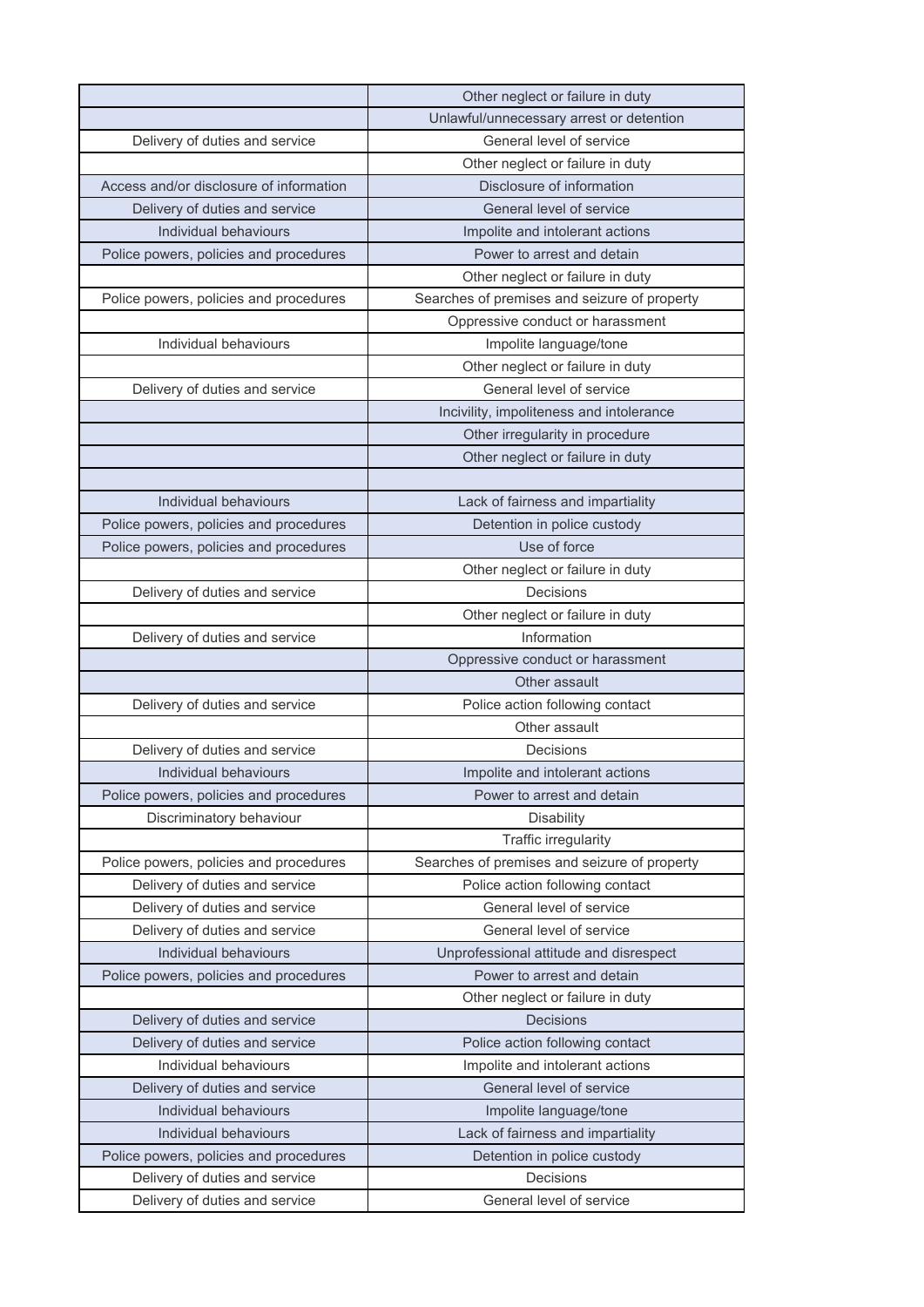| Handling of or damage to property/premises | Handling of or damage to property/premises                |
|--------------------------------------------|-----------------------------------------------------------|
| Individual behaviours                      | Impolite language/tone                                    |
| Police powers, policies and procedures     | Use of force                                              |
|                                            |                                                           |
| Delivery of duties and service             | General level of service                                  |
| Discriminatory behaviour                   | Race                                                      |
| Delivery of duties and service             | Police action following contact                           |
| Police powers, policies and procedures     | Other policies and procedures                             |
| Delivery of duties and service             | Decisions                                                 |
| Individual behaviours                      | Lack of fairness and impartiality                         |
|                                            |                                                           |
| Delivery of duties and service             | General level of service                                  |
| Delivery of duties and service             | Police action following contact                           |
| Individual behaviours                      | Impolite and intolerant actions                           |
| Individual behaviours                      | Overbearing or harassing behaviours                       |
| Delivery of duties and service             | Police action following contact                           |
| Individual behaviours                      | Unprofessional attitude and disrespect                    |
| Handling of or damage to property/premises | Handling of or damage to property/premises                |
|                                            | Other assault                                             |
| Delivery of duties and service             | Information                                               |
| Other                                      | Other                                                     |
| Handling of or damage to property/premises | Handling of or damage to property/premises                |
|                                            | Corrupt practice                                          |
|                                            | Other assault                                             |
|                                            | Unlawful/unnecessary arrest or detention                  |
|                                            |                                                           |
|                                            |                                                           |
| Discriminatory behaviour                   | Race                                                      |
| Police powers, policies and procedures     | Power to arrest and detain                                |
| Police powers, policies and procedures     | Searches of premises and seizure of property              |
| Police powers, policies and procedures     | Use of force                                              |
|                                            |                                                           |
| Discriminatory behaviour                   | <b>Disability</b>                                         |
| Police powers, policies and procedures     | Other policies and procedures                             |
| Police powers, policies and procedures     | Searches of premises and seizure of property              |
| Police powers, policies and procedures     | Other policies and procedures                             |
| Delivery of duties and service             | General level of service                                  |
| Delivery of duties and service             | Police action following contact                           |
| Delivery of duties and service             | Police action following contact                           |
| Police powers, policies and procedures     | Use of force                                              |
| Individual behaviours                      | Unprofessional attitude and disrespect                    |
| Access and/or disclosure of information    | Handling of information                                   |
| Delivery of duties and service             | Information                                               |
| Other                                      | Other                                                     |
| Delivery of duties and service             | Decisions                                                 |
| Police powers, policies and procedures     | Other policies and procedures                             |
| Delivery of duties and service             | General level of service                                  |
| Delivery of duties and service             | General level of service                                  |
| Delivery of duties and service             | Decisions                                                 |
| Police powers, policies and procedures     | Detention in police custody<br>Power to arrest and detain |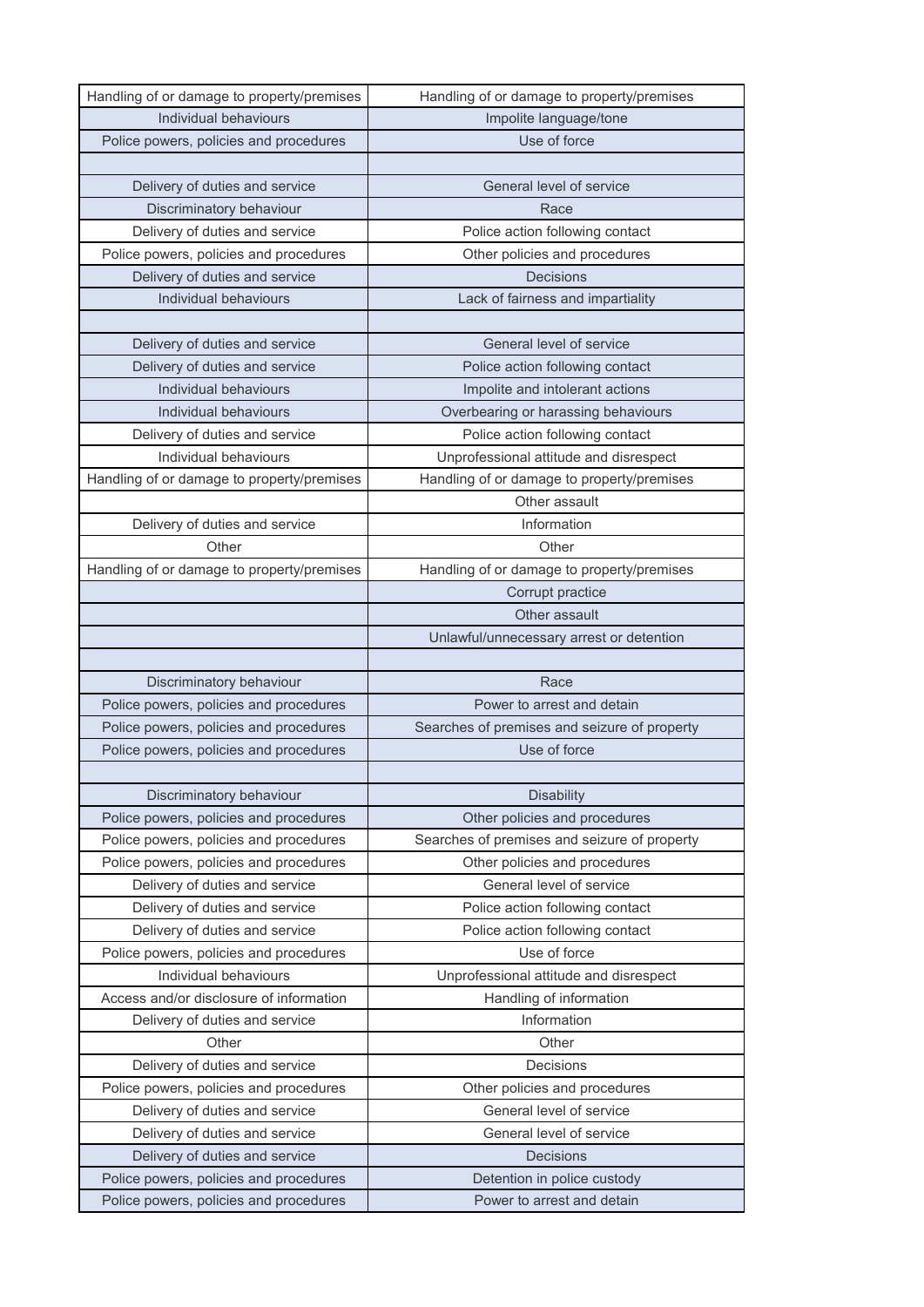| Police powers, policies and procedures     | Searches of premises and seizure of property  |
|--------------------------------------------|-----------------------------------------------|
| Delivery of duties and service             | Police action following contact               |
| Access and/or disclosure of information    | Disclosure of information                     |
| Individual behaviours                      | Unprofessional attitude and disrespect        |
| Delivery of duties and service             | General level of service                      |
| Delivery of duties and service             | General level of service                      |
| Police powers, policies and procedures     | Searches of premises and seizure of property  |
| Delivery of duties and service             | Police action following contact               |
| Delivery of duties and service             | General level of service                      |
| Delivery of duties and service             | Police action following contact               |
| Delivery of duties and service             | General level of service                      |
| Individual behaviours                      | Lack of fairness and impartiality             |
| Delivery of duties and service             | General level of service                      |
| Delivery of duties and service             | General level of service                      |
| Delivery of duties and service             | Police action following contact               |
| Delivery of duties and service             | General level of service                      |
| Delivery of duties and service             | Police action following contact               |
| Access and/or disclosure of information    | Disclosure of information                     |
| Handling of or damage to property/premises | Handling of or damage to property/premises    |
| Individual behaviours                      | Overbearing or harassing behaviours           |
| Police powers, policies and procedures     | Use of force                                  |
| Delivery of duties and service             | General level of service                      |
| Delivery of duties and service             | Information                                   |
| Delivery of duties and service             | General level of service                      |
| Individual behaviours                      | Impolite language/tone                        |
| Police powers, policies and procedures     | Bail, identification and interview procedures |
| Police powers, policies and procedures     | <b>Evidential procedures</b>                  |
| Police powers, policies and procedures     | Other policies and procedures                 |
|                                            |                                               |
| Delivery of duties and service             | General level of service                      |
| Delivery of duties and service             | Police action following contact               |
| Delivery of duties and service             | Police action following contact               |
| Delivery of duties and service             | Decisions                                     |
| Police powers, policies and procedures     | Other policies and procedures                 |
| Delivery of duties and service             | General level of service                      |
| Delivery of duties and service             | Decisions                                     |
| Delivery of duties and service             | General level of service                      |
| Police powers, policies and procedures     | Use of force                                  |
| Delivery of duties and service             | General level of service                      |
| Delivery of duties and service             | General level of service                      |
| Discriminatory behaviour                   | Race                                          |
| Delivery of duties and service             | Police action following contact               |
| Delivery of duties and service             | Decisions                                     |
| Delivery of duties and service             | General level of service                      |
| Delivery of duties and service             | Police action following contact               |
| Individual behaviours                      | Unprofessional attitude and disrespect        |
| Police powers, policies and procedures     | Detention in police custody                   |
| Police powers, policies and procedures     | Power to arrest and detain                    |
| Use of police vehicles                     | Use of police vehicles                        |
| Delivery of duties and service             | Police action following contact               |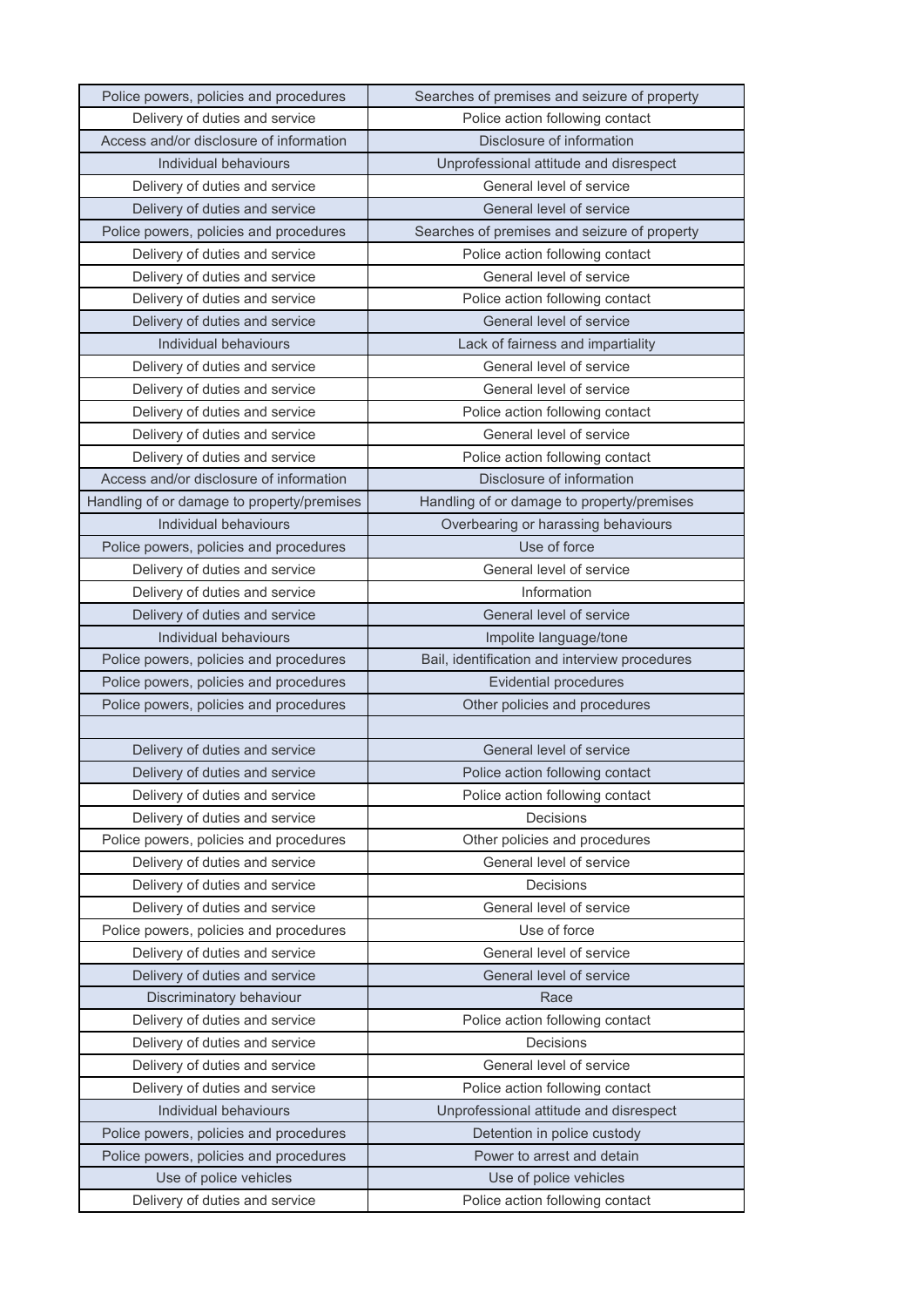| Delivery of duties and service                          | Police action following contact               |
|---------------------------------------------------------|-----------------------------------------------|
| Delivery of duties and service                          | Police action following contact               |
| Delivery of duties and service                          | Police action following contact               |
| Police powers, policies and procedures                  | Other policies and procedures                 |
| Delivery of duties and service                          | General level of service                      |
| Delivery of duties and service                          | General level of service                      |
| Delivery of duties and service                          | Decisions                                     |
| Delivery of duties and service                          | Police action following contact               |
| Access and/or disclosure of information                 | Disclosure of information                     |
| Access and/or disclosure of information                 | Disclosure of information                     |
| Delivery of duties and service                          | <b>Decisions</b>                              |
| Individual behaviours                                   | Unprofessional attitude and disrespect        |
| Other                                                   | Other                                         |
| Access and/or disclosure of information                 | Disclosure of information                     |
| Discriminatory behaviour                                | Race                                          |
| Individual behaviours                                   | Unprofessional attitude and disrespect        |
| Delivery of duties and service                          | Police action following contact               |
| Delivery of duties and service                          | General level of service                      |
| Individual behaviours                                   | Lack of fairness and impartiality             |
| Individual behaviours                                   | Overbearing or harassing behaviours           |
| Police powers, policies and procedures                  | Bail, identification and interview procedures |
| Police powers, policies and procedures                  | Other policies and procedures                 |
|                                                         |                                               |
| Discriminatory behaviour                                | Race                                          |
| Police powers, policies and procedures                  | Other policies and procedures                 |
| Individual behaviours                                   | Unprofessional attitude and disrespect        |
| Individual behaviours                                   | Unprofessional attitude and disrespect        |
| Delivery of duties and service                          | General level of service                      |
| Delivery of duties and service                          | General level of service                      |
| Individual behaviours                                   | Impolite and intolerant actions               |
| Delivery of duties and service                          | Police action following contact               |
| Delivery of duties and service                          | Police action following contact               |
| Delivery of duties and service                          | Police action following contact               |
| Delivery of duties and service                          | Police action following contact               |
| Delivery of duties and service                          | Decisions                                     |
| Other                                                   | Other                                         |
| Delivery of duties and service                          | General level of service                      |
| Delivery of duties and service                          | Decisions                                     |
| Delivery of duties and service                          | General level of service                      |
| Delivery of duties and service                          | General level of service                      |
| Individual behaviours                                   | Impolite and intolerant actions               |
| Individual behaviours                                   | Lack of fairness and impartiality             |
| Police powers, policies and procedures                  | Searches of premises and seizure of property  |
| Delivery of duties and service                          | Police action following contact               |
| Use of police vehicles                                  | Use of police vehicles                        |
| Police powers, policies and procedures                  | Searches of premises and seizure of property  |
| Access and/or disclosure of information                 | Disclosure of information                     |
| Police powers, policies and procedures                  | Searches of premises and seizure of property  |
|                                                         |                                               |
| Delivery of duties and service<br>Individual behaviours | Decisions<br>Impolite and intolerant actions  |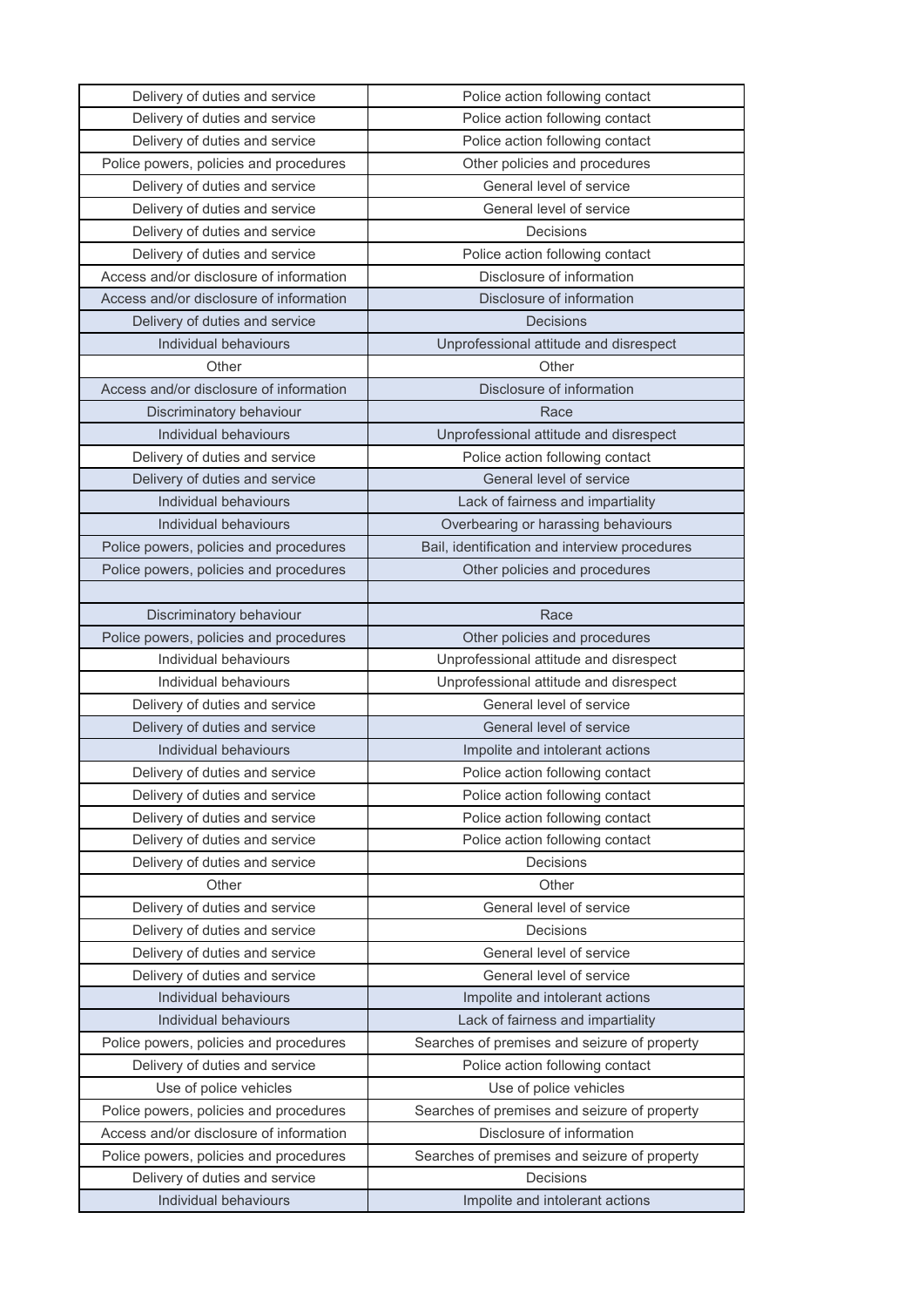| Police powers, policies and procedures     | Searches of premises and seizure of property |
|--------------------------------------------|----------------------------------------------|
|                                            |                                              |
| Delivery of duties and service             | Decisions                                    |
| Individual behaviours                      | Overbearing or harassing behaviours          |
| Individual behaviours                      | Unprofessional attitude and disrespect       |
| Police powers, policies and procedures     | Power to arrest and detain                   |
| Police powers, policies and procedures     | Searches of premises and seizure of property |
| Individual behaviours                      | Impolite and intolerant actions              |
| Police powers, policies and procedures     | Power to arrest and detain                   |
| Delivery of duties and service             | Police action following contact              |
| Delivery of duties and service             | <b>Decisions</b>                             |
| Delivery of duties and service             | General level of service                     |
| Delivery of duties and service             | Information                                  |
| Handling of or damage to property/premises | Handling of or damage to property/premises   |
| Police powers, policies and procedures     | Other policies and procedures                |
| Delivery of duties and service             | General level of service                     |
| Delivery of duties and service             | Police action following contact              |
|                                            |                                              |
| Delivery of duties and service             | General level of service                     |
| Discriminatory behaviour                   | Race                                         |
| Handling of or damage to property/premises | Handling of or damage to property/premises   |
| Delivery of duties and service             | Police action following contact              |
| Delivery of duties and service             |                                              |
| Delivery of duties and service             | Decisions                                    |
| Discriminatory behaviour                   | Sex                                          |
| Handling of or damage to property/premises | Handling of or damage to property/premises   |
| Delivery of duties and service             | General level of service                     |
| Access and/or disclosure of information    | Disclosure of information                    |
| Delivery of duties and service             | General level of service                     |
| Police powers, policies and procedures     | Power to arrest and detain                   |
| Delivery of duties and service             | General level of service                     |
| Individual behaviours                      | Impolite language/tone                       |
| Police powers, policies and procedures     | Stops, and stop and search                   |
| Police powers, policies and procedures     | Detention in police custody                  |
| Individual behaviours                      | Impolite language/tone                       |
| Delivery of duties and service             | Police action following contact              |
| Delivery of duties and service             | General level of service                     |
| Delivery of duties and service             | Police action following contact              |
| Discriminatory behaviour                   | Other                                        |
| Individual behaviours                      | Impolite and intolerant actions              |
| Individual behaviours                      | Lack of fairness and impartiality            |
| Delivery of duties and service             | Police action following contact              |
| Handling of or damage to property/premises | Handling of or damage to property/premises   |
| Police powers, policies and procedures     | <b>Evidential procedures</b>                 |
| Police powers, policies and procedures     | Searches of premises and seizure of property |
|                                            |                                              |
| Delivery of duties and service             | General level of service                     |
| Delivery of duties and service             | Information                                  |
| Delivery of duties and service             | Police action following contact              |
| Individual behaviours                      | Impolite language/tone                       |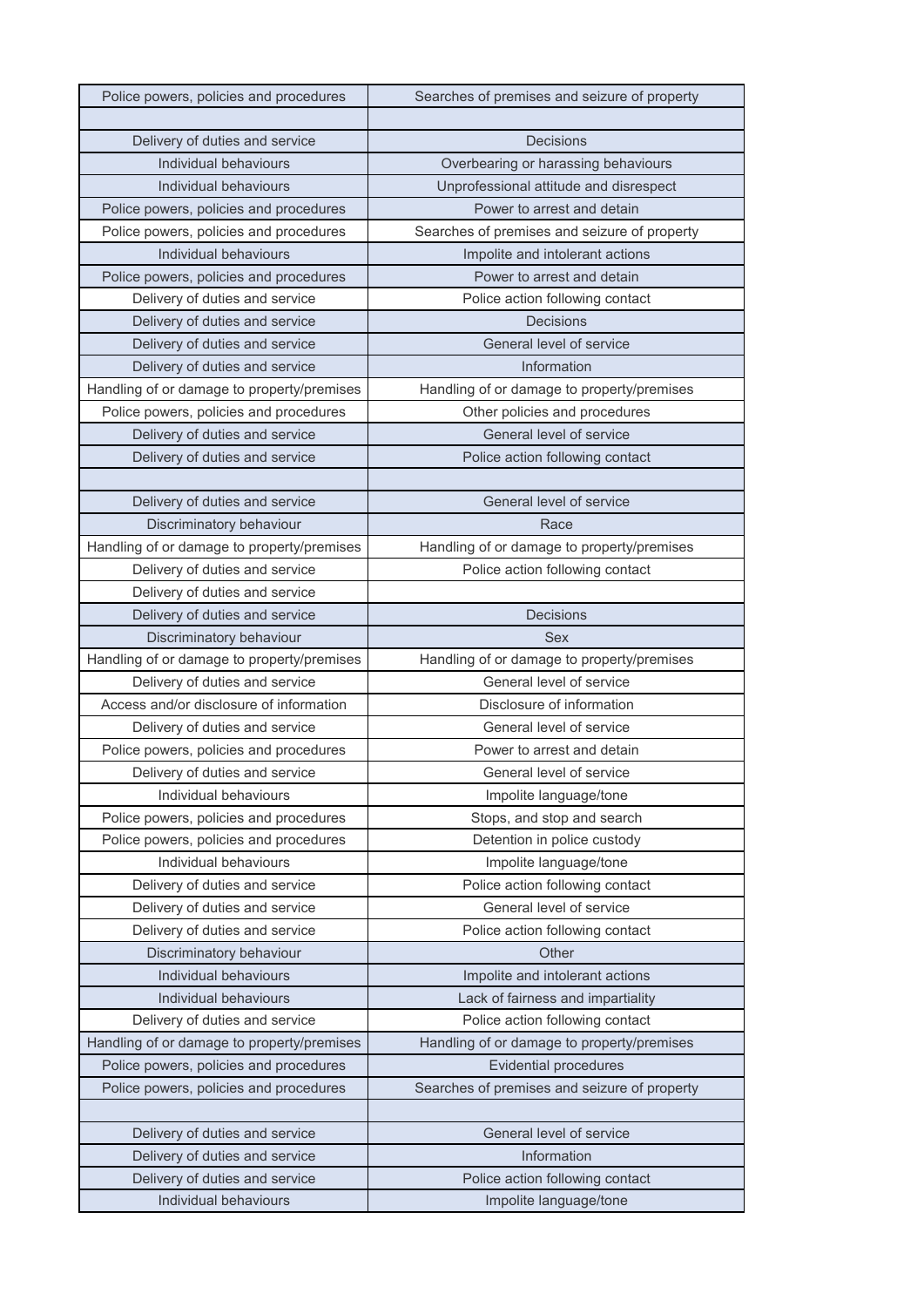| Police powers, policies and procedures                                   | Power to arrest and detain                      |
|--------------------------------------------------------------------------|-------------------------------------------------|
| Police powers, policies and procedures                                   | Searches of premises and seizure of property    |
| Police powers, policies and procedures                                   | Use of force                                    |
| Delivery of duties and service                                           | Decisions                                       |
| Delivery of duties and service                                           | Decisions                                       |
| Police powers, policies and procedures                                   | Other policies and procedures                   |
| Delivery of duties and service                                           | Police action following contact                 |
| Delivery of duties and service                                           | General level of service                        |
| Police powers, policies and procedures                                   | Detention in police custody                     |
| Police powers, policies and procedures                                   | Other policies and procedures                   |
| Delivery of duties and service                                           | Decisions                                       |
| Police powers, policies and procedures                                   | Out of court disposals                          |
| Individual behaviours                                                    | Lack of fairness and impartiality               |
| Access and/or disclosure of information                                  | Disclosure of information                       |
| Delivery of duties and service                                           | Decisions                                       |
| Delivery of duties and service                                           | Police action following contact                 |
| Individual behaviours                                                    | Impolite language/tone                          |
| Delivery of duties and service                                           | Police action following contact                 |
| Delivery of duties and service                                           | Police action following contact                 |
| Individual behaviours                                                    | Impolite and intolerant actions                 |
|                                                                          |                                                 |
| Access and/or disclosure of information                                  | Disclosure of information                       |
| Delivery of duties and service                                           | General level of service                        |
| Police powers, policies and procedures                                   | Searches of premises and seizure of property    |
| Access and/or disclosure of information                                  | Disclosure of information                       |
| Delivery of duties and service                                           | General level of service                        |
| Delivery of duties and service                                           | Police action following contact                 |
| Delivery of duties and service                                           | Decisions                                       |
| Police powers, policies and procedures                                   | Other policies and procedures                   |
| Delivery of duties and service                                           | Police action following contact                 |
| Discriminatory behaviour                                                 | Race                                            |
| Individual behaviours                                                    | Impolite and intolerant actions                 |
| Police powers, policies and procedures                                   | Stops, and stop and search                      |
| Police powers, policies and procedures                                   | Use of force                                    |
| Police powers, policies and procedures                                   | Other policies and procedures                   |
| Police powers, policies and procedures                                   | Searches of premises and seizure of property    |
| Delivery of duties and service                                           | Police action following contact                 |
| Police powers, policies and procedures                                   | <b>Evidential procedures</b>                    |
| Police powers, policies and procedures                                   | Other policies and procedures                   |
| Delivery of duties and service                                           | Police action following contact                 |
| Delivery of duties and service                                           | General level of service                        |
| Delivery of duties and service                                           | General level of service                        |
| Delivery of duties and service                                           | General level of service                        |
| Individual behaviours                                                    | Overbearing or harassing behaviours             |
| Delivery of duties and service                                           | General level of service                        |
| Discriminatory behaviour                                                 | Race                                            |
| Delivery of duties and service                                           | General level of service                        |
|                                                                          |                                                 |
| Police powers, policies and procedures                                   | Power to arrest and detain                      |
| Police powers, policies and procedures<br>Delivery of duties and service | Use of force<br>Police action following contact |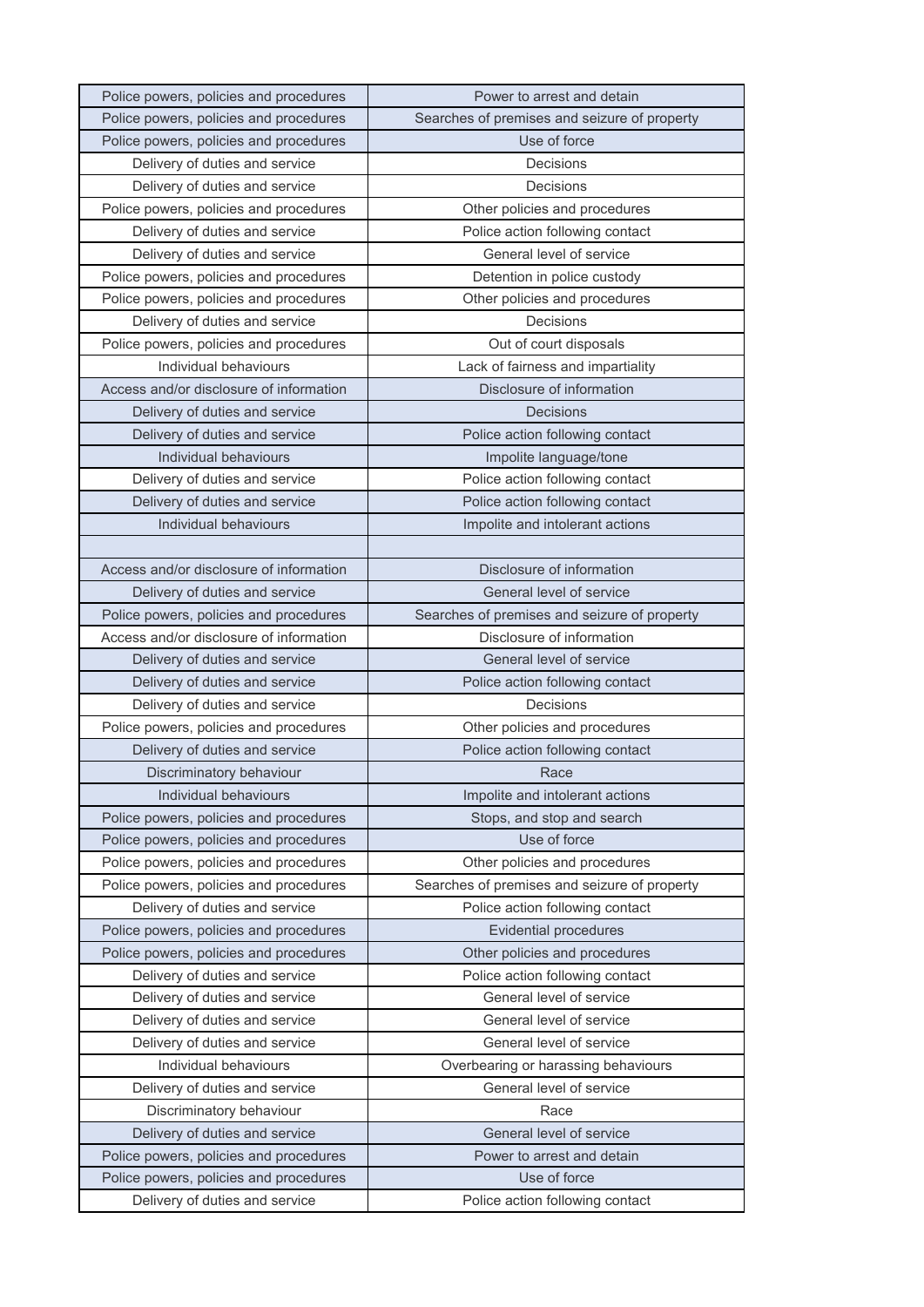| Delivery of duties and service             | General level of service                     |
|--------------------------------------------|----------------------------------------------|
| Individual behaviours                      | Unprofessional attitude and disrespect       |
| Delivery of duties and service             | General level of service                     |
| Access and/or disclosure of information    | Handling of information                      |
| Delivery of duties and service             | Decisions                                    |
| Delivery of duties and service             | Information                                  |
| Delivery of duties and service             | Police action following contact              |
| Delivery of duties and service             | Decisions                                    |
| Delivery of duties and service             | Information                                  |
| Delivery of duties and service             | General level of service                     |
| Delivery of duties and service             | General level of service                     |
| Individual behaviours                      | Lack of fairness and impartiality            |
| Individual behaviours                      | Unprofessional attitude and disrespect       |
| Delivery of duties and service             | General level of service                     |
| Delivery of duties and service             | Police action following contact              |
| Discreditable conduct                      | Discreditable conduct                        |
|                                            |                                              |
| Delivery of duties and service             | General level of service                     |
| Delivery of duties and service             | Police action following contact              |
| Individual behaviours                      | Overbearing or harassing behaviours          |
| Police powers, policies and procedures     | Power to arrest and detain                   |
| Police powers, policies and procedures     | Searches of premises and seizure of property |
| Delivery of duties and service             | General level of service                     |
| Delivery of duties and service             | General level of service                     |
| Access and/or disclosure of information    | Disclosure of information                    |
| Delivery of duties and service             | Police action following contact              |
| Delivery of duties and service             | Decisions                                    |
| Delivery of duties and service             | General level of service                     |
| Individual behaviours                      | Lack of fairness and impartiality            |
| Delivery of duties and service             | Police action following contact              |
| Delivery of duties and service             | Decisions                                    |
| Delivery of duties and service             | Information                                  |
| Handling of or damage to property/premises | Handling of or damage to property/premises   |
| Police powers, policies and procedures     | Detention in police custody                  |
| Delivery of duties and service             | Police action following contact              |
| Delivery of duties and service             | Police action following contact              |
| Delivery of duties and service             | General level of service                     |
| Delivery of duties and service             | General level of service                     |
| Delivery of duties and service             | Decisions                                    |
| Access and/or disclosure of information    | Disclosure of information                    |
| Delivery of duties and service             | <b>Decisions</b>                             |
| Delivery of duties and service             | General level of service                     |
| Delivery of duties and service             | General level of service                     |
| Discriminatory behaviour                   | Race                                         |
| Delivery of duties and service             | Decisions                                    |
| Delivery of duties and service             | Police action following contact              |
| Individual behaviours                      | Impolite and intolerant actions              |
|                                            |                                              |
| Delivery of duties and service             | Police action following contact              |
| Police powers, policies and procedures     |                                              |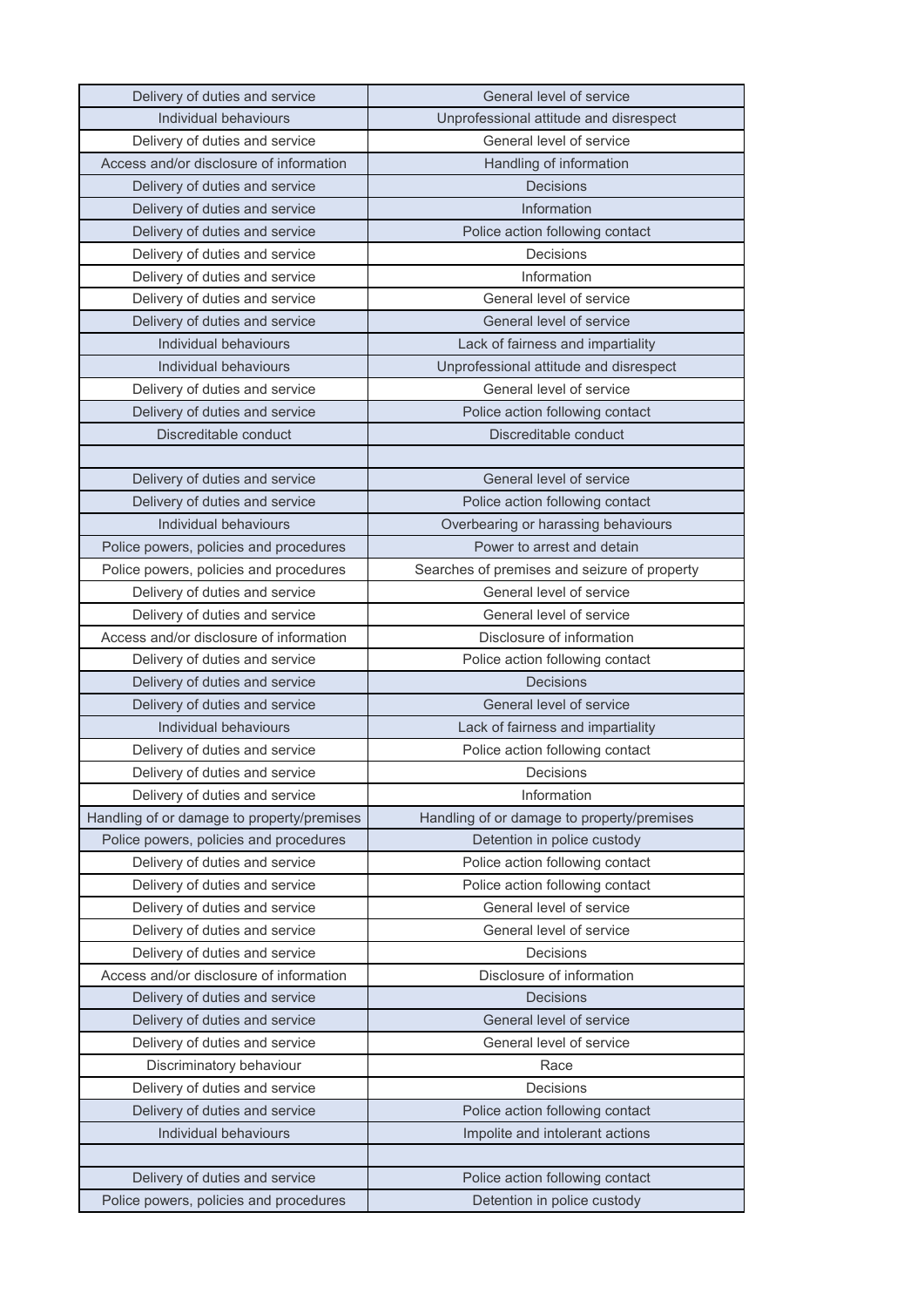| Police powers, policies and procedures  | Other policies and procedures                |
|-----------------------------------------|----------------------------------------------|
| Delivery of duties and service          | <b>Decisions</b>                             |
| Delivery of duties and service          | General level of service                     |
| Delivery of duties and service          | General level of service                     |
| Delivery of duties and service          | General level of service                     |
| Individual behaviours                   | Impolite and intolerant actions              |
| Police powers, policies and procedures  | Stops, and stop and search                   |
| Delivery of duties and service          | Police action following contact              |
| Individual behaviours                   | Impolite and intolerant actions              |
| Delivery of duties and service          | Police action following contact              |
| Delivery of duties and service          | Police action following contact              |
| Delivery of duties and service          | <b>Decisions</b>                             |
| Delivery of duties and service          | Police action following contact              |
| Individual behaviours                   | Impolite and intolerant actions              |
| Delivery of duties and service          | General level of service                     |
| Police powers, policies and procedures  | Power to arrest and detain                   |
| Delivery of duties and service          | Police action following contact              |
| Police powers, policies and procedures  | Use of force                                 |
| Delivery of duties and service          | Decisions                                    |
| Discriminatory behaviour                | Race                                         |
| Individual behaviours                   | Unprofessional attitude and disrespect       |
| Delivery of duties and service          | Decisions                                    |
| Access and/or disclosure of information | Handling of information                      |
| Delivery of duties and service          | Police action following contact              |
| Delivery of duties and service          | General level of service                     |
|                                         |                                              |
| Delivery of duties and service          | General level of service                     |
| Individual behaviours                   | Impolite language/tone                       |
| Other                                   | Other                                        |
| Delivery of duties and service          | Police action following contact              |
| Police powers, policies and procedures  | Stops, and stop and search                   |
| Police powers, policies and procedures  | Power to arrest and detain                   |
| Police powers, policies and procedures  | Searches of premises and seizure of property |
| Discreditable conduct                   | Discreditable conduct                        |
| Delivery of duties and service          | General level of service                     |
| Access and/or disclosure of information | Disclosure of information                    |
| Delivery of duties and service          | Decisions                                    |
| Delivery of duties and service          | Police action following contact              |
| Delivery of duties and service          | General level of service                     |
| Delivery of duties and service          | Information                                  |
| Discriminatory behaviour                | Age                                          |
| Delivery of duties and service          | General level of service                     |
| Police powers, policies and procedures  | Searches of premises and seizure of property |
| Delivery of duties and service          | Police action following contact              |
| Delivery of duties and service          | Decisions                                    |
| Delivery of duties and service          | Police action following contact              |
| Delivery of duties and service          | General level of service                     |
| Individual behaviours                   | Lack of fairness and impartiality            |
|                                         |                                              |
| Delivery of duties and service          | <b>Decisions</b>                             |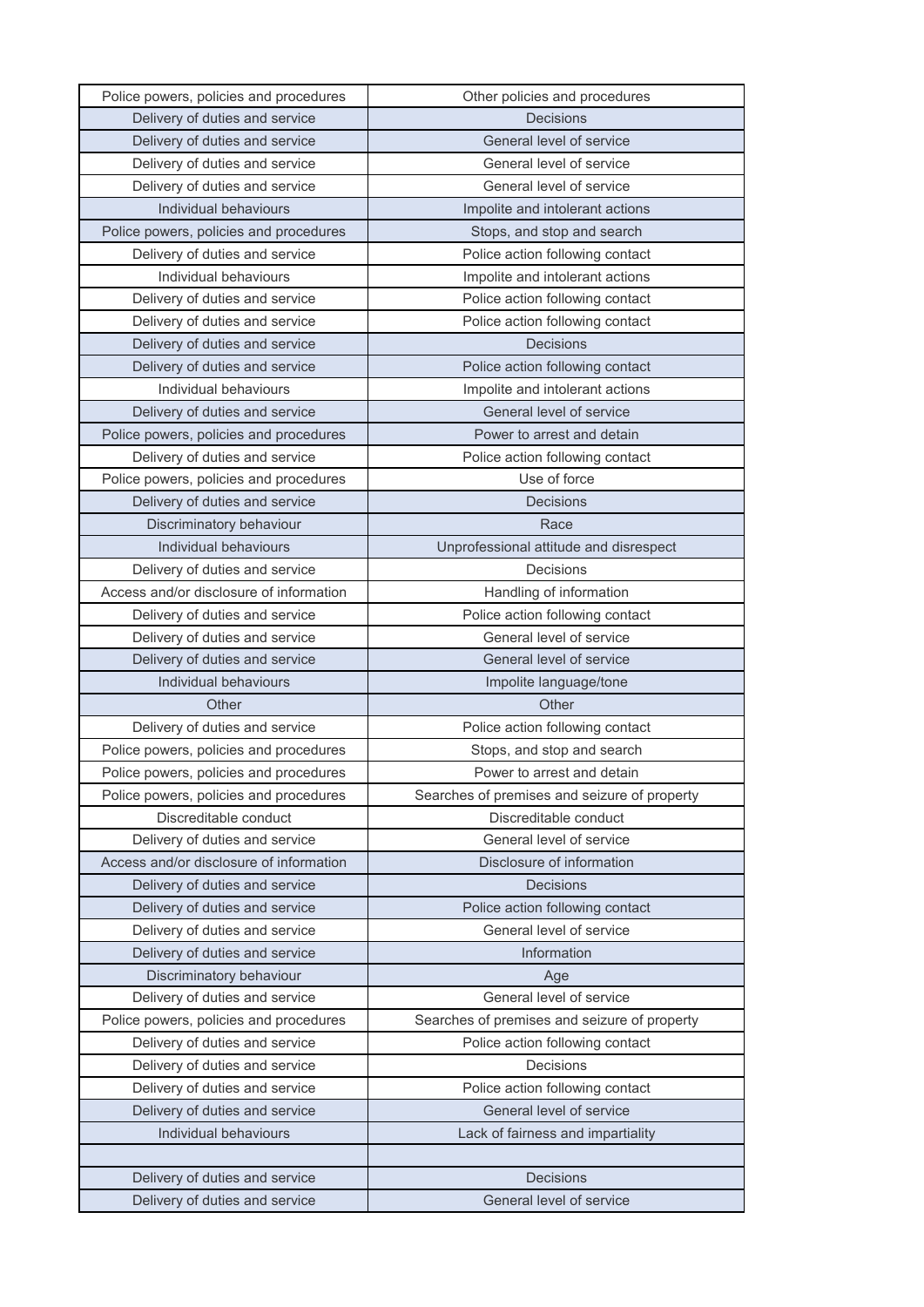| Delivery of duties and service                                           | Police action following contact                           |
|--------------------------------------------------------------------------|-----------------------------------------------------------|
| Individual behaviours                                                    | Impolite language/tone                                    |
| Police powers, policies and procedures                                   | Detention in police custody                               |
|                                                                          |                                                           |
| Delivery of duties and service                                           | <b>Decisions</b>                                          |
| Delivery of duties and service                                           | Police action following contact                           |
| Individual behaviours                                                    | Unprofessional attitude and disrespect                    |
| Delivery of duties and service                                           | Decisions                                                 |
| Individual behaviours                                                    | Lack of fairness and impartiality                         |
| Individual behaviours                                                    | Unprofessional attitude and disrespect                    |
| Handling of or damage to property/premises                               | Handling of or damage to property/premises                |
| Police powers, policies and procedures                                   | Detention in police custody                               |
|                                                                          |                                                           |
| Delivery of duties and service                                           | Decisions                                                 |
| Police powers, policies and procedures                                   | Power to arrest and detain                                |
| Delivery of duties and service                                           | Police action following contact                           |
| Delivery of duties and service                                           | Information                                               |
| Individual behaviours                                                    | Overbearing or harassing behaviours                       |
| Police powers, policies and procedures                                   | Power to arrest and detain                                |
| Police powers, policies and procedures                                   | Other policies and procedures                             |
| Delivery of duties and service                                           | Police action following contact                           |
| Delivery of duties and service                                           | General level of service                                  |
| Delivery of duties and service                                           | Police action following contact                           |
| Delivery of duties and service                                           | General level of service                                  |
| Delivery of duties and service                                           | General level of service                                  |
| Individual behaviours                                                    | Overbearing or harassing behaviours                       |
| Police powers, policies and procedures                                   | Searches of premises and seizure of property              |
| Delivery of duties and service                                           | Police action following contact                           |
| Handling of or damage to property/premises                               | Handling of or damage to property/premises                |
|                                                                          |                                                           |
| Delivery of duties and service                                           | Decisions                                                 |
| Delivery of duties and service                                           | General level of service                                  |
| Police powers, policies and procedures                                   | Power to arrest and detain                                |
| Delivery of duties and service                                           | Decisions                                                 |
| Delivery of duties and service                                           | General level of service                                  |
| Delivery of duties and service                                           | Police action following contact                           |
| Delivery of duties and service                                           | General level of service                                  |
| Delivery of duties and service                                           | Police action following contact                           |
| Delivery of duties and service                                           | Police action following contact                           |
| Individual behaviours                                                    | Impolite and intolerant actions                           |
| Police powers, policies and procedures                                   | Searches of premises and seizure of property              |
|                                                                          |                                                           |
| Individual behaviours                                                    | Impolite and intolerant actions                           |
| Police powers, policies and procedures                                   | Use of force                                              |
| Delivery of duties and service                                           | General level of service                                  |
| Delivery of duties and service                                           | Police action following contact                           |
| Delivery of duties and service                                           | Police action following contact                           |
| Delivery of duties and service                                           | General level of service                                  |
| Police powers, policies and procedures                                   | Bail, identification and interview procedures             |
| Police powers, policies and procedures<br>Delivery of duties and service | Other policies and procedures<br>General level of service |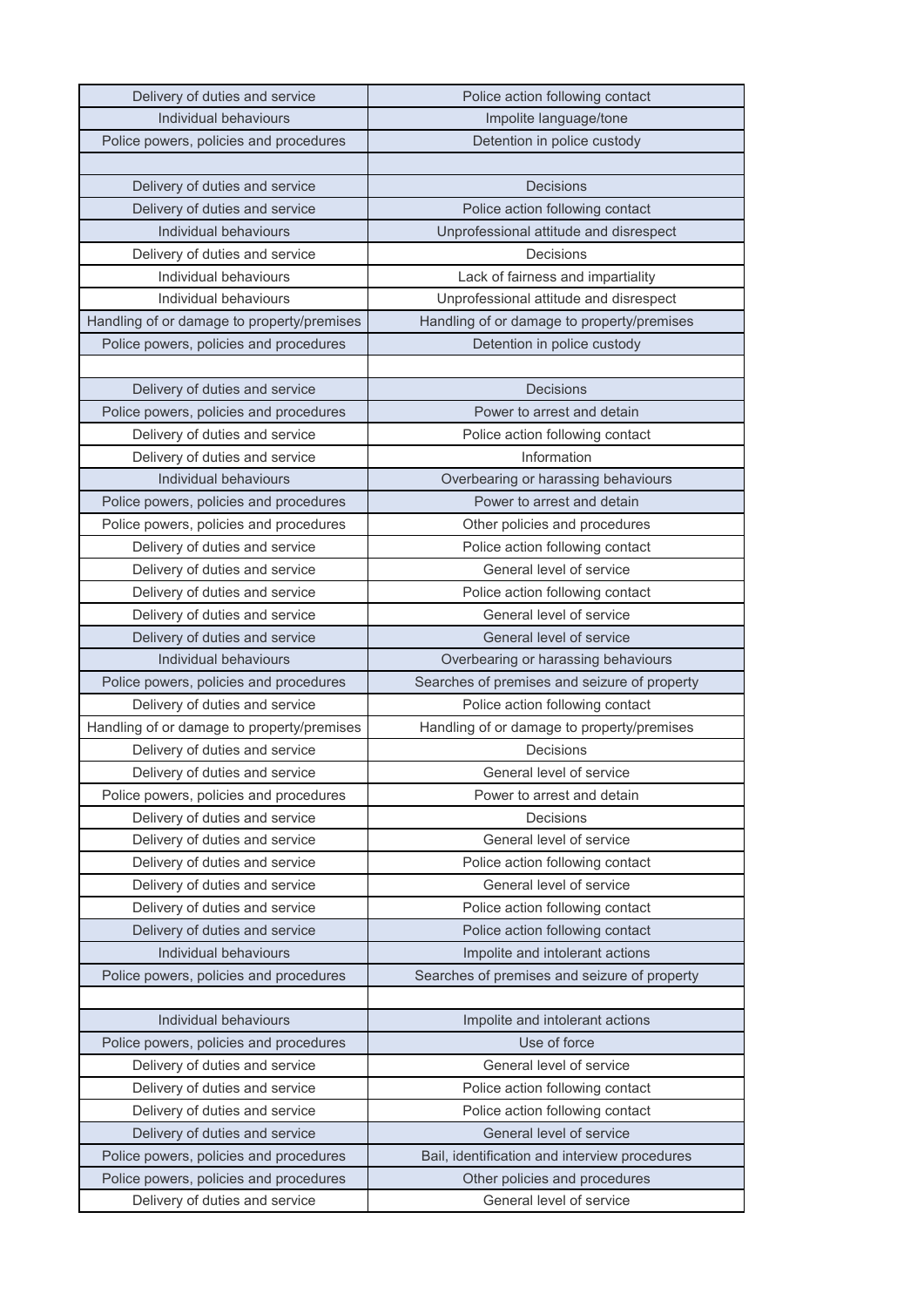| Individual behaviours                   | Overbearing or harassing behaviours    |
|-----------------------------------------|----------------------------------------|
| Delivery of duties and service          | General level of service               |
| Access and/or disclosure of information | Handling of information                |
| Delivery of duties and service          | Police action following contact        |
| Individual behaviours                   | Impolite and intolerant actions        |
| Individual behaviours                   | Unprofessional attitude and disrespect |
| Police powers, policies and procedures  | Other policies and procedures          |
| Delivery of duties and service          | General level of service               |
| Police powers, policies and procedures  | Stops, and stop and search             |
| Use of police vehicles                  | Use of police vehicles                 |
| Delivery of duties and service          | General level of service               |
| Delivery of duties and service          | Police action following contact        |
| Delivery of duties and service          | <b>Decisions</b>                       |
| Delivery of duties and service          | General level of service               |
| Delivery of duties and service          | Information                            |
| Delivery of duties and service          | Police action following contact        |
| Police powers, policies and procedures  | Power to arrest and detain             |
| Delivery of duties and service          | General level of service               |
| Delivery of duties and service          | Police action following contact        |
| Discriminatory behaviour                | Race                                   |
| Delivery of duties and service          | Police action following contact        |
| Discriminatory behaviour                | Race                                   |
| Delivery of duties and service          | General level of service               |
| Delivery of duties and service          | Police action following contact        |
| Individual behaviours                   | Unprofessional attitude and disrespect |
| Individual behaviours                   | Impolite language/tone                 |
| Delivery of duties and service          | Decisions                              |
| Delivery of duties and service          | Decisions                              |
| Individual behaviours                   | Impolite language/tone                 |
| Police powers, policies and procedures  | Use of force                           |
|                                         |                                        |
| Delivery of duties and service          | General level of service               |
| Individual behaviours                   | Unprofessional attitude and disrespect |
| Delivery of duties and service          | Police action following contact        |
| Delivery of duties and service          | General level of service               |
| Delivery of duties and service          | Police action following contact        |
| Individual behaviours                   | Impolite language/tone                 |
| Delivery of duties and service          | Police action following contact        |
| Police powers, policies and procedures  | Use of force                           |
| Police powers, policies and procedures  | Other policies and procedures          |
| Police powers, policies and procedures  | Power to arrest and detain             |
| Police powers, policies and procedures  | Use of force                           |
| Delivery of duties and service          | Decisions                              |
| Delivery of duties and service          | <b>Decisions</b>                       |
| Delivery of duties and service          | Police action following contact        |
| Other                                   | Other                                  |
| Individual behaviours                   | Impolite and intolerant actions        |
| Police powers, policies and procedures  | Power to arrest and detain             |
| Delivery of duties and service          | General level of service               |
| Access and/or disclosure of information | Handling of information                |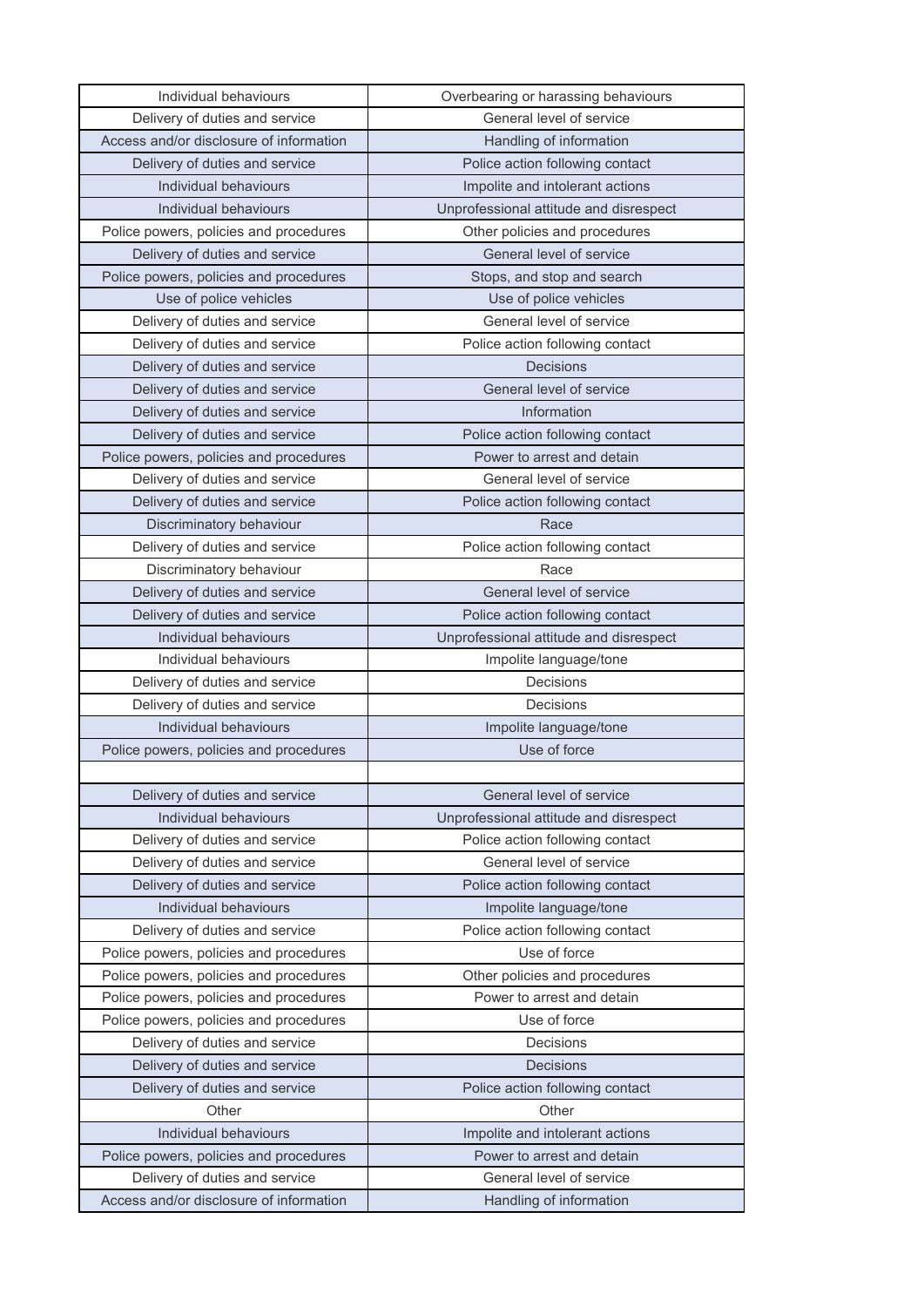| Delivery of duties and service             | General level of service                     |
|--------------------------------------------|----------------------------------------------|
|                                            |                                              |
| Delivery of duties and service             | <b>Decisions</b>                             |
| Individual behaviours                      | Lack of fairness and impartiality            |
|                                            |                                              |
| Delivery of duties and service             | Police action following contact              |
| Individual behaviours                      | Unprofessional attitude and disrespect       |
| Delivery of duties and service             | Decisions                                    |
| Delivery of duties and service             | General level of service                     |
| Delivery of duties and service             | General level of service                     |
| Delivery of duties and service             | Police action following contact              |
| Discriminatory behaviour                   | Race                                         |
| Police powers, policies and procedures     | Other policies and procedures                |
| Delivery of duties and service             | Decisions                                    |
| Individual behaviours                      | Overbearing or harassing behaviours          |
| Police powers, policies and procedures     | Other policies and procedures                |
| Delivery of duties and service             | Decisions                                    |
| Delivery of duties and service             | Decisions                                    |
| Discriminatory behaviour                   | Other                                        |
| Individual behaviours                      | Impolite and intolerant actions              |
| Police powers, policies and procedures     | <b>Evidential procedures</b>                 |
|                                            |                                              |
| Delivery of duties and service             | Police action following contact              |
| Individual behaviours                      | Lack of fairness and impartiality            |
| Police powers, policies and procedures     | Out of court disposals                       |
| Delivery of duties and service             | General level of service                     |
| Handling of or damage to property/premises | Handling of or damage to property/premises   |
| Delivery of duties and service             | General level of service                     |
| Delivery of duties and service             | Information                                  |
| Individual behaviours                      | Impolite and intolerant actions              |
| Police powers, policies and procedures     | Detention in police custody                  |
| Delivery of duties and service             | Decisions                                    |
| Delivery of duties and service             | General level of service                     |
| Delivery of duties and service             | General level of service                     |
| Individual behaviours                      | Lack of fairness and impartiality            |
| Delivery of duties and service             | Decisions                                    |
| Delivery of duties and service             | General level of service                     |
| Delivery of duties and service             | <b>Decisions</b>                             |
| Delivery of duties and service             | Information                                  |
| Delivery of duties and service             | Police action following contact              |
| Access and/or disclosure of information    | Disclosure of information                    |
| Police powers, policies and procedures     | Searches of premises and seizure of property |
| Delivery of duties and service             | General level of service                     |
| Delivery of duties and service             | Police action following contact              |
|                                            |                                              |
| Delivery of duties and service             | General level of service                     |
| Delivery of duties and service             | Police action following contact              |
| Individual behaviours                      | Impolite language/tone                       |
| Police powers, policies and procedures     | Power to arrest and detain                   |
| Delivery of duties and service             | General level of service                     |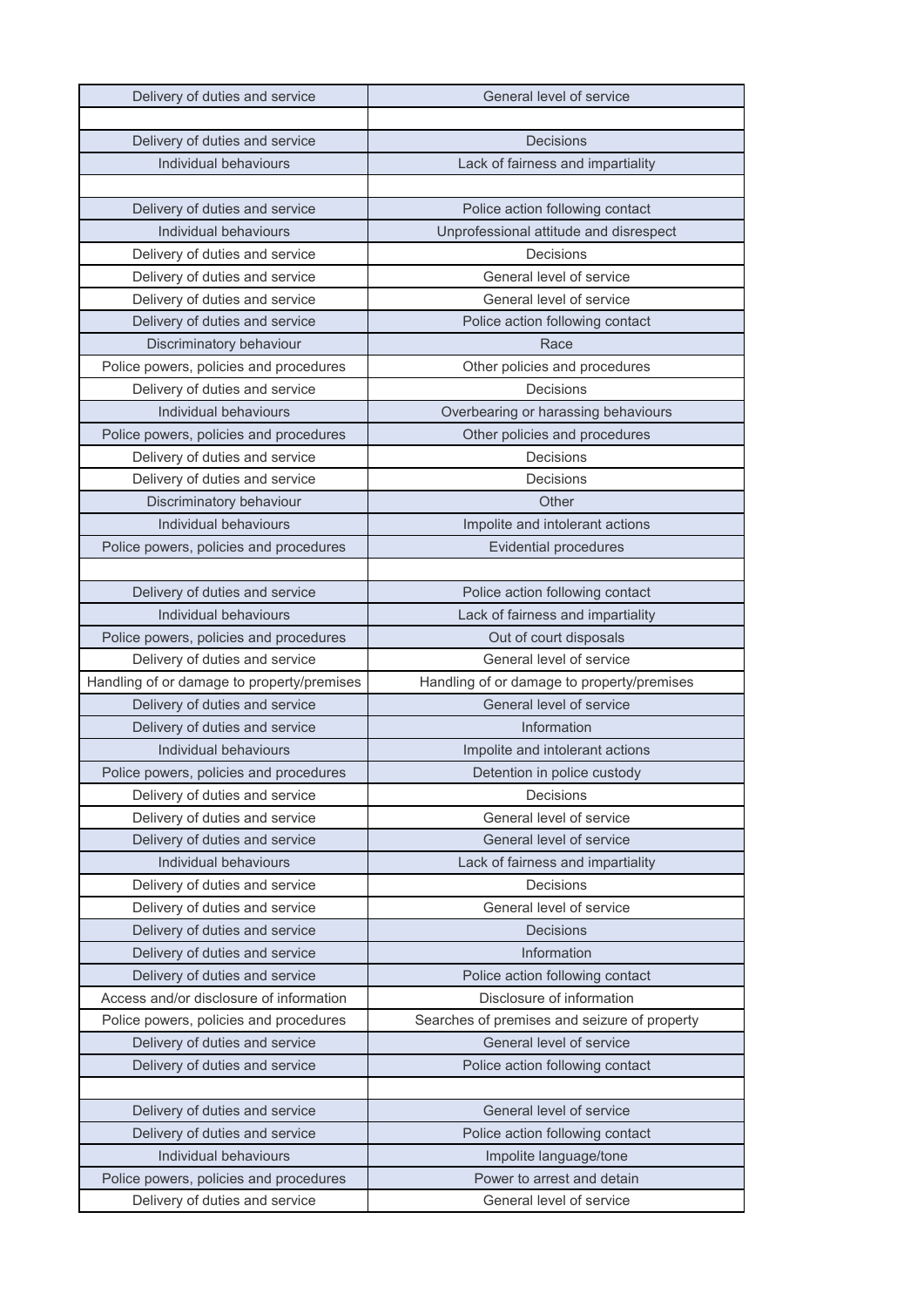| Delivery of duties and service             | General level of service                     |
|--------------------------------------------|----------------------------------------------|
| Delivery of duties and service             | General level of service                     |
| Delivery of duties and service             | General level of service                     |
| Individual behaviours                      | Impolite and intolerant actions              |
| Police powers, policies and procedures     | Other policies and procedures                |
| Delivery of duties and service             | General level of service                     |
| Delivery of duties and service             | Police action following contact              |
| Delivery of duties and service             | General level of service                     |
| Individual behaviours                      | Impolite language/tone                       |
| Individual behaviours                      | Lack of fairness and impartiality            |
| Delivery of duties and service             | Decisions                                    |
| Other                                      | Other                                        |
| Delivery of duties and service             | General level of service                     |
| Delivery of duties and service             | General level of service                     |
| Delivery of duties and service             | Police action following contact              |
| Delivery of duties and service             | Decisions                                    |
| Delivery of duties and service             | Information                                  |
| Delivery of duties and service             | Police action following contact              |
| Individual behaviours                      | Unprofessional attitude and disrespect       |
| Police powers, policies and procedures     | Use of force                                 |
| Individual behaviours                      | Impolite and intolerant actions              |
| Police powers, policies and procedures     | Use of force                                 |
| Handling of or damage to property/premises | Handling of or damage to property/premises   |
| Delivery of duties and service             | General level of service                     |
| Delivery of duties and service             | Police action following contact              |
|                                            |                                              |
| Delivery of duties and service             | General level of service                     |
| Individual behaviours                      | Impolite and intolerant actions              |
| Police powers, policies and procedures     | Other policies and procedures                |
| Use of police vehicles                     | Use of police vehicles                       |
| Individual behaviours                      | Impolite language/tone                       |
| Access and/or disclosure of information    | Disclosure of information                    |
| Delivery of duties and service             | <b>Decisions</b>                             |
| Individual behaviours                      | Unprofessional attitude and disrespect       |
| Police powers, policies and procedures     | Power to arrest and detain                   |
| Police powers, policies and procedures     | Use of force                                 |
| Use of police vehicles                     | Use of police vehicles                       |
| Delivery of duties and service             | Police action following contact              |
| Delivery of duties and service             | General level of service                     |
| Delivery of duties and service             | General level of service                     |
| Delivery of duties and service             | Police action following contact              |
| Delivery of duties and service             |                                              |
|                                            | Decisions                                    |
| Police powers, policies and procedures     | Power to arrest and detain                   |
| Police powers, policies and procedures     | Searches of premises and seizure of property |
| Delivery of duties and service             | General level of service                     |
| Individual behaviours                      | Impolite and intolerant actions              |
| Delivery of duties and service             | Police action following contact              |
| Delivery of duties and service             | General level of service                     |
| Delivery of duties and service             | Police action following contact              |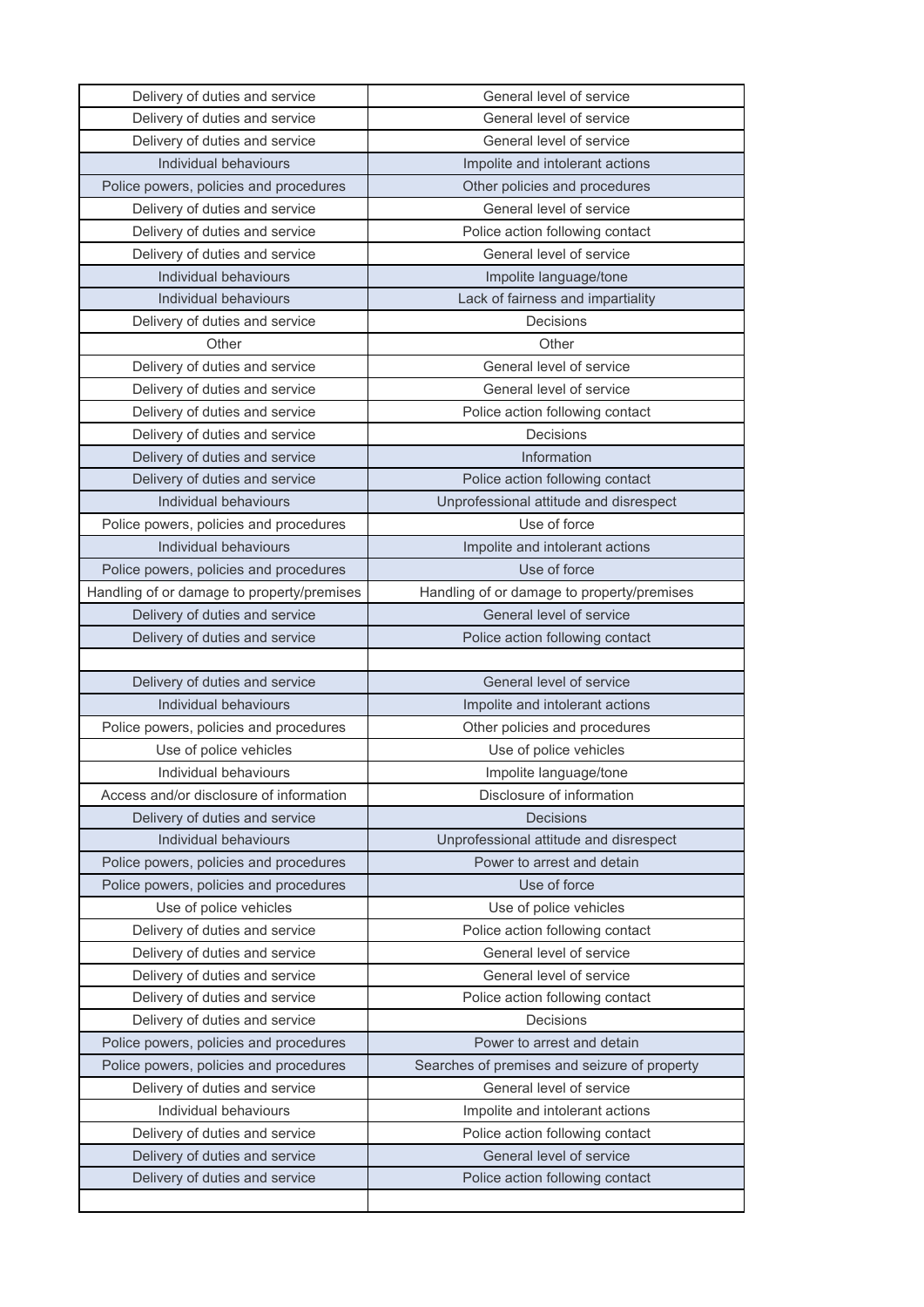| Discriminatory behaviour                | <b>Sex</b>                                               |
|-----------------------------------------|----------------------------------------------------------|
| Police powers, policies and procedures  | Detention in police custody                              |
| Police powers, policies and procedures  | Power to arrest and detain                               |
|                                         |                                                          |
| Delivery of duties and service          | General level of service                                 |
| Police powers, policies and procedures  | Searches of premises and seizure of property             |
| Delivery of duties and service          | Police action following contact                          |
| Police powers, policies and procedures  | Searches of premises and seizure of property             |
| Delivery of duties and service          | General level of service                                 |
| Delivery of duties and service          | Police action following contact                          |
| Discriminatory behaviour                | Other                                                    |
| Police powers, policies and procedures  | Other policies and procedures                            |
| Delivery of duties and service          | Police action following contact                          |
| Delivery of duties and service          | Police action following contact                          |
| Discriminatory behaviour                | Race                                                     |
|                                         |                                                          |
| Access and/or disclosure of information | Accessing and handling of information from other sources |
| Delivery of duties and service          | <b>Decisions</b>                                         |
|                                         |                                                          |
| Delivery of duties and service          | Police action following contact                          |
| Discriminatory behaviour                | Race                                                     |
|                                         |                                                          |
| Delivery of duties and service          | <b>Decisions</b>                                         |
| Delivery of duties and service          | General level of service                                 |
| Delivery of duties and service          | General level of service                                 |
| Delivery of duties and service          | General level of service                                 |
| Discriminatory behaviour                | Sex                                                      |
|                                         |                                                          |
| Individual behaviours                   | Overbearing or harassing behaviours                      |
| Police powers, policies and procedures  | Bail, identification and interview procedures            |
| Delivery of duties and service          | General level of service                                 |
| Police powers, policies and procedures  | Use of force                                             |
| Police powers, policies and procedures  | Power to arrest and detain                               |
| Police powers, policies and procedures  | Use of force                                             |
| Delivery of duties and service          | Police action following contact                          |
| Delivery of duties and service          | Police action following contact                          |
| Discriminatory behaviour                | Race                                                     |
| Police powers, policies and procedures  | Power to arrest and detain                               |
| Police powers, policies and procedures  | Searches of premises and seizure of property             |
| Delivery of duties and service          | Police action following contact                          |
| Delivery of duties and service          | Decisions                                                |
| Delivery of duties and service          | Police action following contact                          |
| Delivery of duties and service          | Decisions                                                |
| Delivery of duties and service          | Information                                              |
| Delivery of duties and service          | General level of service                                 |
| Police powers, policies and procedures  | Other policies and procedures                            |
| Other                                   | Other                                                    |
| Access and/or disclosure of information | Disclosure of information                                |
| Delivery of duties and service          | Police action following contact                          |
| Delivery of duties and service          | Police action following contact                          |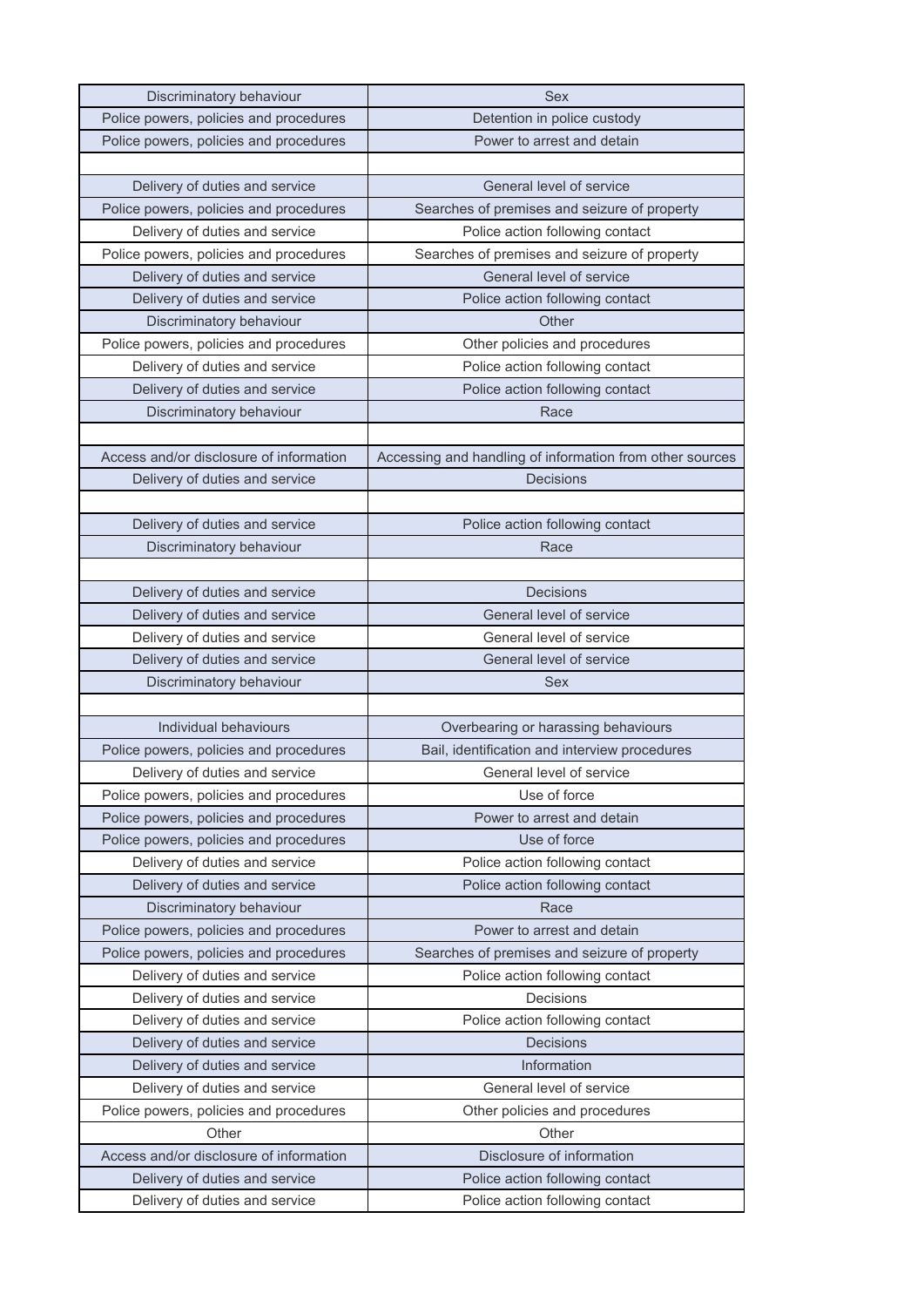| Delivery of duties and service                          | General level of service                                        |
|---------------------------------------------------------|-----------------------------------------------------------------|
| Delivery of duties and service                          | Police action following contact                                 |
| Individual behaviours                                   | Impolite and intolerant actions                                 |
| Individual behaviours                                   | Lack of fairness and impartiality                               |
| Police powers, policies and procedures                  | Power to arrest and detain                                      |
|                                                         |                                                                 |
| Delivery of duties and service                          | General level of service                                        |
| Individual behaviours                                   | Unprofessional attitude and disrespect                          |
|                                                         |                                                                 |
| Individual behaviours                                   | Impolite and intolerant actions                                 |
| Individual behaviours                                   | Unprofessional attitude and disrespect                          |
|                                                         |                                                                 |
| Access and/or disclosure of information                 | Disclosure of information                                       |
| Discriminatory behaviour                                | Race                                                            |
| Police powers, policies and procedures                  | <b>Evidential procedures</b>                                    |
| Police powers, policies and procedures                  | Power to arrest and detain                                      |
| Delivery of duties and service                          | General level of service                                        |
| Individual behaviours                                   | Unprofessional attitude and disrespect                          |
| Access and/or disclosure of information                 | Disclosure of information                                       |
| Access and/or disclosure of information                 | Disclosure of information                                       |
| Police powers, policies and procedures                  | <b>Evidential procedures</b>                                    |
|                                                         |                                                                 |
| Delivery of duties and service                          | <b>Decisions</b>                                                |
| Delivery of duties and service                          | Information                                                     |
| Delivery of duties and service                          | Police action following contact                                 |
| Delivery of duties and service                          | General level of service                                        |
| Delivery of duties and service                          | Police action following contact                                 |
| Delivery of duties and service                          | Police action following contact                                 |
| Delivery of duties and service                          | General level of service                                        |
| Delivery of duties and service                          | General level of service                                        |
| Police powers, policies and procedures                  | Other policies and procedures                                   |
| Delivery of duties and service                          | Police action following contact                                 |
| Access and/or disclosure of information                 | Disclosure of information                                       |
| Access and/or disclosure of information                 | Handling of information                                         |
| Delivery of duties and service                          | <b>Decisions</b>                                                |
| Delivery of duties and service                          | General level of service                                        |
| Handling of or damage to property/premises              | Handling of or damage to property/premises                      |
| Police powers, policies and procedures                  | Bail, identification and interview procedures                   |
| Delivery of duties and service                          | Decisions                                                       |
| Delivery of duties and service                          | General level of service                                        |
| Delivery of duties and service                          | Police action following contact                                 |
| Delivery of duties and service                          | General level of service                                        |
| Delivery of duties and service                          | Police action following contact                                 |
| Police powers, policies and procedures                  | Other policies and procedures                                   |
| Delivery of duties and service                          | Police action following contact                                 |
| Individual behaviours                                   | Unprofessional attitude and disrespect                          |
| Police powers, policies and procedures                  | Other policies and procedures                                   |
| Access and/or disclosure of information                 | Disclosure of information                                       |
|                                                         |                                                                 |
| Delivery of duties and service<br>Individual behaviours | General level of service<br>Overbearing or harassing behaviours |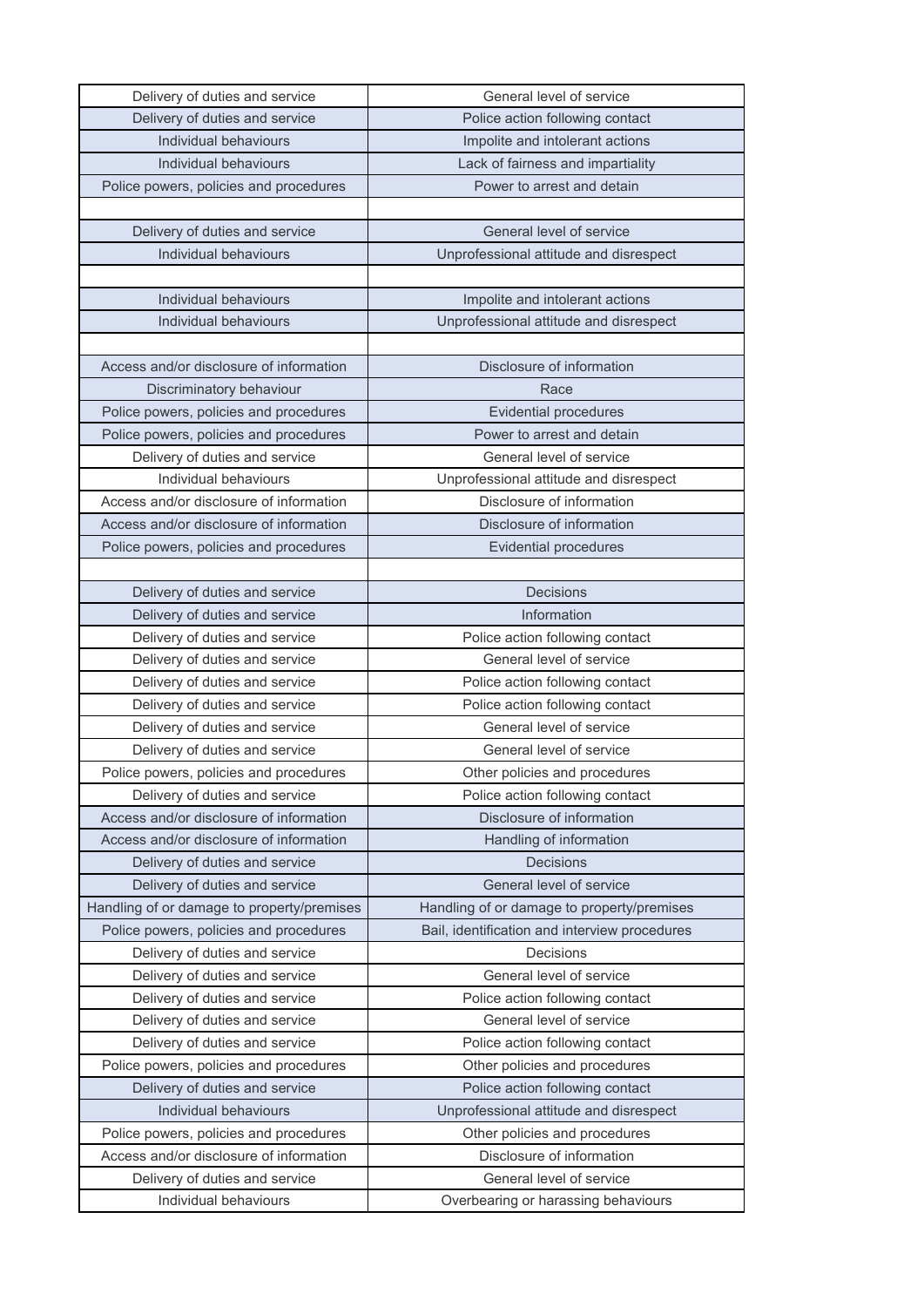| Delivery of duties and service             | General level of service                     |
|--------------------------------------------|----------------------------------------------|
| Delivery of duties and service             | Decisions                                    |
| Individual behaviours                      | Unprofessional attitude and disrespect       |
| Police powers, policies and procedures     | Use of force                                 |
| Delivery of duties and service             | General level of service                     |
| Delivery of duties and service             | Police action following contact              |
| Delivery of duties and service             | General level of service                     |
| Delivery of duties and service             | Police action following contact              |
| Individual behaviours                      | Impolite and intolerant actions              |
| Delivery of duties and service             | Police action following contact              |
| Delivery of duties and service             | General level of service                     |
| Delivery of duties and service             | General level of service                     |
| Delivery of duties and service             | General level of service                     |
| Police powers, policies and procedures     | Stops, and stop and search                   |
| Delivery of duties and service             | General level of service                     |
| Delivery of duties and service             | General level of service                     |
| Delivery of duties and service             | Police action following contact              |
| Individual behaviours                      | Unprofessional attitude and disrespect       |
| Individual behaviours                      | Unprofessional attitude and disrespect       |
| Delivery of duties and service             | Police action following contact              |
| Handling of or damage to property/premises | Handling of or damage to property/premises   |
| Delivery of duties and service             | General level of service                     |
| Use of police vehicles                     | Use of police vehicles                       |
| Delivery of duties and service             | Decisions                                    |
| Delivery of duties and service             | General level of service                     |
| Delivery of duties and service             | Police action following contact              |
| Delivery of duties and service             | Police action following contact              |
| Individual behaviours                      | Overbearing or harassing behaviours          |
| Delivery of duties and service             | General level of service                     |
| Police powers, policies and procedures     | Use of force                                 |
| Delivery of duties and service             | General level of service                     |
| Handling of or damage to property/premises | Handling of or damage to property/premises   |
| Police powers, policies and procedures     | Detention in police custody                  |
| Police powers, policies and procedures     | Power to arrest and detain                   |
| Police powers, policies and procedures     | Searches of premises and seizure of property |
| Delivery of duties and service             | Police action following contact              |
| Access and/or disclosure of information    | Handling of information                      |
| Delivery of duties and service             | Police action following contact              |
| Delivery of duties and service             | Information                                  |
| Delivery of duties and service             | Decisions                                    |
| Access and/or disclosure of information    | Handling of information                      |
| Individual behaviours                      | Impolite language/tone                       |
| Delivery of duties and service             | General level of service                     |
| Other                                      | Other                                        |
| Handling of or damage to property/premises | Handling of or damage to property/premises   |
| Discreditable conduct                      | Discreditable conduct                        |
| Individual behaviours                      | Lack of fairness and impartiality            |
|                                            |                                              |
| Delivery of duties and service             | Police action following contact              |
| Police powers, policies and procedures     | Power to arrest and detain                   |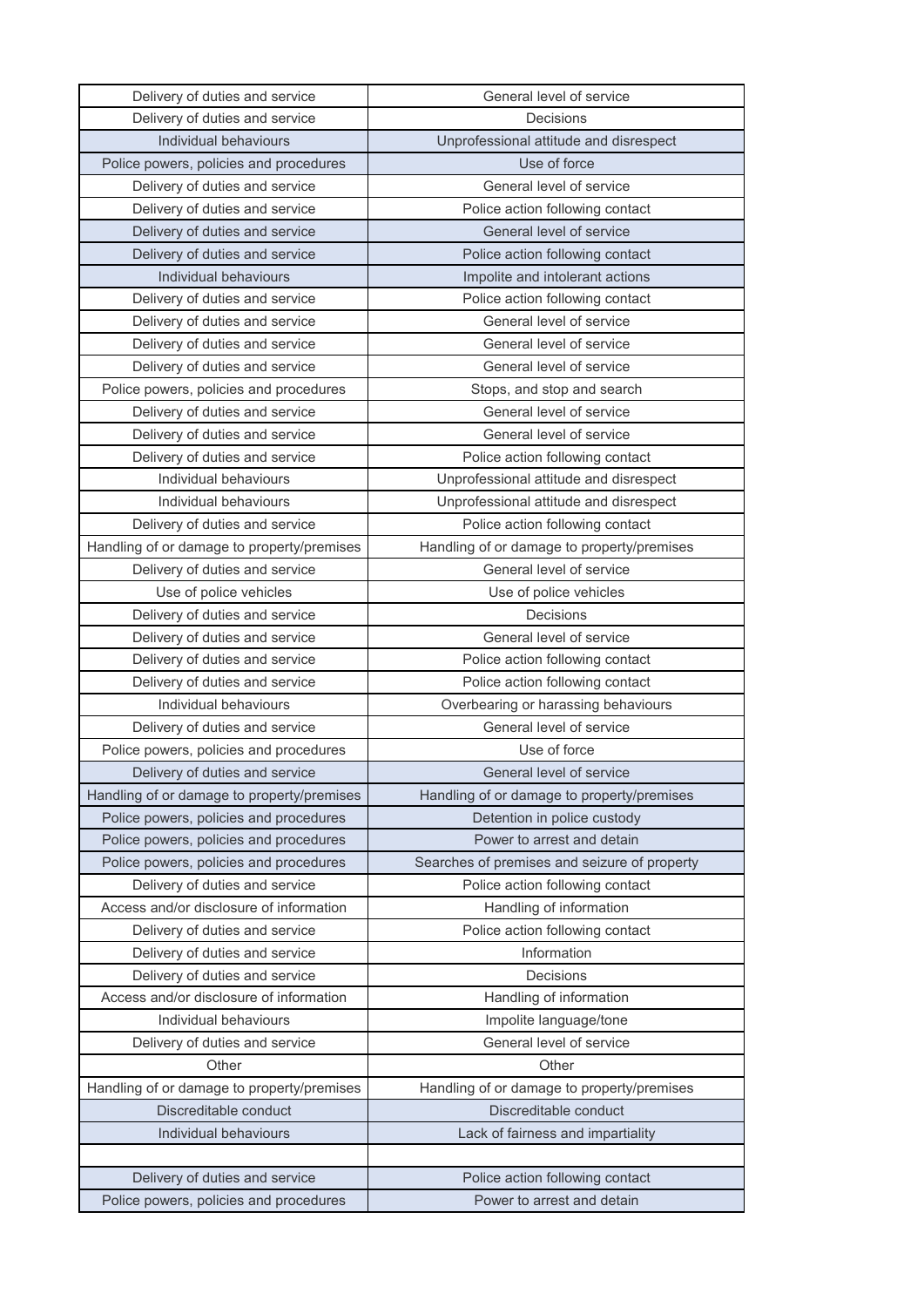| Delivery of duties and service          | Police action following contact               |
|-----------------------------------------|-----------------------------------------------|
| Delivery of duties and service          | Decisions                                     |
| Delivery of duties and service          | General level of service                      |
| Delivery of duties and service          | General level of service                      |
| Delivery of duties and service          | General level of service                      |
| Access and/or disclosure of information | Use of police systems                         |
| Delivery of duties and service          | Decisions                                     |
| Delivery of duties and service          | Police action following contact               |
| Delivery of duties and service          | Decisions                                     |
| Individual behaviours                   | Overbearing or harassing behaviours           |
| Delivery of duties and service          | General level of service                      |
| Delivery of duties and service          | Police action following contact               |
| Individual behaviours                   | Unprofessional attitude and disrespect        |
| Police powers, policies and procedures  | Power to arrest and detain                    |
| Police powers, policies and procedures  | Use of force                                  |
| Delivery of duties and service          | Decisions                                     |
| Delivery of duties and service          | Decisions                                     |
| Delivery of duties and service          | General level of service                      |
| Delivery of duties and service          | General level of service                      |
| Delivery of duties and service          | Police action following contact               |
| Delivery of duties and service          | Decisions                                     |
| Delivery of duties and service          | General level of service                      |
| Delivery of duties and service          | Police action following contact               |
| Individual behaviours                   | Lack of fairness and impartiality             |
| Delivery of duties and service          | Decisions                                     |
| Delivery of duties and service          | General level of service                      |
| Delivery of duties and service          | General level of service                      |
| Police powers, policies and procedures  | Stops, and stop and search                    |
| Police powers, policies and procedures  | Use of force                                  |
| Individual behaviours                   | Overbearing or harassing behaviours           |
| Individual behaviours                   | Lack of fairness and impartiality             |
| Police powers, policies and procedures  | Other policies and procedures                 |
| Delivery of duties and service          | Decisions                                     |
| Delivery of duties and service          | General level of service                      |
| Police powers, policies and procedures  | Bail, identification and interview procedures |
|                                         |                                               |
| Police powers, policies and procedures  | Searches of premises and seizure of property  |
| Discriminatory behaviour                | Race                                          |
| Delivery of duties and service          | Police action following contact               |
| Police powers, policies and procedures  | Use of force                                  |
| Delivery of duties and service          | Decisions                                     |
| Individual behaviours                   | Lack of fairness and impartiality             |
| Delivery of duties and service          | Police action following contact               |
| Individual behaviours                   | Unprofessional attitude and disrespect        |
| Delivery of duties and service          | Police action following contact               |
| Individual behaviours                   | Overbearing or harassing behaviours           |
|                                         |                                               |
| Discriminatory behaviour                | Race                                          |
| Police powers, policies and procedures  | Stops, and stop and search                    |
| Delivery of duties and service          | General level of service                      |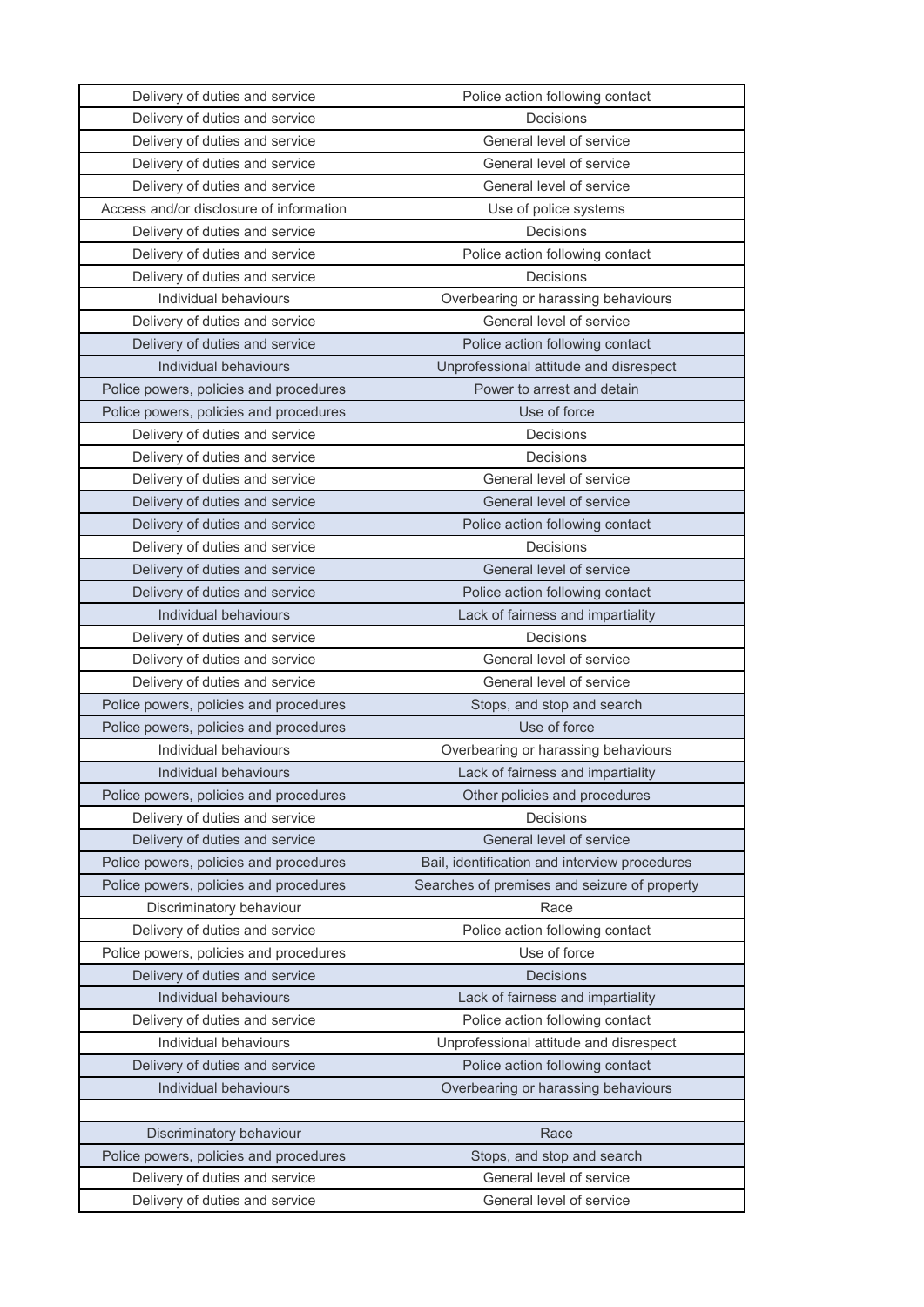| Delivery of duties and service             | General level of service                   |
|--------------------------------------------|--------------------------------------------|
| Delivery of duties and service             | Police action following contact            |
| Individual behaviours                      | Impolite language/tone                     |
| Delivery of duties and service             | Decisions                                  |
| Delivery of duties and service             | General level of service                   |
| Police powers, policies and procedures     | Use of force                               |
| Delivery of duties and service             | Police action following contact            |
| Delivery of duties and service             | General level of service                   |
| Delivery of duties and service             | Decisions                                  |
| Discriminatory behaviour                   | Race                                       |
| Individual behaviours                      | Impolite language/tone                     |
|                                            |                                            |
| Individual behaviours                      | Impolite language/tone                     |
| Police powers, policies and procedures     | Power to arrest and detain                 |
| Police powers, policies and procedures     | Use of force                               |
| Police powers, policies and procedures     | Other policies and procedures              |
| Delivery of duties and service             | Police action following contact            |
| Access and/or disclosure of information    | Disclosure of information                  |
| Delivery of duties and service             | Police action following contact            |
| Delivery of duties and service             | Police action following contact            |
| Delivery of duties and service             | Police action following contact            |
| Delivery of duties and service             | General level of service                   |
| Delivery of duties and service             | Police action following contact            |
| Delivery of duties and service             | General level of service                   |
| Police powers, policies and procedures     | Other policies and procedures              |
| Delivery of duties and service             | Decisions                                  |
| Delivery of duties and service             | Police action following contact            |
| Delivery of duties and service             | Police action following contact            |
| Delivery of duties and service             | General level of service                   |
| Delivery of duties and service             | General level of service                   |
| Delivery of duties and service             | Police action following contact            |
| Individual behaviours                      | Unprofessional attitude and disrespect     |
| Delivery of duties and service             | General level of service                   |
| Individual behaviours                      | Unprofessional attitude and disrespect     |
| Police powers, policies and procedures     | Other policies and procedures              |
|                                            |                                            |
| Handling of or damage to property/premises | Handling of or damage to property/premises |
| Police powers, policies and procedures     | Power to arrest and detain                 |
| Delivery of duties and service             | Police action following contact            |
| Police powers, policies and procedures     | Use of force                               |
| Delivery of duties and service             | General level of service                   |
| Discriminatory behaviour                   | Race                                       |
|                                            |                                            |
| Discriminatory behaviour                   | Race                                       |
| Individual behaviours                      | Impolite and intolerant actions            |
| Police powers, policies and procedures     | Detention in police custody                |
| Police powers, policies and procedures     | Power to arrest and detain                 |
| Police powers, policies and procedures     | Use of force                               |
|                                            |                                            |
| Individual behaviours                      | Unprofessional attitude and disrespect     |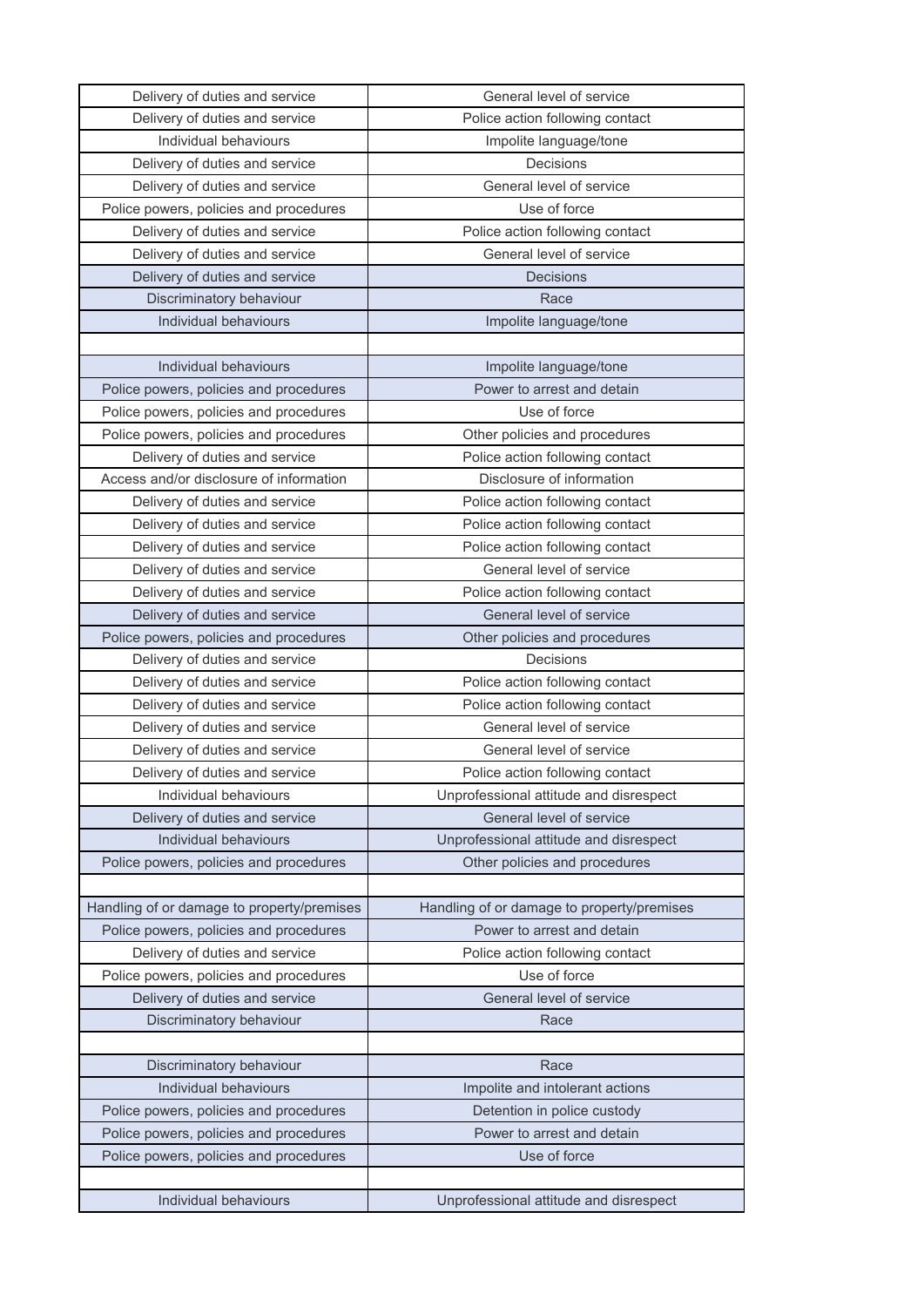| Police powers, policies and procedures  | Use of force                                 |
|-----------------------------------------|----------------------------------------------|
|                                         |                                              |
| Discriminatory behaviour                | Other                                        |
| Individual behaviours                   | Overbearing or harassing behaviours          |
| Delivery of duties and service          | Decisions                                    |
| Individual behaviours                   | Unprofessional attitude and disrespect       |
| Delivery of duties and service          | General level of service                     |
| Individual behaviours                   | Impolite and intolerant actions              |
| Delivery of duties and service          | General level of service                     |
| Delivery of duties and service          | General level of service                     |
| Police powers, policies and procedures  | <b>Evidential procedures</b>                 |
| Delivery of duties and service          | General level of service                     |
| Individual behaviours                   | Lack of fairness and impartiality            |
| Police powers, policies and procedures  | Other policies and procedures                |
| Delivery of duties and service          | Police action following contact              |
| Delivery of duties and service          | Decisions                                    |
| Delivery of duties and service          | Police action following contact              |
| Individual behaviours                   | Lack of fairness and impartiality            |
|                                         |                                              |
| Delivery of duties and service          | Decisions                                    |
| Delivery of duties and service          | Police action following contact              |
| Individual behaviours                   | Lack of fairness and impartiality            |
| Delivery of duties and service          | General level of service                     |
| Delivery of duties and service          | Police action following contact              |
| Delivery of duties and service          | <b>Decisions</b>                             |
| Delivery of duties and service          | General level of service                     |
| Delivery of duties and service          | General level of service                     |
| Delivery of duties and service          | <b>Decisions</b>                             |
| Discriminatory behaviour                | Race                                         |
|                                         |                                              |
| Delivery of duties and service          | Decisions                                    |
| Delivery of duties and service          | Police action following contact              |
|                                         |                                              |
| Discriminatory behaviour                | Race                                         |
| Police powers, policies and procedures  | Stops, and stop and search                   |
| Abuse of position/corruption            | Organisational corruption                    |
| Delivery of duties and service          | Police action following contact              |
| Access and/or disclosure of information | Handling of information                      |
| Delivery of duties and service          | Police action following contact              |
| Police powers, policies and procedures  | Detention in police custody                  |
| Police powers, policies and procedures  | Power to arrest and detain                   |
| Delivery of duties and service          | Decisions                                    |
| Police powers, policies and procedures  | Power to arrest and detain                   |
| Delivery of duties and service          | Police action following contact              |
| Police powers, policies and procedures  | Use of force                                 |
|                                         |                                              |
| Police powers, policies and procedures  | Searches of premises and seizure of property |
| Police powers, policies and procedures  | Stops, and stop and search                   |
| Delivery of duties and service          | Decisions                                    |
| Delivery of duties and service          | General level of service                     |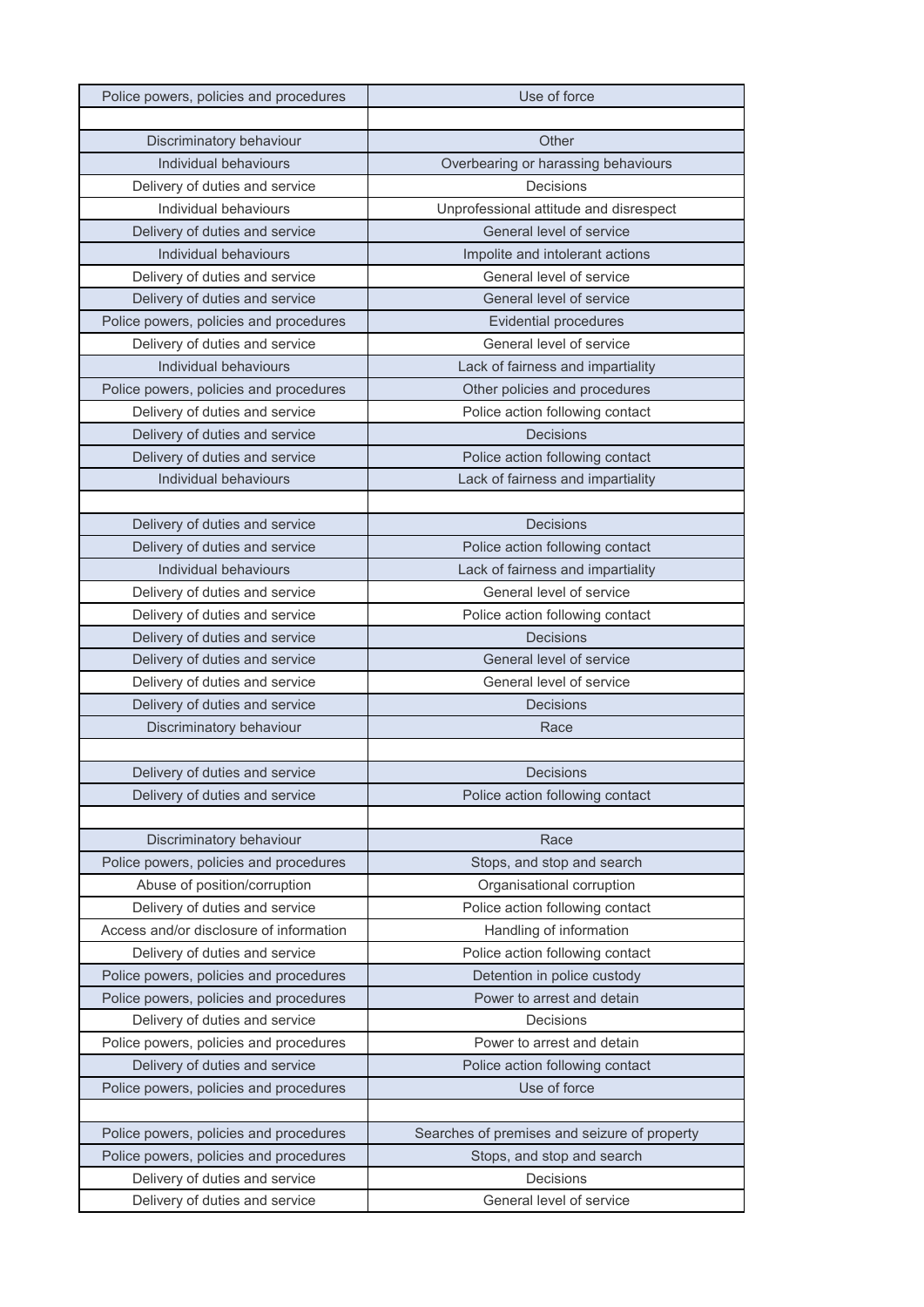| Delivery of duties and service          | Police action following contact        |
|-----------------------------------------|----------------------------------------|
| Discriminatory behaviour                | <b>Sex</b>                             |
| Delivery of duties and service          | General level of service               |
| Delivery of duties and service          | <b>Decisions</b>                       |
| Discriminatory behaviour                | Race                                   |
| Individual behaviours                   | Impolite and intolerant actions        |
| Delivery of duties and service          | General level of service               |
| Police powers, policies and procedures  | Use of force                           |
| Individual behaviours                   | Impolite language/tone                 |
| Police powers, policies and procedures  | Use of force                           |
| Delivery of duties and service          | Police action following contact        |
| Police powers, policies and procedures  | Power to arrest and detain             |
| Delivery of duties and service          | Police action following contact        |
| Police powers, policies and procedures  | Stops, and stop and search             |
|                                         |                                        |
| Individual behaviours                   | Impolite and intolerant actions        |
| Individual behaviours                   | Overbearing or harassing behaviours    |
| Access and/or disclosure of information | Disclosure of information              |
| Delivery of duties and service          | General level of service               |
| Delivery of duties and service          | Decisions                              |
| Police powers, policies and procedures  | Power to arrest and detain             |
| Delivery of duties and service          | General level of service               |
| Other                                   | Other                                  |
| Delivery of duties and service          | Police action following contact        |
| Delivery of duties and service          | <b>Decisions</b>                       |
| Delivery of duties and service          | General level of service               |
| Delivery of duties and service          | Information                            |
| Delivery of duties and service          | <b>Decisions</b>                       |
| Police powers, policies and procedures  | Use of force                           |
| Delivery of duties and service          | Decisions                              |
| Individual behaviours                   | Overbearing or harassing behaviours    |
| Police powers, policies and procedures  | Stops, and stop and search             |
| Police powers, policies and procedures  | Use of force                           |
| Delivery of duties and service          | General level of service               |
| Delivery of duties and service          | Police action following contact        |
| Individual behaviours                   | Unprofessional attitude and disrespect |
| Delivery of duties and service          | Police action following contact        |
| Delivery of duties and service          | Decisions                              |
| Delivery of duties and service          | General level of service               |
| Discriminatory behaviour                | Race                                   |
| Individual behaviours                   | Unprofessional attitude and disrespect |
|                                         |                                        |
| Delivery of duties and service          | General level of service               |
| Individual behaviours                   | Lack of fairness and impartiality      |
| Police powers, policies and procedures  | Other policies and procedures          |
|                                         |                                        |
| Delivery of duties and service          | Police action following contact        |
| Individual behaviours                   | Impolite and intolerant actions        |
| Delivery of duties and service          | General level of service               |
|                                         |                                        |
| Discriminatory behaviour                | Race                                   |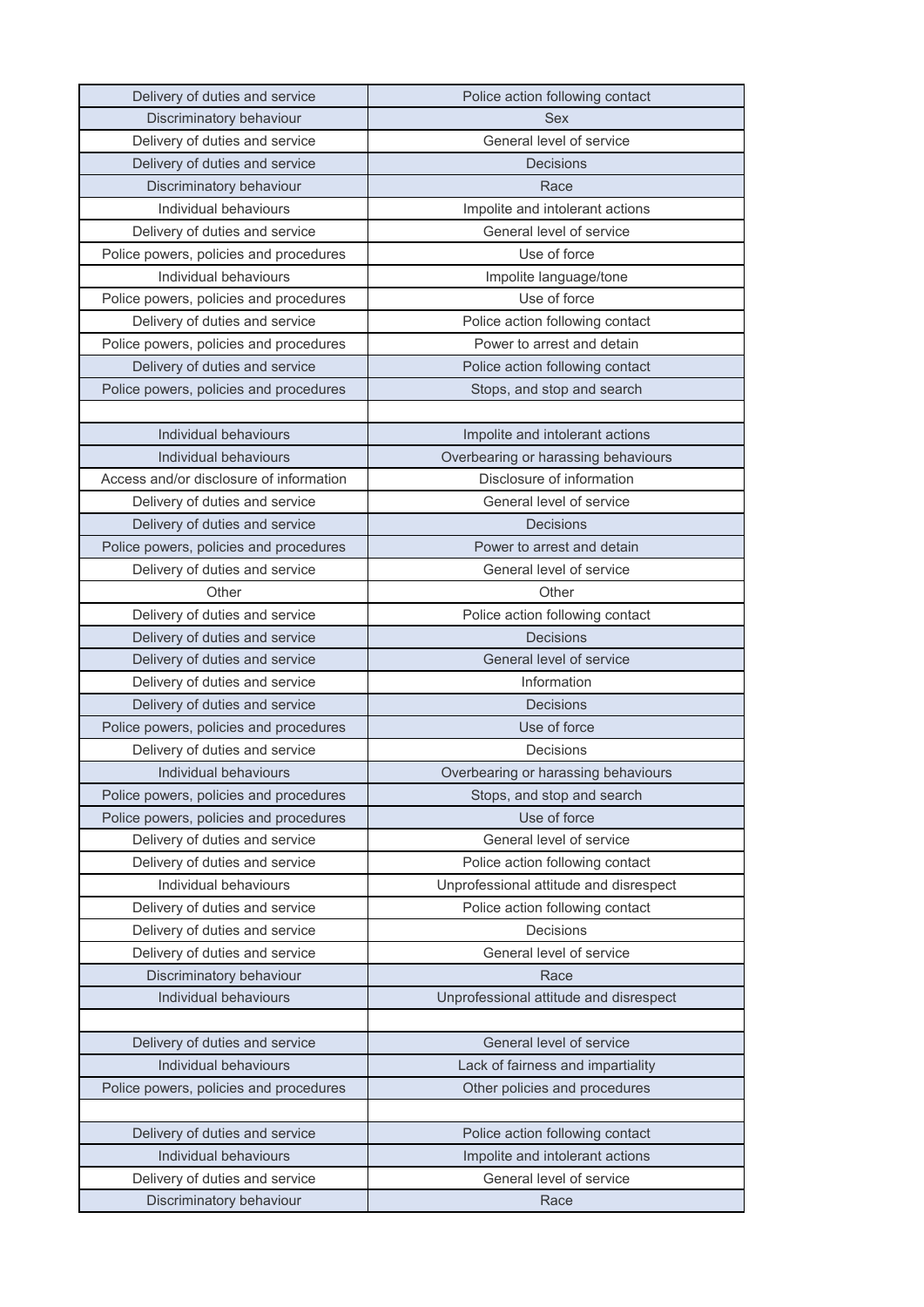| Individual behaviours                      | Impolite and intolerant actions              |
|--------------------------------------------|----------------------------------------------|
| Individual behaviours                      | Impolite language/tone                       |
|                                            |                                              |
| Access and/or disclosure of information    | Disclosure of information                    |
| Delivery of duties and service             | Police action following contact              |
| Individual behaviours                      | Overbearing or harassing behaviours          |
| Individual behaviours                      | Unprofessional attitude and disrespect       |
| Police powers, policies and procedures     | Power to arrest and detain                   |
| Police powers, policies and procedures     | Use of force                                 |
| Police powers, policies and procedures     | Other policies and procedures                |
| Delivery of duties and service             | General level of service                     |
| Delivery of duties and service             | Police action following contact              |
| Police powers, policies and procedures     | Other policies and procedures                |
| Individual behaviours                      | Impolite and intolerant actions              |
| Police powers, policies and procedures     | Other policies and procedures                |
|                                            |                                              |
| Delivery of duties and service             | Decisions                                    |
| Individual behaviours                      | Impolite and intolerant actions              |
|                                            |                                              |
| Access and/or disclosure of information    | Disclosure of information                    |
| Delivery of duties and service             | General level of service                     |
| Individual behaviours                      | Overbearing or harassing behaviours          |
| Police powers, policies and procedures     | Other policies and procedures                |
| Delivery of duties and service             | Decisions                                    |
| Delivery of duties and service             | Police action following contact              |
| Individual behaviours                      | Impolite and intolerant actions              |
| Delivery of duties and service             | Police action following contact              |
| Delivery of duties and service             | General level of service                     |
| Delivery of duties and service             | Police action following contact              |
|                                            |                                              |
| Individual behaviours                      | Unprofessional attitude and disrespect       |
| Police powers, policies and procedures     | Use of force                                 |
| Delivery of duties and service             | General level of service                     |
| Delivery of duties and service             | General level of service                     |
| Individual behaviours                      | Lack of fairness and impartiality            |
| Delivery of duties and service             | General level of service                     |
| Delivery of duties and service             | Decisions                                    |
| Delivery of duties and service             | Decisions                                    |
| Police powers, policies and procedures     | Searches of premises and seizure of property |
| Police powers, policies and procedures     | Detention in police custody                  |
| Delivery of duties and service             | Police action following contact              |
| Individual behaviours                      | Impolite and intolerant actions              |
| Handling of or damage to property/premises | Handling of or damage to property/premises   |
| Delivery of duties and service             | Decisions                                    |
| Delivery of duties and service             | General level of service                     |
|                                            |                                              |
| Delivery of duties and service             | Decisions                                    |
| Delivery of duties and service             | General level of service                     |
| Individual behaviours                      | Unprofessional attitude and disrespect       |
| Delivery of duties and service             | Police action following contact              |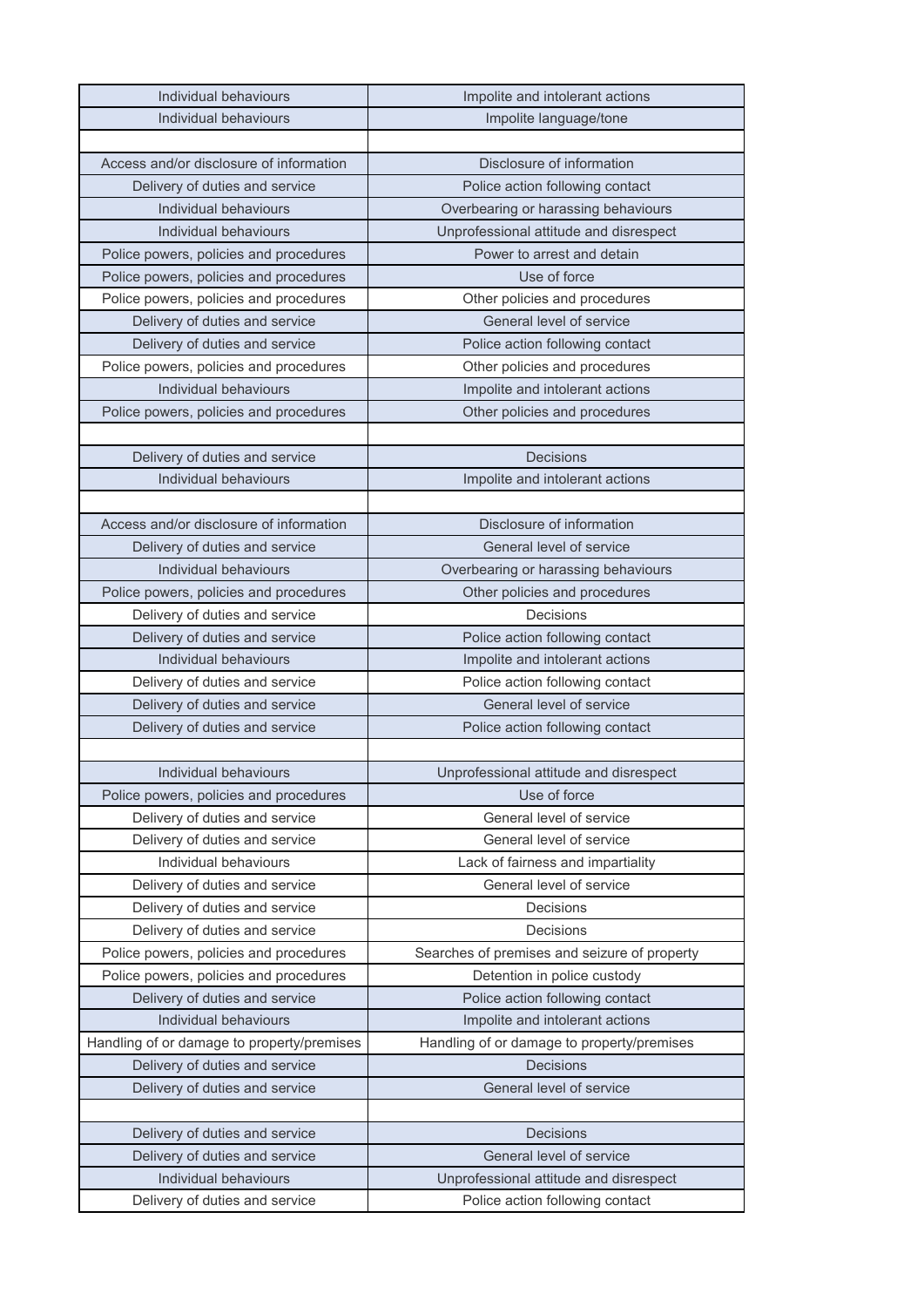| Delivery of duties and service                                           | Police action following contact                                           |
|--------------------------------------------------------------------------|---------------------------------------------------------------------------|
| Access and/or disclosure of information                                  | Disclosure of information                                                 |
| Access and/or disclosure of information                                  | Handling of information                                                   |
| Delivery of duties and service                                           | Decisions                                                                 |
| Police powers, policies and procedures                                   | Power to arrest and detain                                                |
| Delivery of duties and service                                           | General level of service                                                  |
| Access and/or disclosure of information                                  | Disclosure of information                                                 |
| Police powers, policies and procedures                                   | Power to arrest and detain                                                |
| Police powers, policies and procedures                                   | Use of force                                                              |
| Delivery of duties and service                                           | General level of service                                                  |
| Access and/or disclosure of information                                  | Accessing and handling of information from other sources                  |
| Delivery of duties and service                                           | General level of service                                                  |
| Delivery of duties and service                                           | Police action following contact                                           |
| Delivery of duties and service                                           | Information                                                               |
| Delivery of duties and service                                           | Police action following contact                                           |
| Delivery of duties and service                                           | Police action following contact                                           |
| Delivery of duties and service                                           | General level of service                                                  |
| Discriminatory behaviour                                                 | <b>Disability</b>                                                         |
| Police powers, policies and procedures                                   | <b>Evidential procedures</b>                                              |
|                                                                          |                                                                           |
| Delivery of duties and service                                           | Decisions                                                                 |
| Delivery of duties and service                                           | General level of service                                                  |
| Police powers, policies and procedures                                   | Other policies and procedures                                             |
| Police powers, policies and procedures                                   | Other policies and procedures                                             |
| Delivery of duties and service                                           | Police action following contact                                           |
| Delivery of duties and service                                           | Decisions                                                                 |
| Delivery of duties and service                                           | <b>Decisions</b>                                                          |
| Police powers, policies and procedures                                   | Other policies and procedures                                             |
|                                                                          |                                                                           |
| Individual behaviours                                                    | Lack of fairness and impartiality                                         |
| Police powers, policies and procedures                                   | Use of force                                                              |
| Delivery of duties and service                                           | Police action following contact                                           |
| Delivery of duties and service                                           | Police action following contact                                           |
| Police powers, policies and procedures                                   | Use of force                                                              |
| Delivery of duties and service                                           | General level of service                                                  |
| Delivery of duties and service                                           | Decisions                                                                 |
| Delivery of duties and service                                           | General level of service                                                  |
| Delivery of duties and service                                           | Police action following contact                                           |
|                                                                          |                                                                           |
| Delivery of duties and service                                           | Police action following contact                                           |
| Individual behaviours                                                    | Unprofessional attitude and disrespect                                    |
|                                                                          |                                                                           |
| Delivery of duties and service                                           | General level of service                                                  |
| Sexual conduct                                                           | Sexual assault                                                            |
|                                                                          |                                                                           |
| Delivery of duties and service                                           | General level of service                                                  |
| Individual behaviours                                                    | Lack of fairness and impartiality                                         |
| Delivery of duties and service                                           |                                                                           |
|                                                                          | General level of service                                                  |
| Police powers, policies and procedures<br>Delivery of duties and service | Bail, identification and interview procedures<br>General level of service |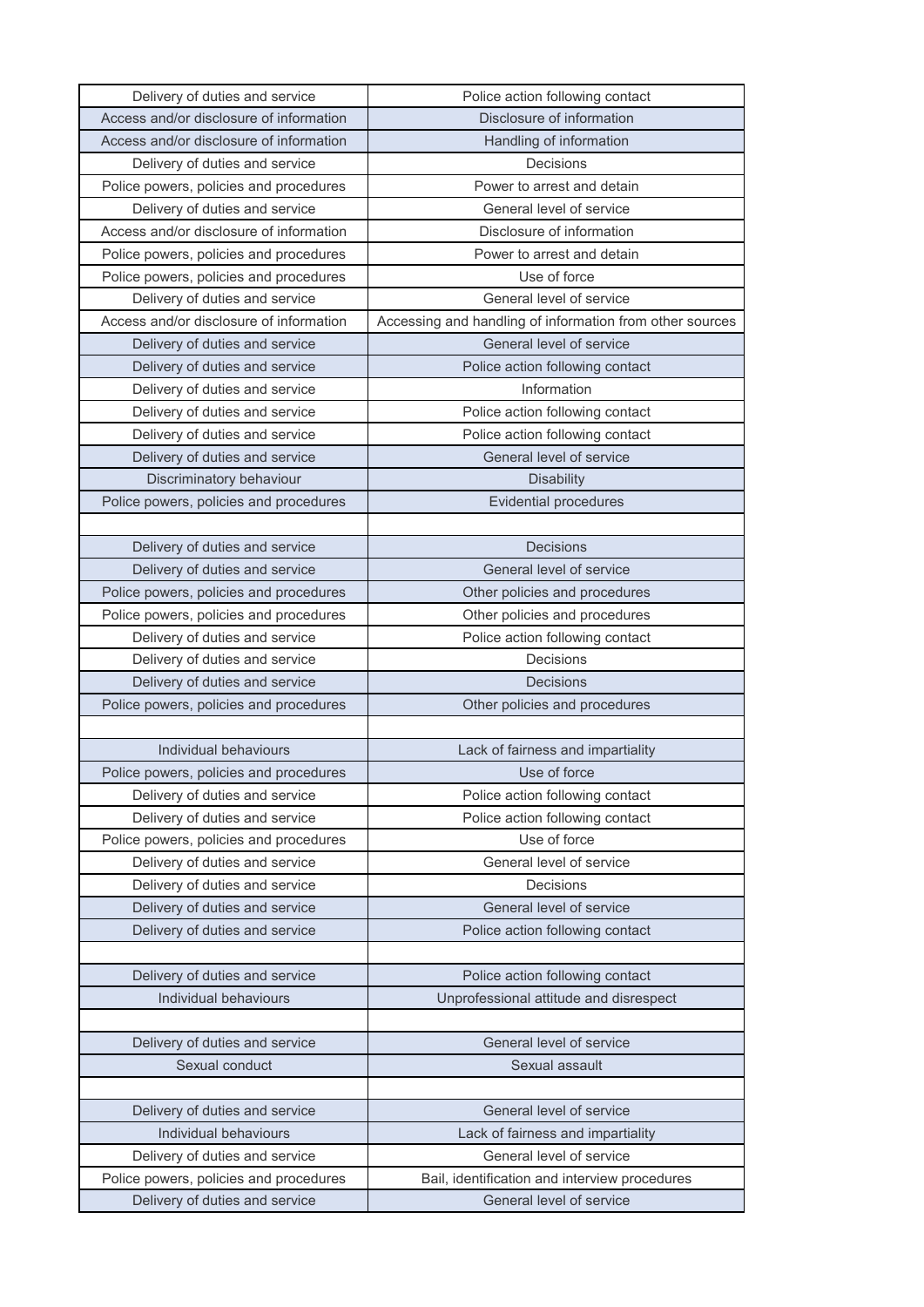| Delivery of duties and service         | Police action following contact               |
|----------------------------------------|-----------------------------------------------|
| Police powers, policies and procedures | Detention in police custody                   |
| Individual behaviours                  | Overbearing or harassing behaviours           |
| Delivery of duties and service         | Decisions                                     |
| Delivery of duties and service         | General level of service                      |
| Delivery of duties and service         | General level of service                      |
| Delivery of duties and service         | General level of service                      |
| Individual behaviours                  | Impolite language/tone                        |
| Delivery of duties and service         | Police action following contact               |
| Individual behaviours                  | Lack of fairness and impartiality             |
| Police powers, policies and procedures | Other policies and procedures                 |
| Delivery of duties and service         | <b>Decisions</b>                              |
| Delivery of duties and service         | General level of service                      |
| Delivery of duties and service         | Information                                   |
| Delivery of duties and service         | Decisions                                     |
| Delivery of duties and service         | General level of service                      |
| Delivery of duties and service         | Information                                   |
| Delivery of duties and service         | Police action following contact               |
| Police powers, policies and procedures | Bail, identification and interview procedures |
| Police powers, policies and procedures | Power to arrest and detain                    |
| Police powers, policies and procedures | Searches of premises and seizure of property  |
|                                        |                                               |
| Individual behaviours                  | Impolite language/tone                        |
| Police powers, policies and procedures | Power to arrest and detain                    |
| Police powers, policies and procedures | Use of force                                  |
|                                        |                                               |
| Delivery of duties and service         | Decisions                                     |
| Individual behaviours                  | Unprofessional attitude and disrespect        |
| Police powers, policies and procedures | Other policies and procedures                 |
| Individual behaviours                  | Lack of fairness and impartiality             |
| Delivery of duties and service         | Police action following contact               |
| Delivery of duties and service         | Decisions                                     |
| Sexual conduct                         | Sexual assault                                |
| Delivery of duties and service         | General level of service                      |
| Delivery of duties and service         | General level of service                      |
| Delivery of duties and service         | Police action following contact               |
| Delivery of duties and service         | General level of service                      |
| Delivery of duties and service         | <b>Decisions</b>                              |
| Delivery of duties and service         | General level of service                      |
| Delivery of duties and service         | Police action following contact               |
| Delivery of duties and service         | Police action following contact               |
| Delivery of duties and service         | Police action following contact               |
| Police powers, policies and procedures | Other policies and procedures                 |
| Delivery of duties and service         | General level of service                      |
| Delivery of duties and service         | General level of service                      |
| Delivery of duties and service         | Police action following contact               |
| Delivery of duties and service         | Decisions                                     |
| Delivery of duties and service         | Police action following contact               |
| Individual behaviours                  | Lack of fairness and impartiality             |
| Delivery of duties and service         | General level of service                      |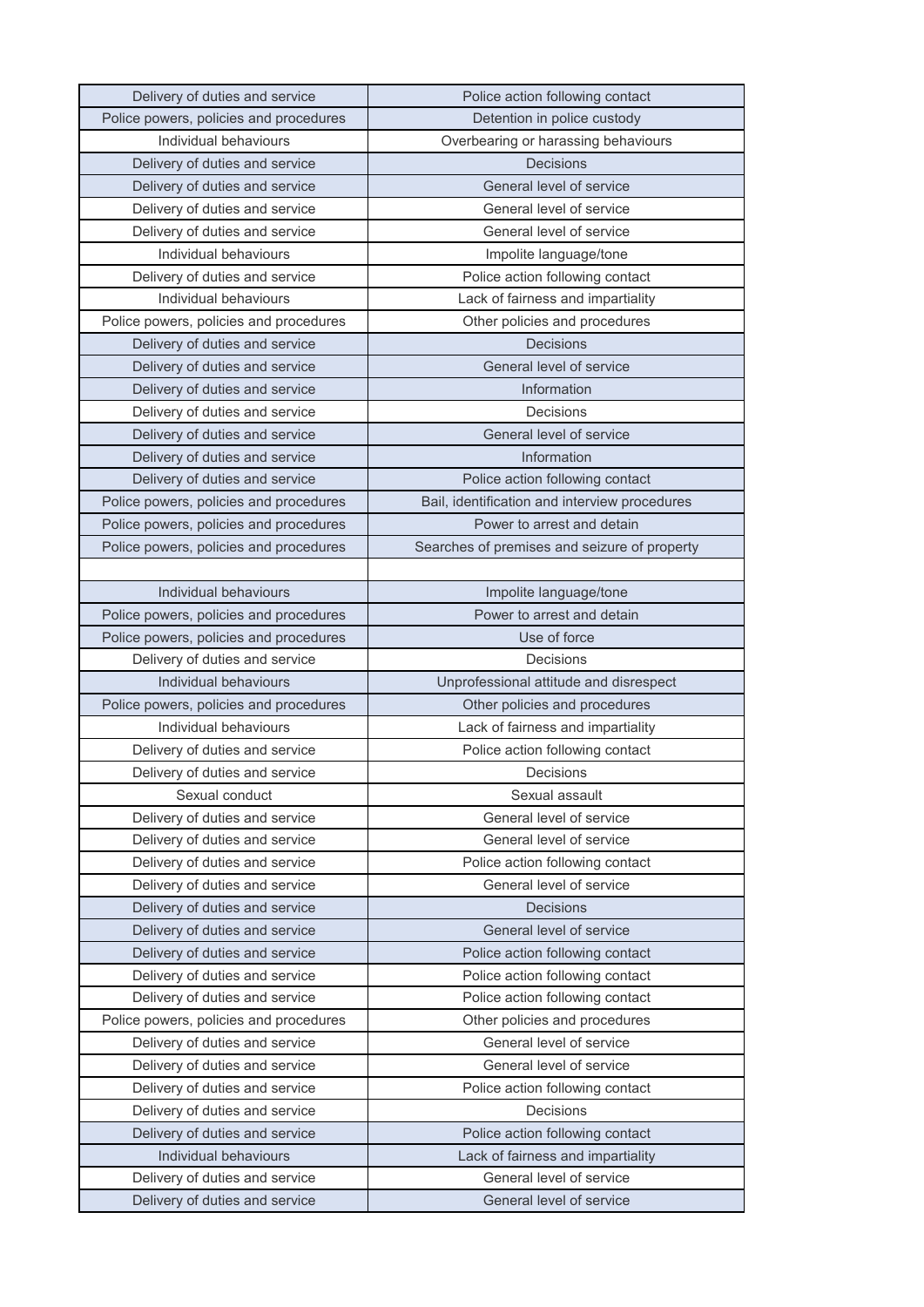| Police powers, policies and procedures | Detention in police custody                  |
|----------------------------------------|----------------------------------------------|
| Police powers, policies and procedures | Other policies and procedures                |
| Police powers, policies and procedures | Use of force                                 |
|                                        |                                              |
| Delivery of duties and service         | Information                                  |
| Police powers, policies and procedures | Power to arrest and detain                   |
| Police powers, policies and procedures | Searches of premises and seizure of property |
|                                        |                                              |
| Delivery of duties and service         | General level of service                     |
| Delivery of duties and service         | Information                                  |
| Individual behaviours                  | Unprofessional attitude and disrespect       |
| Police powers, policies and procedures | <b>Evidential procedures</b>                 |
| Delivery of duties and service         | Police action following contact              |
| Delivery of duties and service         | Police action following contact              |
| Individual behaviours                  | Unprofessional attitude and disrespect       |
|                                        |                                              |
| Discriminatory behaviour               | Race                                         |
| Police powers, policies and procedures | Stops, and stop and search                   |
|                                        |                                              |
| Discriminatory behaviour               | Race                                         |
| Individual behaviours                  | Impolite and intolerant actions              |
| Delivery of duties and service         | General level of service                     |
| Police powers, policies and procedures | Use of force                                 |
| Delivery of duties and service         | Information                                  |
| Delivery of duties and service         | Decisions                                    |
| Delivery of duties and service         | General level of service                     |
| Delivery of duties and service         | Decisions                                    |
| Individual behaviours                  | Impolite and intolerant actions              |
| Individual behaviours                  | Unprofessional attitude and disrespect       |
| Delivery of duties and service         | General level of service                     |
| Discriminatory behaviour               | Other                                        |
| Individual behaviours                  | Lack of fairness and impartiality            |
| Delivery of duties and service         | Police action following contact              |
| Delivery of duties and service         | Police action following contact              |
| Police powers, policies and procedures | Use of force                                 |
| Police powers, policies and procedures | Power to arrest and detain                   |
| Delivery of duties and service         | General level of service                     |
| Delivery of duties and service         | General level of service                     |
| Delivery of duties and service         | Police action following contact              |
| Delivery of duties and service         | Police action following contact              |
| Delivery of duties and service         | General level of service                     |
| Police powers, policies and procedures | Use of force                                 |
| Individual behaviours                  | Lack of fairness and impartiality            |
| Individual behaviours                  | Lack of fairness and impartiality            |
| Delivery of duties and service         | Police action following contact              |
| Delivery of duties and service         | Decisions                                    |
| Delivery of duties and service         | Decisions                                    |
| Individual behaviours                  | Lack of fairness and impartiality            |
| Individual behaviours                  | Overbearing or harassing behaviours          |
| Delivery of duties and service         | Police action following contact              |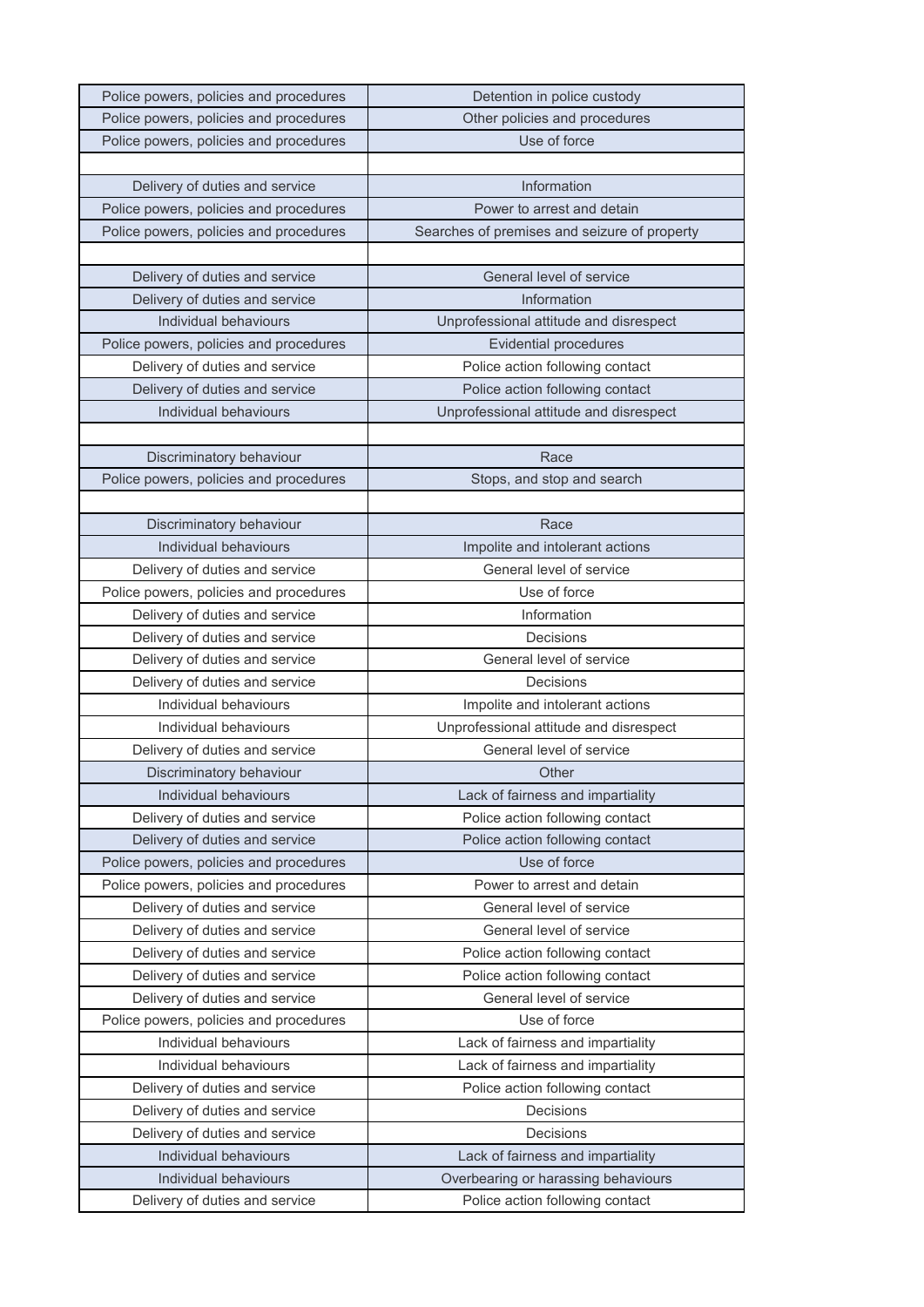| Police powers, policies and procedures                           | Use of force                                                |
|------------------------------------------------------------------|-------------------------------------------------------------|
|                                                                  |                                                             |
|                                                                  | Other neglect or failure in duty                            |
| Delivery of duties and service                                   | Police action following contact                             |
| Delivery of duties and service                                   | Police action following contact                             |
| Delivery of duties and service                                   | Decisions                                                   |
| Delivery of duties and service                                   | General level of service                                    |
| Individual behaviours                                            | Impolite and intolerant actions                             |
| Delivery of duties and service                                   | General level of service                                    |
| Other                                                            | Other                                                       |
| Police powers, policies and procedures                           | Other policies and procedures                               |
|                                                                  |                                                             |
| Delivery of duties and service                                   | Decisions                                                   |
| Delivery of duties and service                                   | Police action following contact                             |
|                                                                  |                                                             |
| Delivery of duties and service                                   | Police action following contact                             |
| Individual behaviours                                            | Impolite language/tone                                      |
| Individual behaviours                                            | Unprofessional attitude and disrespect                      |
| Police powers, policies and procedures                           | Other policies and procedures                               |
| Delivery of duties and service                                   | General level of service                                    |
| Delivery of duties and service                                   | <b>Decisions</b>                                            |
| Police powers, policies and procedures                           | Power to arrest and detain                                  |
|                                                                  |                                                             |
| Access and/or disclosure of information                          | Handling of information                                     |
| Delivery of duties and service                                   | Police action following contact                             |
|                                                                  |                                                             |
|                                                                  |                                                             |
| Delivery of duties and service                                   | General level of service                                    |
| Individual behaviours                                            | Lack of fairness and impartiality                           |
| Police powers, policies and procedures                           | <b>Evidential procedures</b>                                |
| Delivery of duties and service                                   | Decisions                                                   |
| Discriminatory behaviour                                         | Race                                                        |
| Individual behaviours                                            | Overbearing or harassing behaviours                         |
| Police powers, policies and procedures                           | Stops, and stop and search                                  |
| Delivery of duties and service                                   | Decisions                                                   |
| Delivery of duties and service                                   | <b>Decisions</b>                                            |
| Delivery of duties and service                                   | General level of service                                    |
| Delivery of duties and service                                   | Police action following contact                             |
| Police powers, policies and procedures                           | Other policies and procedures                               |
| Police powers, policies and procedures                           | Use of force                                                |
| Delivery of duties and service                                   | Decisions                                                   |
| Delivery of duties and service                                   | Police action following contact                             |
| Individual behaviours                                            | Impolite language/tone                                      |
| Police powers, policies and procedures                           | Detention in police custody                                 |
| Police powers, policies and procedures                           | Power to arrest and detain                                  |
|                                                                  |                                                             |
| Individual behaviours                                            | Overbearing or harassing behaviours                         |
| Police powers, policies and procedures                           | Searches of premises and seizure of property                |
| Police powers, policies and procedures                           | Use of force                                                |
| Delivery of duties and service<br>Delivery of duties and service | Police action following contact<br>General level of service |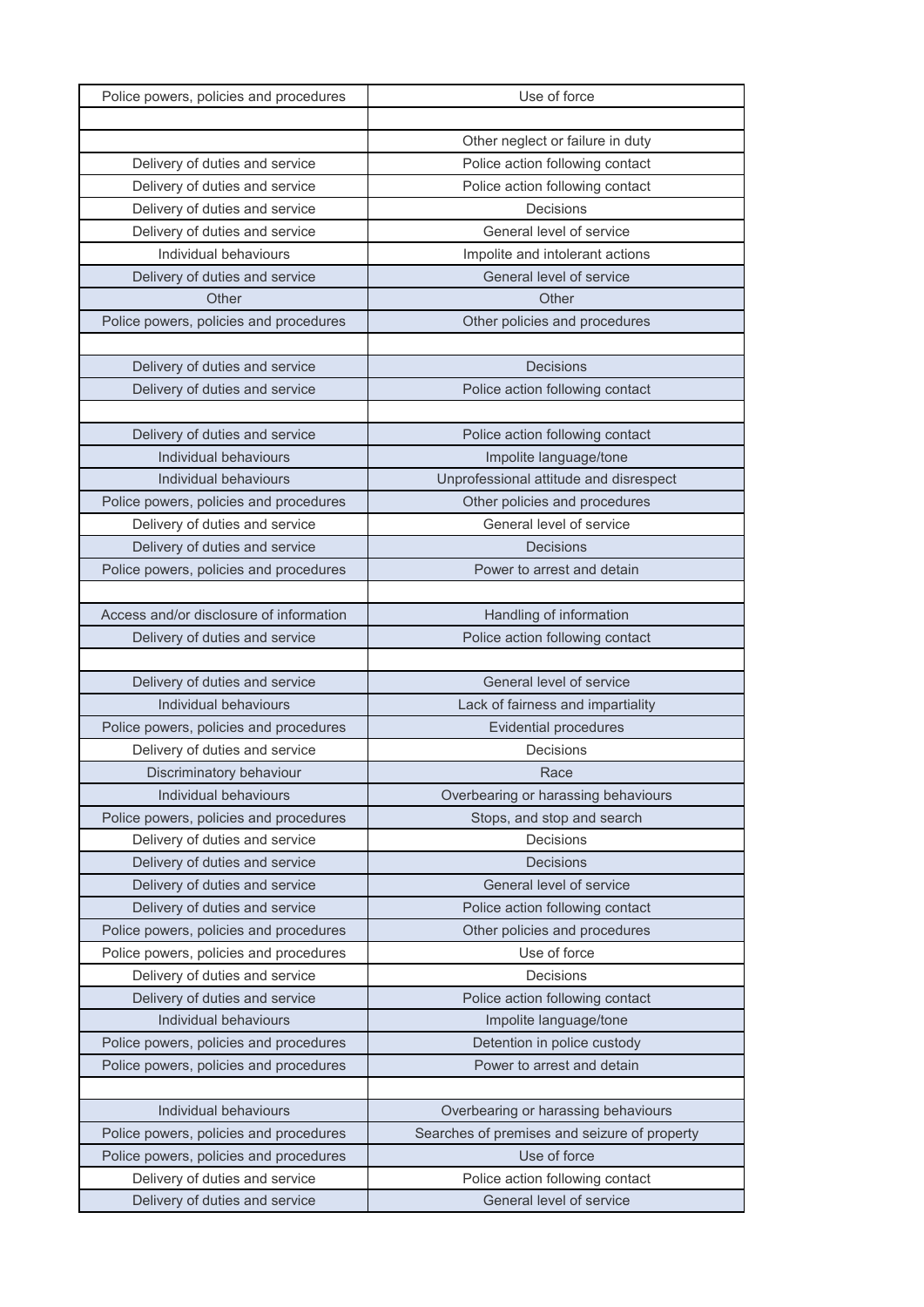| Individual behaviours                   | Unprofessional attitude and disrespect        |
|-----------------------------------------|-----------------------------------------------|
|                                         |                                               |
| Delivery of duties and service          | Decisions                                     |
| Delivery of duties and service          | Information                                   |
| Individual behaviours                   | Lack of fairness and impartiality             |
|                                         |                                               |
| Individual behaviours                   | Lack of fairness and impartiality             |
| Police powers, policies and procedures  | Use of force                                  |
|                                         |                                               |
| Access and/or disclosure of information | Disclosure of information                     |
| Individual behaviours                   | Unprofessional attitude and disrespect        |
| Police powers, policies and procedures  | Use of force                                  |
| Delivery of duties and service          | General level of service                      |
| Delivery of duties and service          | Decisions                                     |
| Delivery of duties and service          | Police action following contact               |
| Delivery of duties and service          | Police action following contact               |
| Individual behaviours                   | Impolite and intolerant actions               |
| Delivery of duties and service          | General level of service                      |
| Police powers, policies and procedures  | Use of force                                  |
| Individual behaviours                   | Overbearing or harassing behaviours           |
| Police powers, policies and procedures  | Power to arrest and detain                    |
| Police powers, policies and procedures  | Use of force                                  |
| Delivery of duties and service          | Decisions                                     |
| Delivery of duties and service          | General level of service                      |
| Delivery of duties and service          | Police action following contact               |
| Individual behaviours                   | Impolite language/tone                        |
| Police powers, policies and procedures  | Other policies and procedures                 |
| Individual behaviours                   | Lack of fairness and impartiality             |
| Individual behaviours                   | Impolite and intolerant actions               |
| Police powers, policies and procedures  | Searches of premises and seizure of property  |
| Police powers, policies and procedures  | Use of force                                  |
| Delivery of duties and service          | Police action following contact               |
| Delivery of duties and service          | General level of service                      |
| Delivery of duties and service          | General level of service                      |
| Police powers, policies and procedures  | Other policies and procedures                 |
| Delivery of duties and service          | Police action following contact               |
| Delivery of duties and service          | Police action following contact               |
| Delivery of duties and service          | General level of service                      |
| Delivery of duties and service          | Decisions                                     |
| Delivery of duties and service          | Information                                   |
| Police powers, policies and procedures  | Bail, identification and interview procedures |
| Police powers, policies and procedures  | Detention in police custody                   |
| Delivery of duties and service          | Information                                   |
| Discreditable conduct                   | Discreditable conduct                         |
| Delivery of duties and service          | General level of service                      |
| Police powers, policies and procedures  | Other policies and procedures                 |
| Access and/or disclosure of information | Disclosure of information                     |
|                                         |                                               |
| Delivery of duties and service          | Decisions                                     |
| Delivery of duties and service          | Police action following contact               |
| Individual behaviours                   | Impolite and intolerant actions               |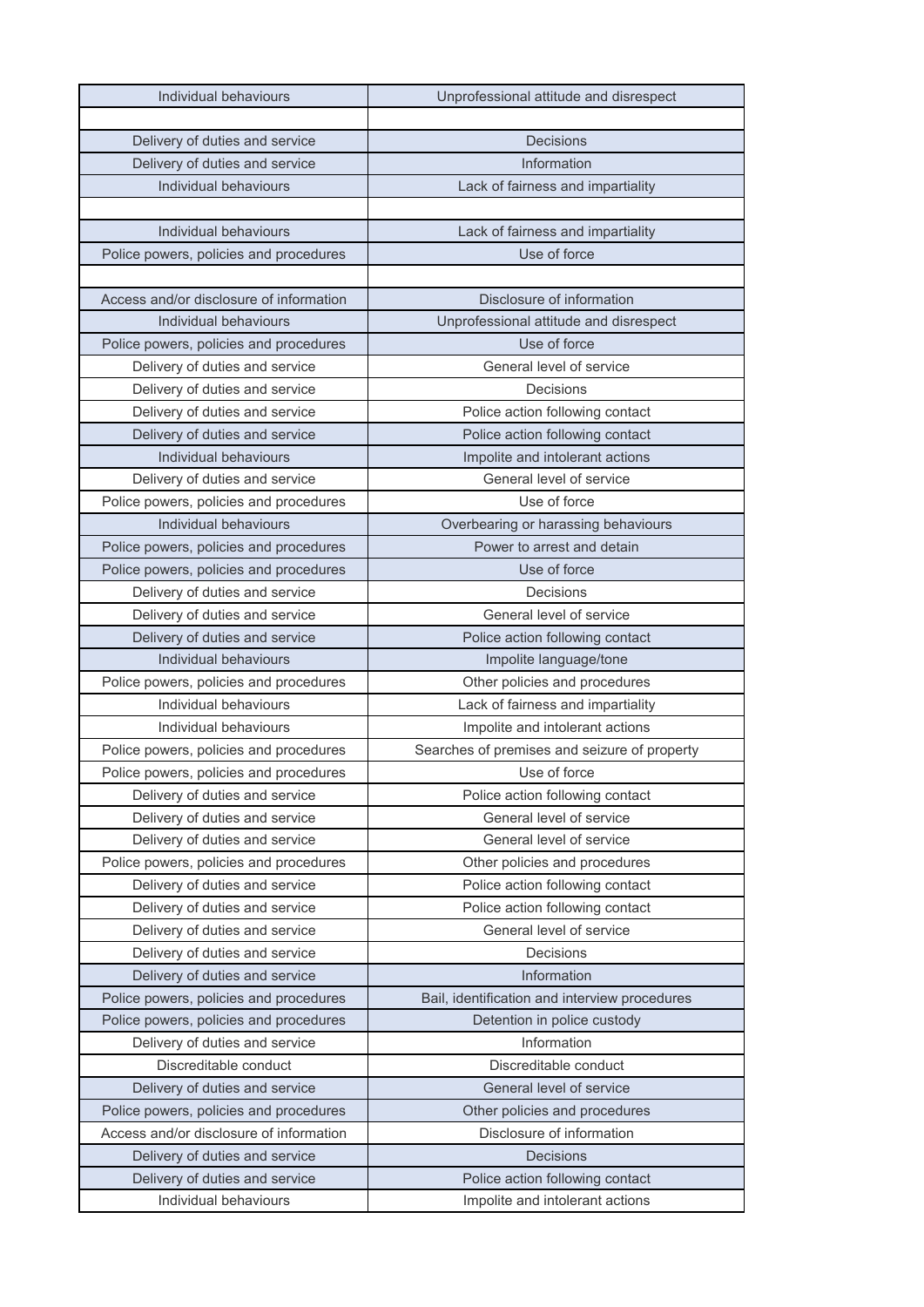| Individual behaviours                   | Unprofessional attitude and disrespect |
|-----------------------------------------|----------------------------------------|
| Police powers, policies and procedures  | Power to arrest and detain             |
| Delivery of duties and service          | General level of service               |
| Individual behaviours                   | Lack of fairness and impartiality      |
| Individual behaviours                   | Impolite and intolerant actions        |
| Individual behaviours                   | Lack of fairness and impartiality      |
|                                         |                                        |
| Discriminatory behaviour                | Race                                   |
| Police powers, policies and procedures  | Use of force                           |
|                                         |                                        |
| Discriminatory behaviour                | Race                                   |
| Individual behaviours                   | Lack of fairness and impartiality      |
| Delivery of duties and service          | Decisions                              |
| Individual behaviours                   | Impolite and intolerant actions        |
| Individual behaviours                   | Impolite language/tone                 |
| Police powers, policies and procedures  | Other policies and procedures          |
| Delivery of duties and service          | Police action following contact        |
| Delivery of duties and service          | Information                            |
| Discriminatory behaviour                | Sex                                    |
| Individual behaviours                   | Impolite and intolerant actions        |
| Individual behaviours                   | Lack of fairness and impartiality      |
| Delivery of duties and service          | Police action following contact        |
| Individual behaviours                   | Impolite language/tone                 |
| Delivery of duties and service          | General level of service               |
| Delivery of duties and service          | Decisions                              |
| Delivery of duties and service          | General level of service               |
| Delivery of duties and service          | Police action following contact        |
| Individual behaviours                   | Unprofessional attitude and disrespect |
| Delivery of duties and service          | General level of service               |
| Delivery of duties and service          | Police action following contact        |
| Individual behaviours                   | Impolite language/tone                 |
| Delivery of duties and service          | Police action following contact        |
| Delivery of duties and service          | General level of service               |
| Delivery of duties and service          | Police action following contact        |
| Delivery of duties and service          | Police action following contact        |
| Discriminatory behaviour                | Race                                   |
| Police powers, policies and procedures  | Use of force                           |
| Individual behaviours                   | Unprofessional attitude and disrespect |
| Delivery of duties and service          | General level of service               |
| Delivery of duties and service          | General level of service               |
| Delivery of duties and service          | General level of service               |
| Police powers, policies and procedures  | <b>Evidential procedures</b>           |
| Abuse of position/corruption            | Abuse of position for sexual purpose   |
| Delivery of duties and service          | General level of service               |
| Delivery of duties and service          | Police action following contact        |
| Police powers, policies and procedures  | Power to arrest and detain             |
| Access and/or disclosure of information | Disclosure of information              |
| Delivery of duties and service          | Decisions                              |
| Delivery of duties and service          | Police action following contact        |
| Discriminatory behaviour                | <b>Sex</b>                             |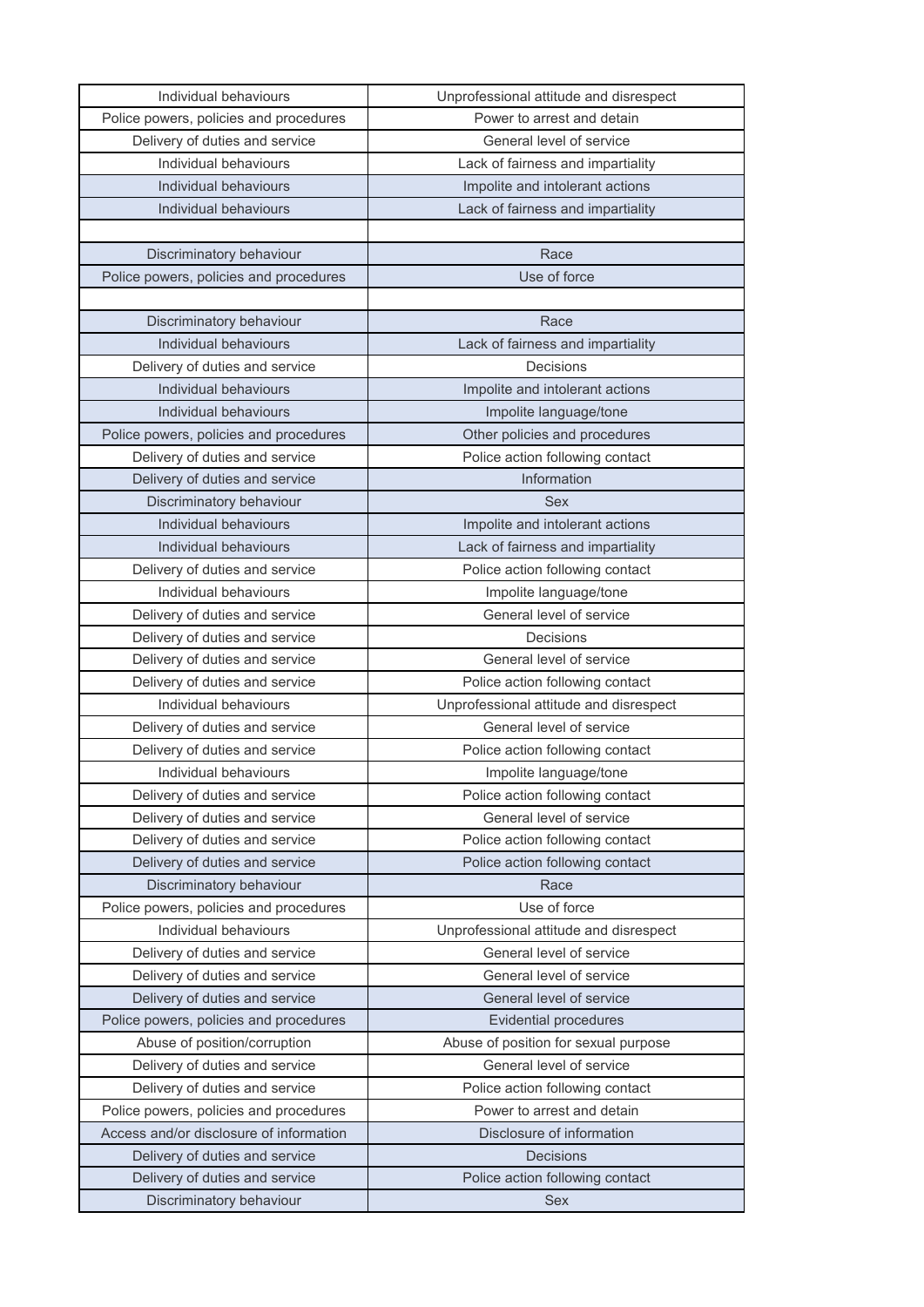| Police powers, policies and procedures     | Use of force                                 |
|--------------------------------------------|----------------------------------------------|
|                                            |                                              |
| Delivery of duties and service             | Police action following contact              |
| Individual behaviours                      | Impolite language/tone                       |
| Delivery of duties and service             | General level of service                     |
| Delivery of duties and service             | General level of service                     |
| Delivery of duties and service             | Police action following contact              |
| Delivery of duties and service             | General level of service                     |
| Delivery of duties and service             | General level of service                     |
| Individual behaviours                      | Overbearing or harassing behaviours          |
| Delivery of duties and service             | Police action following contact              |
| Delivery of duties and service             | Police action following contact              |
| Delivery of duties and service             | General level of service                     |
| Discriminatory behaviour                   | Race                                         |
|                                            |                                              |
| Delivery of duties and service             | General level of service                     |
| Handling of or damage to property/premises | Handling of or damage to property/premises   |
| Delivery of duties and service             | General level of service                     |
| Individual behaviours                      | Unprofessional attitude and disrespect       |
| Access and/or disclosure of information    | Handling of information                      |
| Delivery of duties and service             | General level of service                     |
| Delivery of duties and service             | Decisions                                    |
| Handling of or damage to property/premises | Handling of or damage to property/premises   |
| Individual behaviours                      | Impolite and intolerant actions              |
|                                            | General level of service                     |
| Delivery of duties and service             |                                              |
| Police powers, policies and procedures     | Stops, and stop and search                   |
| Delivery of duties and service             | Police action following contact              |
| Police powers, policies and procedures     | Searches of premises and seizure of property |
| Individual behaviours                      | Lack of fairness and impartiality            |
| Police powers, policies and procedures     | Use of force                                 |
| Delivery of duties and service             | General level of service                     |
| Police powers, policies and procedures     | Power to arrest and detain                   |
|                                            |                                              |
| Delivery of duties and service             | Police action following contact              |
| Police powers, policies and procedures     | Use of force                                 |
| Delivery of duties and service             | General level of service                     |
| Police powers, policies and procedures     | Use of force                                 |
| Delivery of duties and service             | Decisions                                    |
| Other                                      | Other                                        |
| Delivery of duties and service             | Decisions                                    |
| Police powers, policies and procedures     | <b>Evidential procedures</b>                 |
| Police powers, policies and procedures     | Use of force                                 |
| Delivery of duties and service             | Police action following contact              |
| Delivery of duties and service             | General level of service                     |
| Individual behaviours                      | Lack of fairness and impartiality            |
| Delivery of duties and service             | Police action following contact              |
| Access and/or disclosure of information    | Disclosure of information                    |
| Police powers, policies and procedures     | Use of force                                 |
| Individual behaviours                      | Impolite and intolerant actions              |
| Handling of or damage to property/premises | Handling of or damage to property/premises   |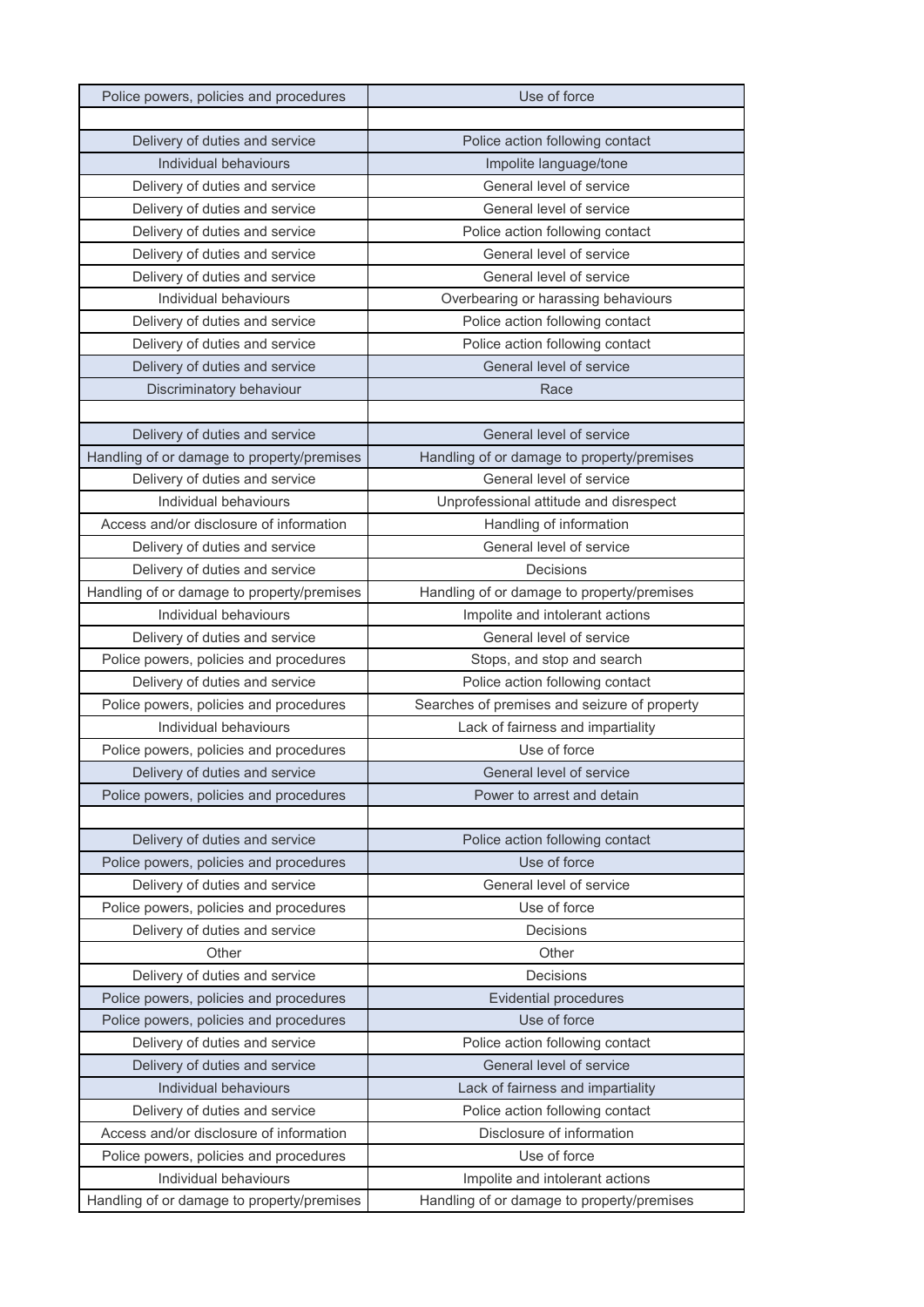| Delivery of duties and service             | Police action following contact            |
|--------------------------------------------|--------------------------------------------|
| Individual behaviours                      | Impolite language/tone                     |
| Individual behaviours                      | Lack of fairness and impartiality          |
| Individual behaviours                      | Unprofessional attitude and disrespect     |
| Individual behaviours                      | Unprofessional attitude and disrespect     |
| Delivery of duties and service             | General level of service                   |
| Delivery of duties and service             | Decisions                                  |
| Police powers, policies and procedures     | Detention in police custody                |
| Police powers, policies and procedures     | Power to arrest and detain                 |
| Police powers, policies and procedures     | Use of force                               |
| Handling of or damage to property/premises | Handling of or damage to property/premises |
| Police powers, policies and procedures     | Use of force                               |
| Individual behaviours                      | Impolite and intolerant actions            |
| Police powers, policies and procedures     | Use of force                               |
| Delivery of duties and service             | General level of service                   |
| Delivery of duties and service             | General level of service                   |
| Delivery of duties and service             | Information                                |
| Individual behaviours                      | Lack of fairness and impartiality          |
| Police powers, policies and procedures     | Other policies and procedures              |
|                                            |                                            |
| Delivery of duties and service             | Decisions                                  |
| Delivery of duties and service             | General level of service                   |
| Individual behaviours                      | Unprofessional attitude and disrespect     |
|                                            |                                            |
| Delivery of duties and service             | <b>Decisions</b>                           |
| Delivery of duties and service             | General level of service                   |
| Individual behaviours                      | Impolite language/tone                     |
| Other                                      | Other                                      |
|                                            |                                            |
| Handling of or damage to property/premises | Handling of or damage to property/premises |
| Police powers, policies and procedures     | Use of force                               |
| Delivery of duties and service             | Decisions                                  |
| Individual behaviours                      | Impolite and intolerant actions            |
| Delivery of duties and service             | Information                                |
| Delivery of duties and service             | Police action following contact            |
| Discriminatory behaviour                   | <b>Sexual Orientation</b>                  |
|                                            |                                            |
| Police powers, policies and procedures     | Other policies and procedures              |
| Police powers, policies and procedures     | Power to arrest and detain                 |
| Delivery of duties and service             | Police action following contact            |
| Delivery of duties and service             | General level of service                   |
| Delivery of duties and service             | Police action following contact            |
| Individual behaviours                      | Lack of fairness and impartiality          |
| Delivery of duties and service             | Decisions                                  |
| Police powers, policies and procedures     | Use of force                               |
| Discriminatory behaviour                   |                                            |
|                                            | Race                                       |
|                                            |                                            |
| Delivery of duties and service             | Decisions                                  |
| Individual behaviours                      | Overbearing or harassing behaviours        |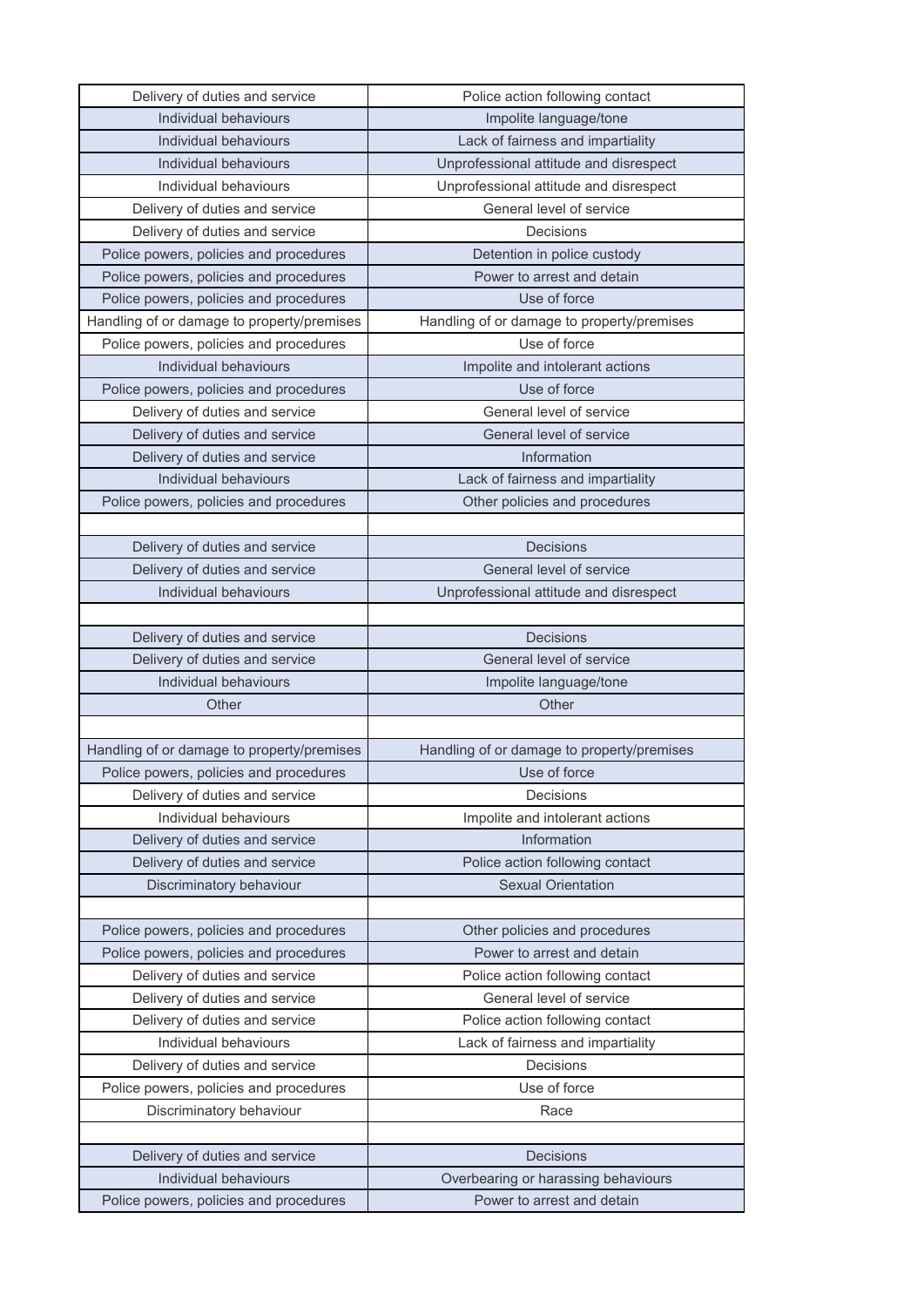| Delivery of duties and service             | Police action following contact              |
|--------------------------------------------|----------------------------------------------|
| Police powers, policies and procedures     | Other policies and procedures                |
| Delivery of duties and service             | Police action following contact              |
| Delivery of duties and service             | Police action following contact              |
| Police powers, policies and procedures     | Use of force                                 |
| Delivery of duties and service             | Police action following contact              |
| Individual behaviours                      | Unprofessional attitude and disrespect       |
| Police powers, policies and procedures     | Detention in police custody                  |
| Delivery of duties and service             | Police action following contact              |
| Delivery of duties and service             | General level of service                     |
| Police powers, policies and procedures     | Detention in police custody                  |
| Police powers, policies and procedures     | Use of force                                 |
| Delivery of duties and service             | Decisions                                    |
| Delivery of duties and service             | Police action following contact              |
| Police powers, policies and procedures     | Other policies and procedures                |
| Individual behaviours                      | Unprofessional attitude and disrespect       |
| Police powers, policies and procedures     | Other policies and procedures                |
|                                            |                                              |
| Delivery of duties and service             | General level of service                     |
| Delivery of duties and service             | Information                                  |
|                                            |                                              |
| Individual behaviours                      | Unprofessional attitude and disrespect       |
| Police powers, policies and procedures     | Use of force                                 |
|                                            |                                              |
| Delivery of duties and service             | Police action following contact              |
| Individual behaviours                      | Lack of fairness and impartiality            |
| Delivery of duties and service             | Decisions                                    |
| Police powers, policies and procedures     | Other policies and procedures                |
| Delivery of duties and service             | Police action following contact              |
| Individual behaviours                      | Impolite language/tone                       |
| Delivery of duties and service             | General level of service                     |
| Individual behaviours                      | Unprofessional attitude and disrespect       |
| Delivery of duties and service             | General level of service                     |
| Police powers, policies and procedures     | Power to arrest and detain                   |
| Individual behaviours                      | Unprofessional attitude and disrespect       |
| Delivery of duties and service             | General level of service                     |
| Discriminatory behaviour                   | Race                                         |
| Individual behaviours                      | Overbearing or harassing behaviours          |
| Delivery of duties and service             | Police action following contact              |
| Handling of or damage to property/premises | Handling of or damage to property/premises   |
| Police powers, policies and procedures     | Searches of premises and seizure of property |
| Access and/or disclosure of information    | Disclosure of information                    |
| Police powers, policies and procedures     | <b>Evidential procedures</b>                 |
| Police powers, policies and procedures     | Other policies and procedures                |
|                                            |                                              |
| Delivery of duties and service             | General level of service                     |
| Delivery of duties and service             | General level of service                     |
| Delivery of duties and service             | <b>Decisions</b>                             |
| Delivery of duties and service             | General level of service                     |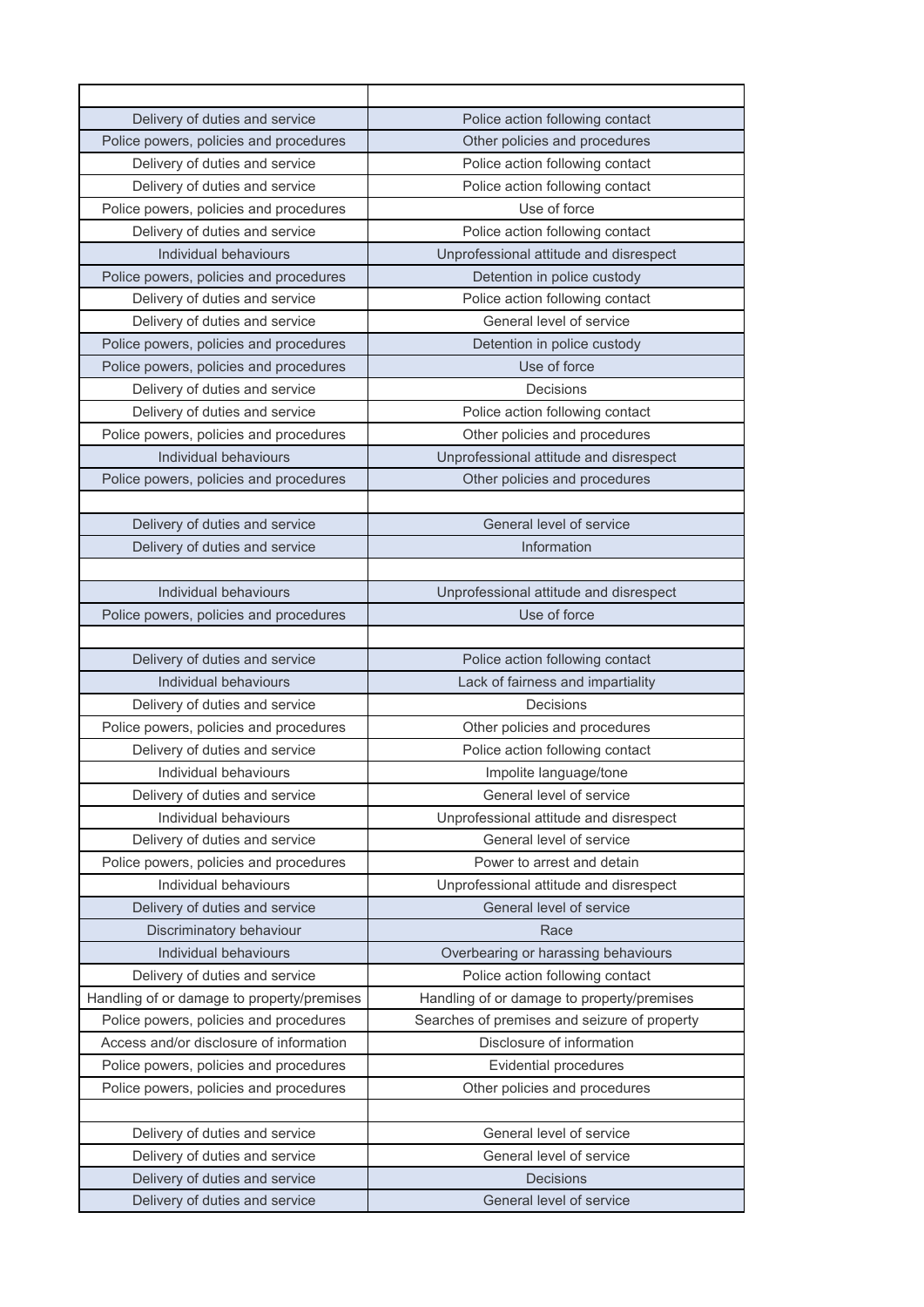| Delivery of duties and service             | Decisions                                  |
|--------------------------------------------|--------------------------------------------|
| Discriminatory behaviour                   | Race                                       |
| Individual behaviours                      | Lack of fairness and impartiality          |
| Police powers, policies and procedures     | Other policies and procedures              |
| Delivery of duties and service             | General level of service                   |
| Delivery of duties and service             | General level of service                   |
| Delivery of duties and service             | Police action following contact            |
| Individual behaviours                      | Lack of fairness and impartiality          |
| Individual behaviours                      | Unprofessional attitude and disrespect     |
| Police powers, policies and procedures     | Power to arrest and detain                 |
|                                            |                                            |
| Delivery of duties and service             | Police action following contact            |
| Delivery of duties and service             | General level of service                   |
| Delivery of duties and service             | Decisions                                  |
| Delivery of duties and service             | General level of service                   |
| Police powers, policies and procedures     | <b>Evidential procedures</b>               |
| Delivery of duties and service             | General level of service                   |
| Delivery of duties and service             | Decisions                                  |
| Delivery of duties and service             | General level of service                   |
| Handling of or damage to property/premises | Handling of or damage to property/premises |
| Individual behaviours                      | Impolite language/tone                     |
| Police powers, policies and procedures     | Use of force                               |
| Delivery of duties and service             | Decisions                                  |
| Delivery of duties and service             | General level of service                   |
| Individual behaviours                      | Impolite language/tone                     |
| Delivery of duties and service             | General level of service                   |
| Delivery of duties and service             | General level of service                   |
| Delivery of duties and service             | General level of service                   |
| Delivery of duties and service             | General level of service                   |
| Delivery of duties and service             | General level of service                   |
| Discriminatory behaviour                   | Race                                       |
| Individual behaviours                      | Overbearing or harassing behaviours        |
| Police powers, policies and procedures     | Use of force                               |
| Delivery of duties and service             | General level of service                   |
| Delivery of duties and service             | General level of service                   |
| Discriminatory behaviour                   | Race                                       |
| Delivery of duties and service             | Police action following contact            |
| Delivery of duties and service             | Police action following contact            |
| Delivery of duties and service             | General level of service                   |
| Handling of or damage to property/premises | Handling of or damage to property/premises |
| Delivery of duties and service             | Police action following contact            |
|                                            |                                            |
| Delivery of duties and service             | Decisions                                  |
| Delivery of duties and service             | General level of service                   |
| Delivery of duties and service             | Decisions                                  |
| Delivery of duties and service             | Police action following contact            |
| Individual behaviours                      | Lack of fairness and impartiality          |
| Individual behaviours                      | Overbearing or harassing behaviours        |
| Police powers, policies and procedures     | Other policies and procedures              |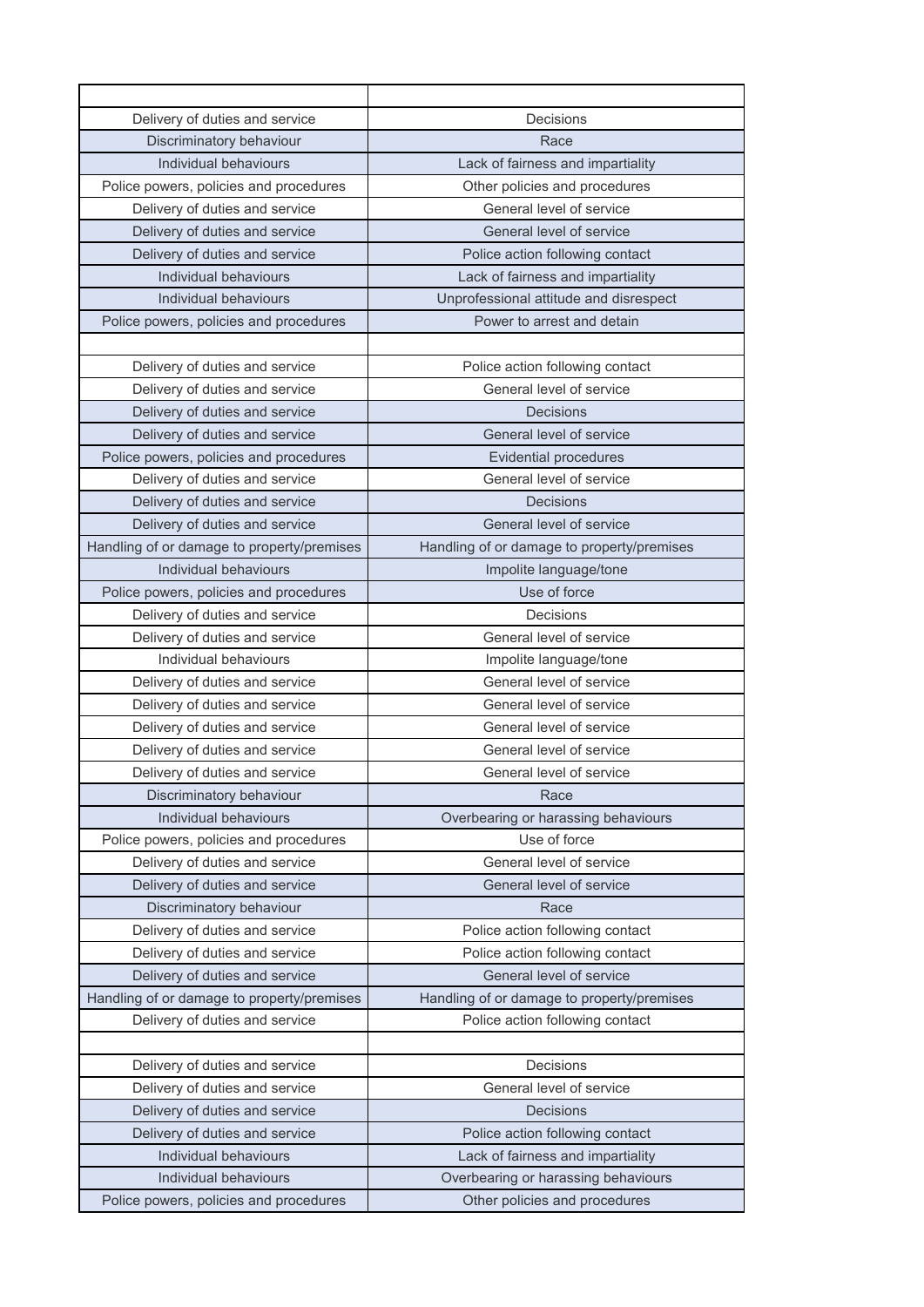| Delivery of duties and service          | General level of service                     |
|-----------------------------------------|----------------------------------------------|
| Access and/or disclosure of information | Handling of information                      |
| Delivery of duties and service          | Decisions                                    |
| Delivery of duties and service          | <b>Decisions</b>                             |
| Delivery of duties and service          | General level of service                     |
| Individual behaviours                   | Impolite and intolerant actions              |
| Police powers, policies and procedures  | Searches of premises and seizure of property |
| Delivery of duties and service          | General level of service                     |
| Delivery of duties and service          | General level of service                     |
|                                         |                                              |
| Delivery of duties and service          | Decisions                                    |
| Delivery of duties and service          | General level of service                     |
| Access and/or disclosure of information | Use of police systems                        |
| Individual behaviours                   | Unprofessional attitude and disrespect       |
| Individual behaviours                   | Unprofessional attitude and disrespect       |
| Delivery of duties and service          | Decisions                                    |
| Delivery of duties and service          | Decisions                                    |
| Delivery of duties and service          | Police action following contact              |
| Individual behaviours                   | Impolite language/tone                       |
| Police powers, policies and procedures  | Use of force                                 |
|                                         |                                              |
| Delivery of duties and service          | General level of service                     |
| Delivery of duties and service          | Police action following contact              |
| Individual behaviours                   | Impolite language/tone                       |
| Delivery of duties and service          | Police action following contact              |
| Delivery of duties and service          | General level of service                     |
| Delivery of duties and service          | Police action following contact              |
| Delivery of duties and service          | Decisions                                    |
| Access and/or disclosure of information | Disclosure of information                    |
| Police powers, policies and procedures  | Power to arrest and detain                   |
| Delivery of duties and service          | Decisions                                    |
| Delivery of duties and service          | Police action following contact              |
| Delivery of duties and service          | <b>Decisions</b>                             |
| Delivery of duties and service          | General level of service                     |
| Police powers, policies and procedures  | Other policies and procedures                |
| Delivery of duties and service          | Police action following contact              |
| Delivery of duties and service          | Information                                  |
| Individual behaviours                   | Impolite language/tone                       |
| Delivery of duties and service          | General level of service                     |
| Delivery of duties and service          | Police action following contact              |
| Delivery of duties and service          | Police action following contact              |
| Individual behaviours                   | Impolite language/tone                       |
| Police powers, policies and procedures  | Detention in police custody                  |
| Police powers, policies and procedures  | Use of force                                 |
| Delivery of duties and service          | General level of service                     |
| Delivery of duties and service          | <b>Decisions</b>                             |
| Delivery of duties and service          | General level of service                     |
| Delivery of duties and service          | Information                                  |
| Individual behaviours                   | Lack of fairness and impartiality            |
| Delivery of duties and service          | General level of service                     |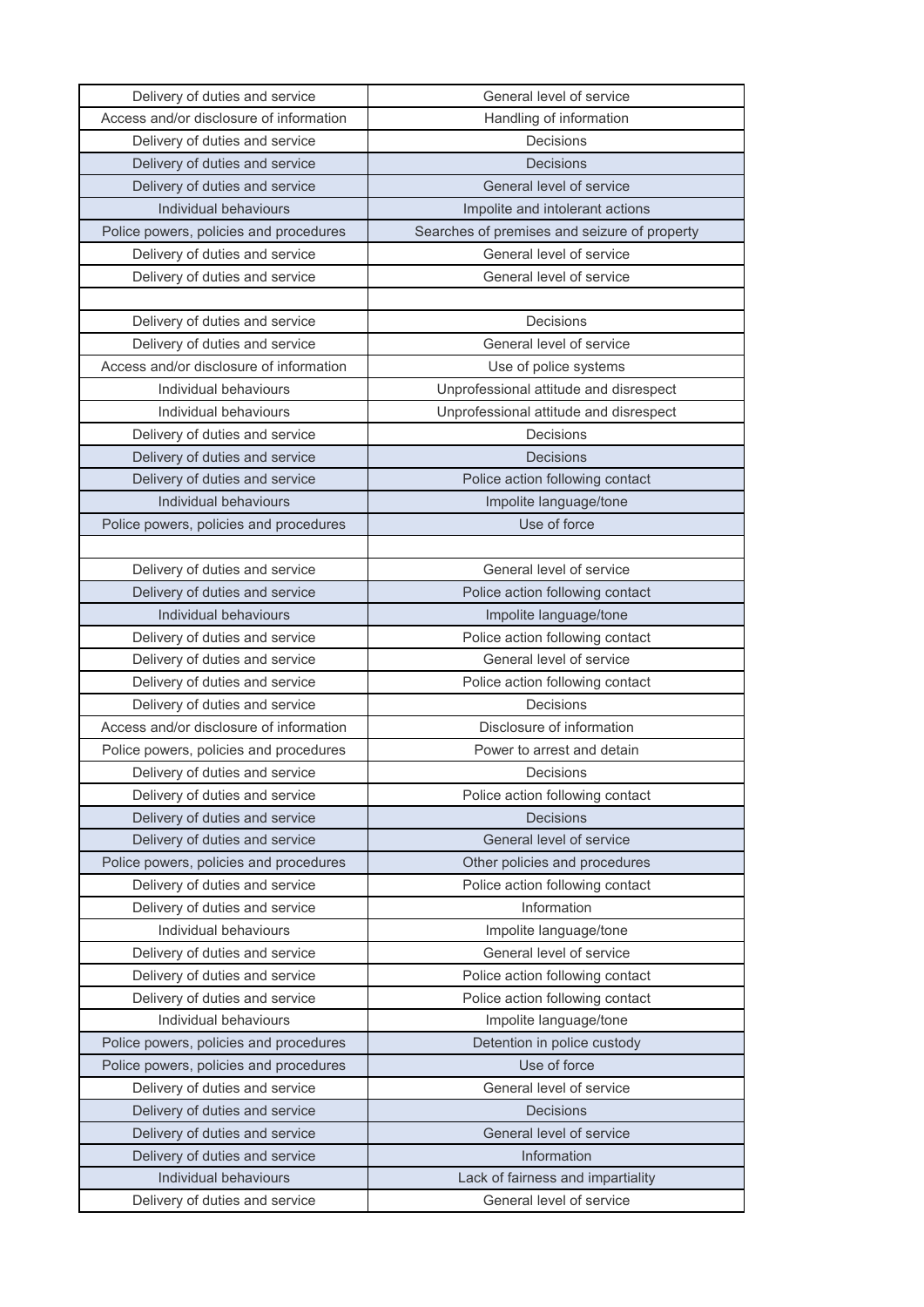| Delivery of duties and service             | General level of service                     |
|--------------------------------------------|----------------------------------------------|
| Delivery of duties and service             | Decisions                                    |
| Police powers, policies and procedures     | Searches of premises and seizure of property |
| Delivery of duties and service             | General level of service                     |
| Delivery of duties and service             | General level of service                     |
| Delivery of duties and service             | Information                                  |
| Individual behaviours                      | Lack of fairness and impartiality            |
| Access and/or disclosure of information    | Disclosure of information                    |
| Delivery of duties and service             | General level of service                     |
| Delivery of duties and service             | Information                                  |
| Handling of or damage to property/premises | Handling of or damage to property/premises   |
| Handling of or damage to property/premises | Handling of or damage to property/premises   |
| Delivery of duties and service             | Police action following contact              |
| Delivery of duties and service             | General level of service                     |
| Discriminatory behaviour                   | Sex                                          |
| Police powers, policies and procedures     | Other policies and procedures                |
| Handling of or damage to property/premises | Handling of or damage to property/premises   |
| Delivery of duties and service             | General level of service                     |
| Delivery of duties and service             | Information                                  |
| Delivery of duties and service             | Police action following contact              |
| Delivery of duties and service             | Police action following contact              |
| Delivery of duties and service             | Police action following contact              |
| Delivery of duties and service             | Decisions                                    |
| Individual behaviours                      | Overbearing or harassing behaviours          |
| Police powers, policies and procedures     | <b>Evidential procedures</b>                 |
| Delivery of duties and service             | Police action following contact              |
| Access and/or disclosure of information    | Handling of information                      |
| Delivery of duties and service             | General level of service                     |
| Individual behaviours                      | Impolite language/tone                       |
| Police powers, policies and procedures     | Use of force                                 |
| Delivery of duties and service             | Decisions                                    |
| Delivery of duties and service             | Police action following contact              |
|                                            | Other neglect or failure in duty             |
| Delivery of duties and service             | General level of service                     |
| Delivery of duties and service             | Decisions                                    |
| Individual behaviours                      | Overbearing or harassing behaviours          |
| Delivery of duties and service             | Decisions                                    |
| Discriminatory behaviour                   | Other                                        |
| Police powers, policies and procedures     | Use of force                                 |
|                                            |                                              |
| Delivery of duties and service             | Police action following contact              |
| Individual behaviours                      | Impolite and intolerant actions              |
|                                            |                                              |
| Delivery of duties and service             | General level of service                     |
| Individual behaviours                      | Impolite and intolerant actions              |
| Delivery of duties and service             | General level of service                     |
| Delivery of duties and service             | General level of service                     |
| Individual behaviours                      | Unprofessional attitude and disrespect       |
| Delivery of duties and service             | General level of service                     |
| Delivery of duties and service             | General level of service                     |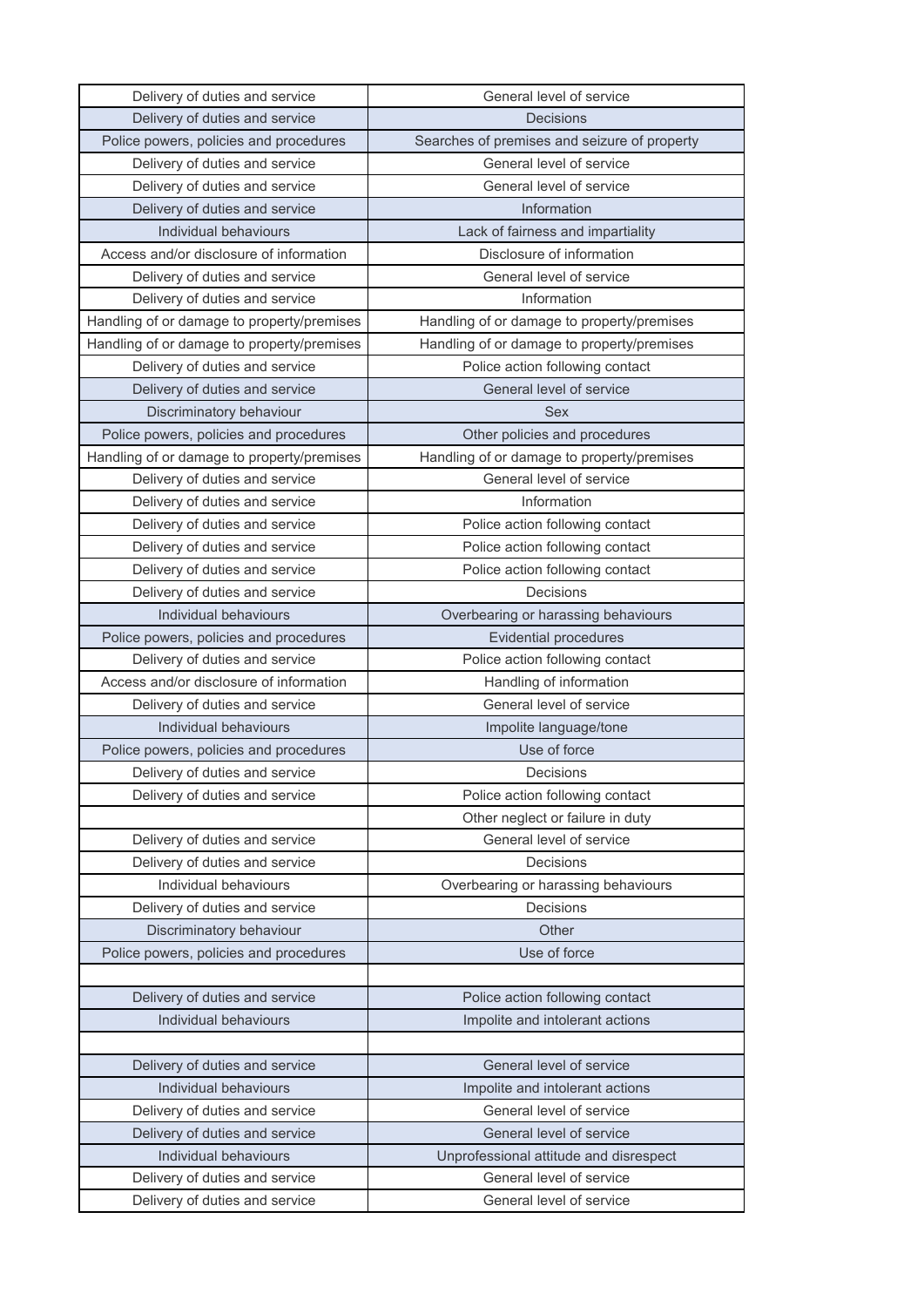| Individual behaviours                      | Impolite and intolerant actions                          |
|--------------------------------------------|----------------------------------------------------------|
| Other                                      | Other                                                    |
| Police powers, policies and procedures     | Stops, and stop and search                               |
| Police powers, policies and procedures     | Use of force                                             |
| Delivery of duties and service             | General level of service                                 |
| Delivery of duties and service             | Decisions                                                |
| Delivery of duties and service             | Police action following contact                          |
| Delivery of duties and service             | General level of service                                 |
| Delivery of duties and service             | Information                                              |
| Discriminatory behaviour                   | Race                                                     |
| Individual behaviours                      | Impolite and intolerant actions                          |
| Handling of or damage to property/premises | Handling of or damage to property/premises               |
| Delivery of duties and service             | Decisions                                                |
|                                            |                                                          |
| Individual behaviours                      | Unprofessional attitude and disrespect                   |
| Police powers, policies and procedures     | Power to arrest and detain                               |
| Delivery of duties and service             | Police action following contact                          |
| Delivery of duties and service             | General level of service                                 |
| Delivery of duties and service             | Decisions                                                |
| Delivery of duties and service             | Police action following contact                          |
|                                            |                                                          |
| Handling of or damage to property/premises | Handling of or damage to property/premises               |
| Individual behaviours                      | Unprofessional attitude and disrespect                   |
| Police powers, policies and procedures     | Power to arrest and detain                               |
| Police powers, policies and procedures     | Use of force                                             |
|                                            |                                                          |
|                                            |                                                          |
| Access and/or disclosure of information    | Disclosure of information                                |
| Police powers, policies and procedures     | Searches of premises and seizure of property             |
| Police powers, policies and procedures     | Use of force                                             |
| Police powers, policies and procedures     | Other policies and procedures                            |
| Delivery of duties and service             | Police action following contact                          |
| Individual behaviours                      | Unprofessional attitude and disrespect                   |
| Discriminatory behaviour                   | Race                                                     |
| Individual behaviours                      | Impolite and intolerant actions                          |
| Individual behaviours                      | Overbearing or harassing behaviours                      |
| Police powers, policies and procedures     | Detention in police custody                              |
| Delivery of duties and service             | General level of service                                 |
| Discriminatory behaviour                   | Race                                                     |
| Police powers, policies and procedures     | Stops, and stop and search                               |
| Police powers, policies and procedures     | Use of force                                             |
| Abuse of position/corruption               | Abuse of position for sexual purpose                     |
| Access and/or disclosure of information    | Accessing and handling of information from other sources |
| Discreditable conduct                      | Discreditable conduct                                    |
| Delivery of duties and service             | General level of service                                 |
| Handling of or damage to property/premises | Handling of or damage to property/premises               |
|                                            |                                                          |
| Delivery of duties and service             | Police action following contact                          |
| Delivery of duties and service             | Police action following contact                          |
| Delivery of duties and service             | Police action following contact                          |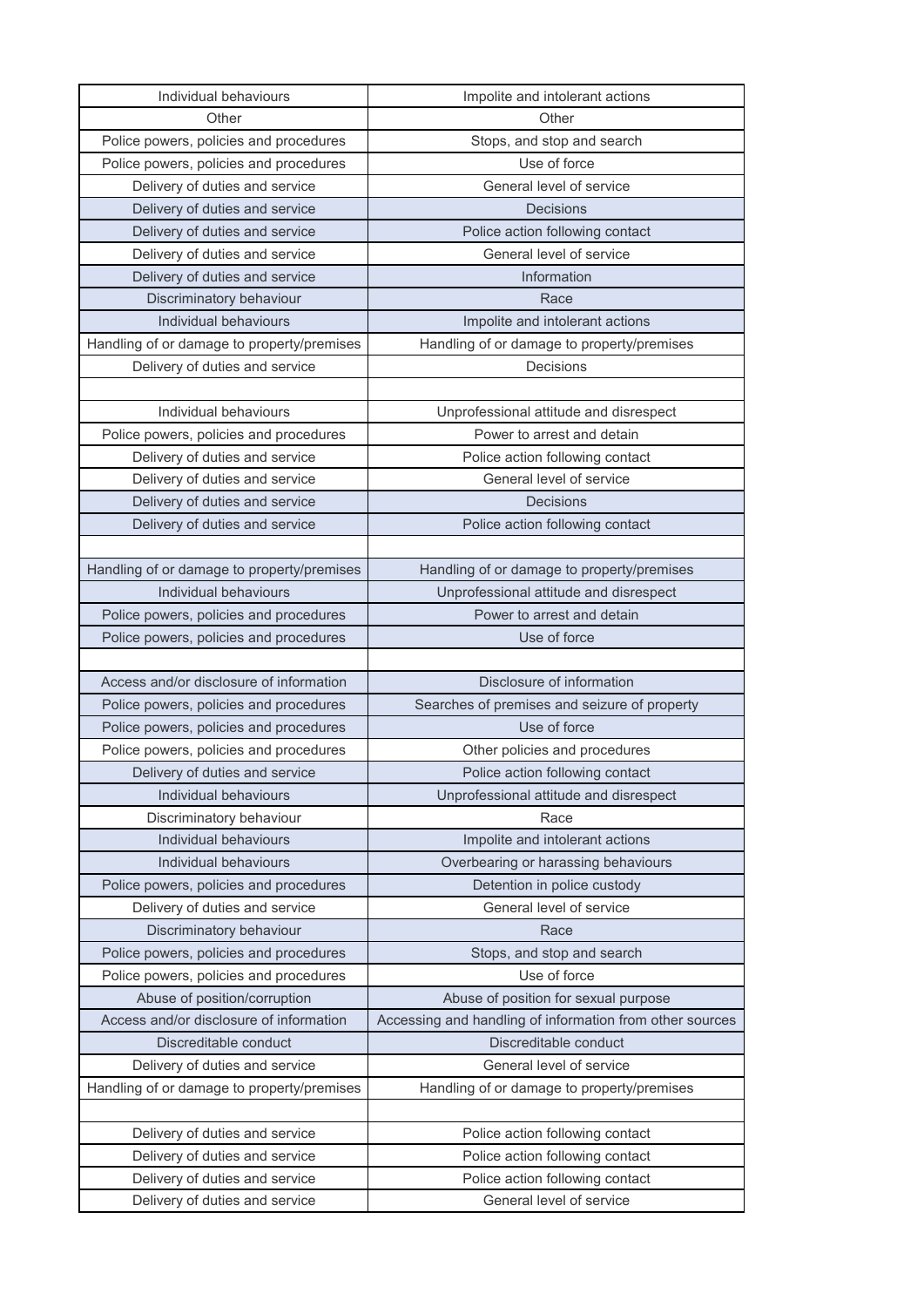| Delivery of duties and service             | Decisions                                  |
|--------------------------------------------|--------------------------------------------|
| Delivery of duties and service             | <b>Decisions</b>                           |
| Discriminatory behaviour                   | <b>Sex</b>                                 |
| Individual behaviours                      | Unprofessional attitude and disrespect     |
| Handling of or damage to property/premises | Handling of or damage to property/premises |
|                                            |                                            |
| Individual behaviours                      | Impolite and intolerant actions            |
|                                            |                                            |
| Access and/or disclosure of information    | Disclosure of information                  |
| Delivery of duties and service             | General level of service                   |
| Delivery of duties and service             | Decisions                                  |
| Delivery of duties and service             | General level of service                   |
| Delivery of duties and service             | General level of service                   |
| Individual behaviours                      | Unprofessional attitude and disrespect     |
| Police powers, policies and procedures     | Other policies and procedures              |
| Delivery of duties and service             | Police action following contact            |
| Delivery of duties and service             | General level of service                   |
| Delivery of duties and service             | Police action following contact            |
| Individual behaviours                      | Impolite and intolerant actions            |
| Individual behaviours                      | Unprofessional attitude and disrespect     |
| Police powers, policies and procedures     | Use of force                               |
| Delivery of duties and service             | Police action following contact            |
| Delivery of duties and service             | General level of service                   |
|                                            |                                            |
| Delivery of duties and service             | General level of service                   |
| Delivery of duties and service             | Information                                |
| Handling of or damage to property/premises | Handling of or damage to property/premises |
| Individual behaviours                      | Lack of fairness and impartiality          |
| Delivery of duties and service             | Police action following contact            |
| Delivery of duties and service             | General level of service                   |
| Delivery of duties and service             | Information                                |
| Discriminatory behaviour                   | Race                                       |
| Individual behaviours                      | Lack of fairness and impartiality          |
| Police powers, policies and procedures     | Other policies and procedures              |
| Delivery of duties and service             | General level of service                   |
| Delivery of duties and service             | Decisions                                  |
| Delivery of duties and service             | General level of service                   |
| Police powers, policies and procedures     | Out of court disposals                     |
| Delivery of duties and service             | Police action following contact            |
| Police powers, policies and procedures     | Detention in police custody                |
| Police powers, policies and procedures     | Use of force                               |
|                                            |                                            |
| Delivery of duties and service             | Decisions                                  |
| Delivery of duties and service             | General level of service                   |
| Individual behaviours                      | Unprofessional attitude and disrespect     |
|                                            |                                            |
| Delivery of duties and service             | Decisions                                  |
|                                            |                                            |
| Delivery of duties and service             | Decisions                                  |
|                                            |                                            |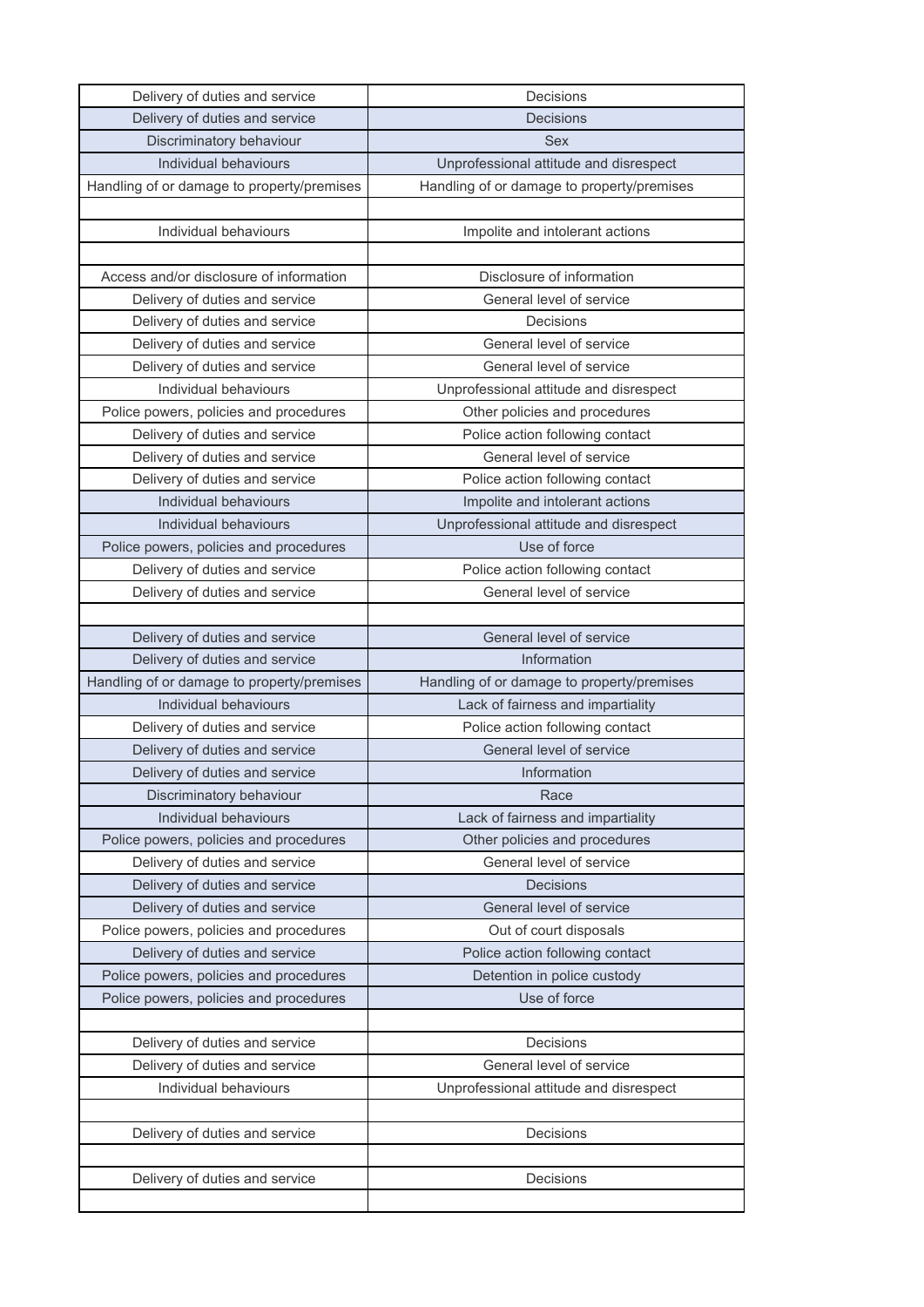| Delivery of duties and service                    | Police action following contact              |
|---------------------------------------------------|----------------------------------------------|
| Discriminatory behaviour                          | Other                                        |
| Delivery of duties and service                    | Police action following contact              |
| Handling of or damage to property/premises        | Handling of or damage to property/premises   |
|                                                   |                                              |
| Police powers, policies and procedures            | Other policies and procedures                |
| Use of police vehicles                            | Use of police vehicles                       |
|                                                   |                                              |
| Access and/or disclosure of information           | Disclosure of information                    |
| Individual behaviours                             | Lack of fairness and impartiality            |
| Police powers, policies and procedures            | Stops, and stop and search                   |
|                                                   |                                              |
| Delivery of duties and service                    | General level of service                     |
|                                                   |                                              |
| Police powers, policies and procedures            | Detention in police custody                  |
| Police powers, policies and procedures            | Use of force                                 |
| Delivery of duties and service                    | Police action following contact              |
| Police powers, policies and procedures            | Use of force                                 |
| Individual behaviours                             | Impolite language/tone                       |
| Delivery of duties and service                    | <b>Decisions</b>                             |
| Handling of or damage to property/premises        | Handling of or damage to property/premises   |
| Police powers, policies and procedures            | <b>Evidential procedures</b>                 |
|                                                   |                                              |
| Access and/or disclosure of information           | Handling of information                      |
| Delivery of duties and service                    | Police action following contact              |
|                                                   |                                              |
| Discriminatory behaviour                          | Race                                         |
| Individual behaviours                             | Unprofessional attitude and disrespect       |
| Delivery of duties and service                    | Decisions                                    |
| Individual behaviours                             | Impolite language/tone                       |
| Delivery of duties and service                    | Decisions                                    |
| Police powers, policies and procedures            | Power to arrest and detain                   |
| Police powers, policies and procedures            | Searches of premises and seizure of property |
|                                                   |                                              |
| Delivery of duties and service                    | Decisions                                    |
| Delivery of duties and service                    | Police action following contact              |
| Other                                             | Other                                        |
| Delivery of duties and service                    | Police action following contact              |
| Police powers, policies and procedures            | Stops, and stop and search                   |
|                                                   |                                              |
| Individual behaviours                             | Impolite language/tone                       |
| Police powers, policies and procedures            | Other policies and procedures                |
| Use of police vehicles                            | Use of police vehicles                       |
|                                                   |                                              |
| Delivery of duties and service                    | Information                                  |
| Individual behaviours                             | Impolite language/tone                       |
| Delivery of duties and service                    | General level of service                     |
| Delivery of duties and service                    | Police action following contact              |
| Delivery of duties and service                    | General level of service                     |
| Discriminatory behaviour<br>Individual behaviours | Race<br>Impolite and intolerant actions      |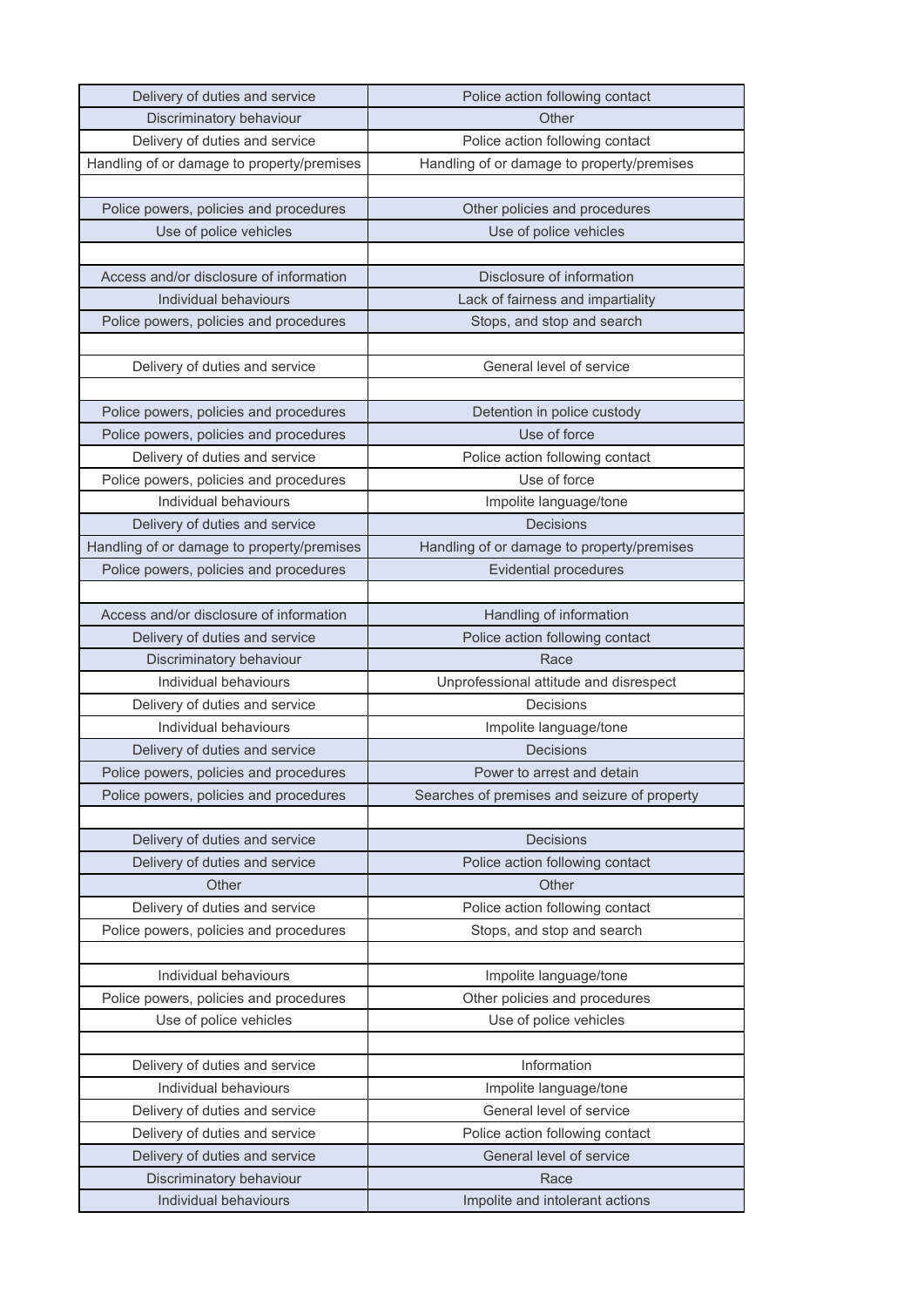| Police powers, policies and procedures     | Power to arrest and detain                 |
|--------------------------------------------|--------------------------------------------|
| Police powers, policies and procedures     | Use of force                               |
|                                            |                                            |
| Handling of or damage to property/premises | Handling of or damage to property/premises |
| Delivery of duties and service             | General level of service                   |
| Delivery of duties and service             | Decisions                                  |
| Police powers, policies and procedures     | Other policies and procedures              |
| Delivery of duties and service             | Police action following contact            |
| Police powers, policies and procedures     | Other policies and procedures              |
| Delivery of duties and service             | Police action following contact            |
| Delivery of duties and service             | Decisions                                  |
| Delivery of duties and service             | <b>Decisions</b>                           |
| Delivery of duties and service             | Police action following contact            |
|                                            |                                            |
| Delivery of duties and service             | General level of service                   |
|                                            |                                            |
| Delivery of duties and service             | Decisions                                  |
| Delivery of duties and service             | General level of service                   |
| Delivery of duties and service             | General level of service                   |
| Delivery of duties and service             | General level of service                   |
| Police powers, policies and procedures     | Use of force                               |
|                                            |                                            |
| Delivery of duties and service             | <b>Decisions</b>                           |
| Delivery of duties and service             | Information                                |
| Delivery of duties and service             | Decisions                                  |
| Delivery of duties and service             | General level of service                   |
| Discriminatory behaviour                   | Other                                      |
| Delivery of duties and service             | Police action following contact            |
| Individual behaviours                      | Impolite language/tone                     |
| Delivery of duties and service             | General level of service                   |
|                                            |                                            |
| Delivery of duties and service             | Decisions                                  |
| Use of police vehicles                     | Use of police vehicles                     |
| Delivery of duties and service             | Police action following contact            |
| Delivery of duties and service             | General level of service                   |
| Delivery of duties and service             | Police action following contact            |
| Individual behaviours                      | Overbearing or harassing behaviours        |
|                                            |                                            |
| Delivery of duties and service             | <b>Decisions</b>                           |
| Delivery of duties and service             | General level of service                   |
| Delivery of duties and service             | Police action following contact            |
| Discriminatory behaviour                   | <b>Sex</b>                                 |
| Individual behaviours                      | Impolite and intolerant actions            |
| Individual behaviours                      | Impolite language/tone                     |
| Individual behaviours                      | Overbearing or harassing behaviours        |
|                                            |                                            |
| Delivery of duties and service             | General level of service                   |
| Individual behaviours                      | Impolite language/tone                     |
| Delivery of duties and service             | Police action following contact            |
|                                            |                                            |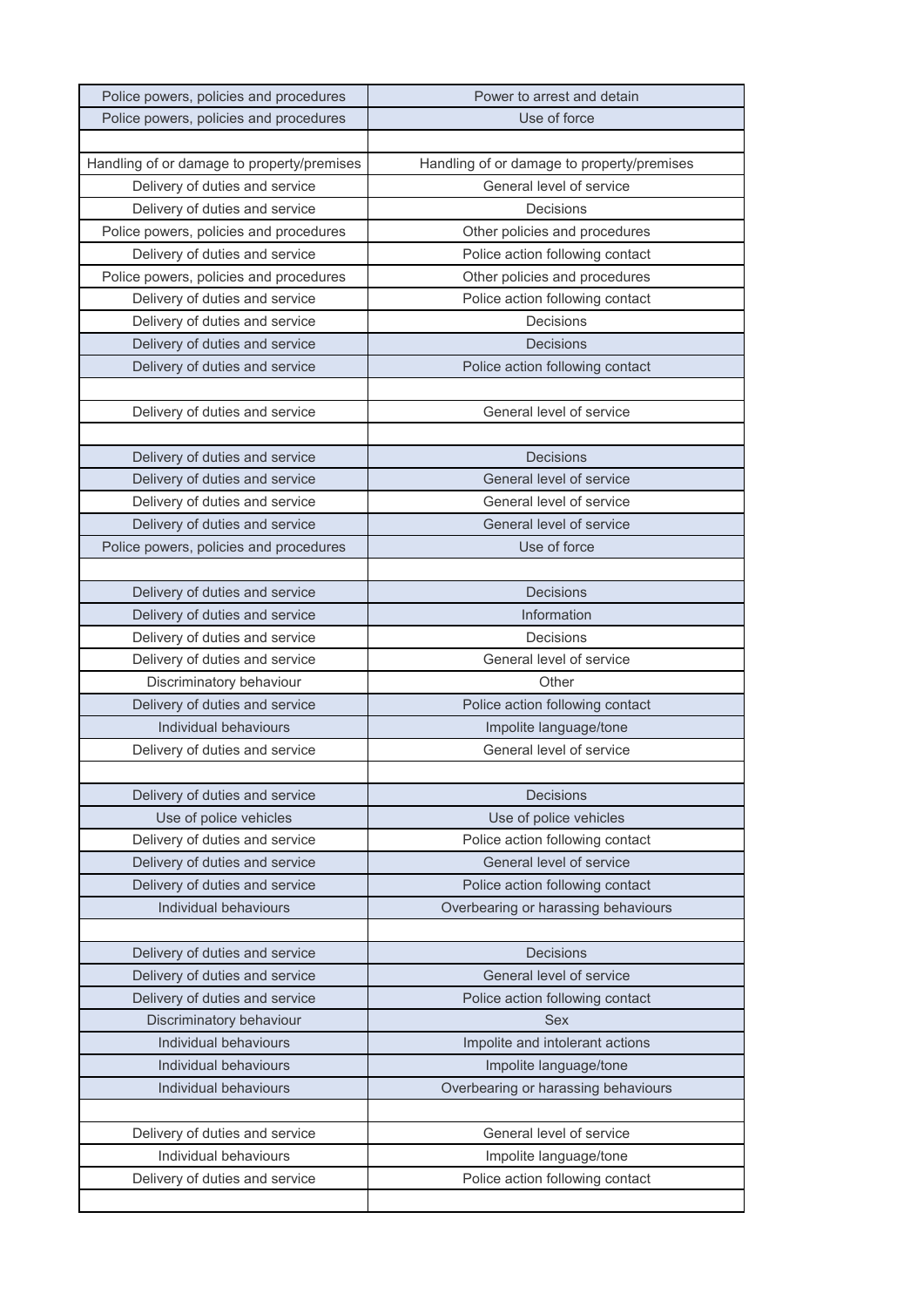| Individual behaviours                      | Unprofessional attitude and disrespect     |
|--------------------------------------------|--------------------------------------------|
|                                            |                                            |
| Discriminatory behaviour                   | <b>Disability</b>                          |
| Individual behaviours                      | Impolite and intolerant actions            |
| Delivery of duties and service             | Police action following contact            |
| Delivery of duties and service             | General level of service                   |
| Access and/or disclosure of information    | Disclosure of information                  |
| Access and/or disclosure of information    | Disclosure of information                  |
| Delivery of duties and service             | Decisions                                  |
| Delivery of duties and service             | General level of service                   |
| Delivery of duties and service             | Information                                |
| Delivery of duties and service             | Police action following contact            |
| Discriminatory behaviour                   | <b>Disability</b>                          |
| Individual behaviours                      | Impolite language/tone                     |
| Delivery of duties and service             | General level of service                   |
| Delivery of duties and service             | <b>Decisions</b>                           |
| Delivery of duties and service             | General level of service                   |
| Delivery of duties and service             | Police action following contact            |
| Police powers, policies and procedures     | Other policies and procedures              |
|                                            |                                            |
| Use of police vehicles                     | Use of police vehicles                     |
| Delivery of duties and service             | Decisions                                  |
| Delivery of duties and service             | Decisions                                  |
|                                            |                                            |
| Use of police vehicles                     | Use of police vehicles                     |
| Delivery of duties and service             | Information                                |
| Police powers, policies and procedures     | Power to arrest and detain                 |
| Delivery of duties and service             | General level of service                   |
| Delivery of duties and service             | <b>Decisions</b>                           |
| Delivery of duties and service             | Police action following contact            |
| Delivery of duties and service             | Police action following contact            |
| Discreditable conduct                      | Discreditable conduct                      |
|                                            |                                            |
| Delivery of duties and service             | Police action following contact            |
| Handling of or damage to property/premises | Handling of or damage to property/premises |
| Delivery of duties and service             | General level of service                   |
|                                            |                                            |
| Delivery of duties and service             | <b>Decisions</b>                           |
| Delivery of duties and service             | Police action following contact            |
| Discriminatory behaviour                   | Race                                       |
| Individual behaviours                      | Overbearing or harassing behaviours        |
| Delivery of duties and service             | General level of service                   |
| Delivery of duties and service             | General level of service                   |
|                                            |                                            |
| Individual behaviours                      | Impolite language/tone                     |
| Police powers, policies and procedures     | Use of force                               |
| Delivery of duties and service             | General level of service                   |
| Delivery of duties and service             | Information                                |
| Delivery of duties and service             | Police action following contact            |
|                                            |                                            |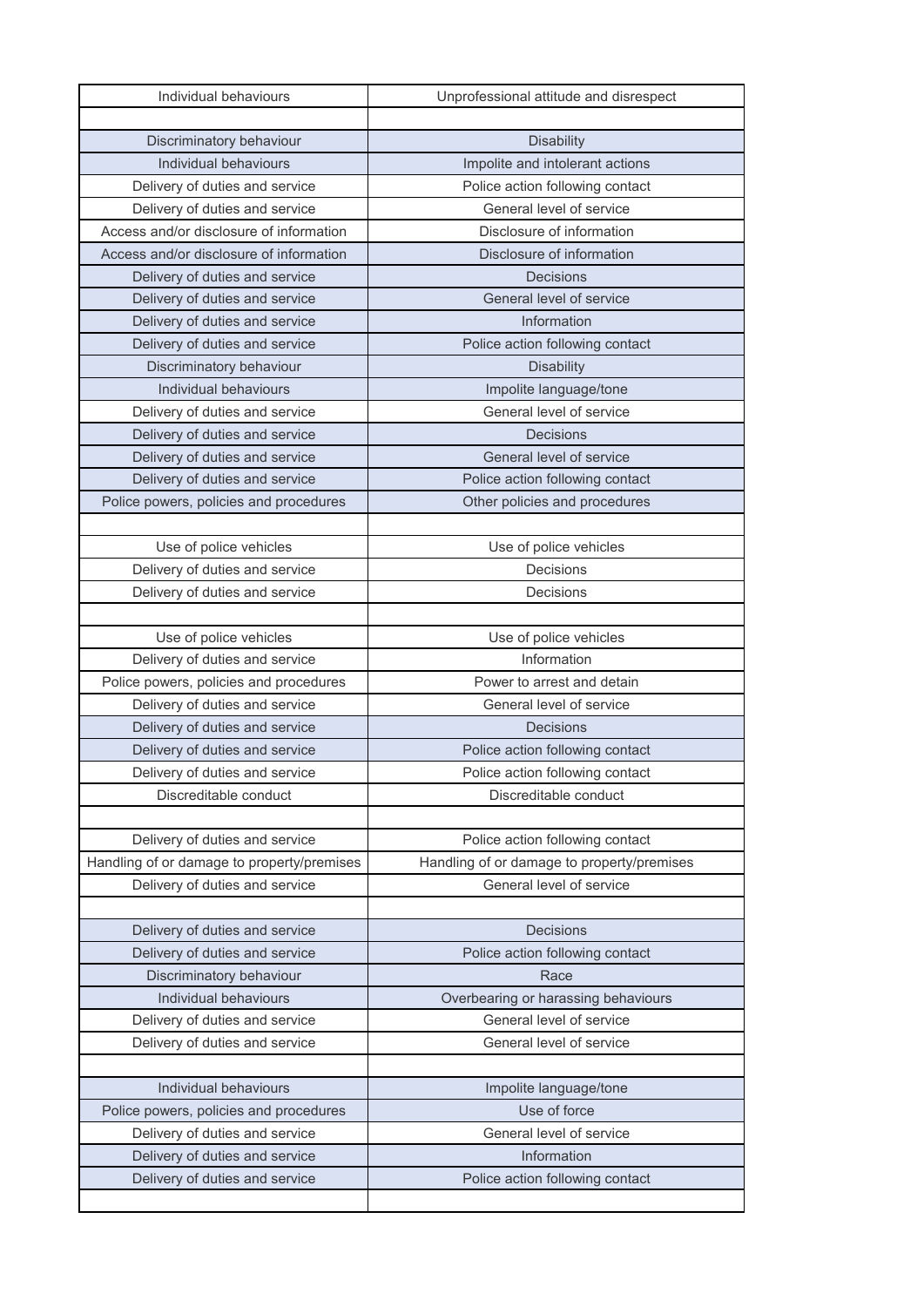| Delivery of duties and service          | General level of service                     |
|-----------------------------------------|----------------------------------------------|
| Delivery of duties and service          | Information                                  |
| Delivery of duties and service          | Police action following contact              |
| Individual behaviours                   | Unprofessional attitude and disrespect       |
| Police powers, policies and procedures  | Power to arrest and detain                   |
| Police powers, policies and procedures  | Searches of premises and seizure of property |
|                                         |                                              |
| Delivery of duties and service          | Information                                  |
|                                         |                                              |
| Delivery of duties and service          | General level of service                     |
| Delivery of duties and service          | Police action following contact              |
| Delivery of duties and service          | General level of service                     |
|                                         |                                              |
| Individual behaviours                   | Unprofessional attitude and disrespect       |
| Delivery of duties and service          | General level of service                     |
| Individual behaviours                   | Lack of fairness and impartiality            |
| Delivery of duties and service          | Police action following contact              |
| Delivery of duties and service          | Decisions                                    |
| Delivery of duties and service          | General level of service                     |
| Police powers, policies and procedures  | <b>Evidential procedures</b>                 |
| Police powers, policies and procedures  | Other policies and procedures                |
| Delivery of duties and service          | General level of service                     |
| Individual behaviours                   | Unprofessional attitude and disrespect       |
| Delivery of duties and service          | Police action following contact              |
| Delivery of duties and service          | General level of service                     |
| Delivery of duties and service          | Decisions                                    |
| Discriminatory behaviour                | Race                                         |
| Delivery of duties and service          | General level of service                     |
| Individual behaviours                   | Impolite and intolerant actions              |
| Individual behaviours                   | Impolite language/tone                       |
| Delivery of duties and service          | Decisions                                    |
|                                         |                                              |
| Delivery of duties and service          | Police action following contact              |
|                                         |                                              |
| Delivery of duties and service          | Decisions                                    |
| Delivery of duties and service          | General level of service                     |
| Delivery of duties and service          | Decisions                                    |
| Delivery of duties and service          | General level of service                     |
| Delivery of duties and service          | Decisions                                    |
| Delivery of duties and service          | General level of service                     |
| Individual behaviours                   | Impolite language/tone                       |
| Access and/or disclosure of information | Disclosure of information                    |
|                                         |                                              |
| Delivery of duties and service          | General level of service                     |
|                                         |                                              |
| Delivery of duties and service          | General level of service                     |
| Delivery of duties and service          | Police action following contact              |
| Delivery of duties and service          | Decisions                                    |
|                                         |                                              |
| Discriminatory behaviour                | Race                                         |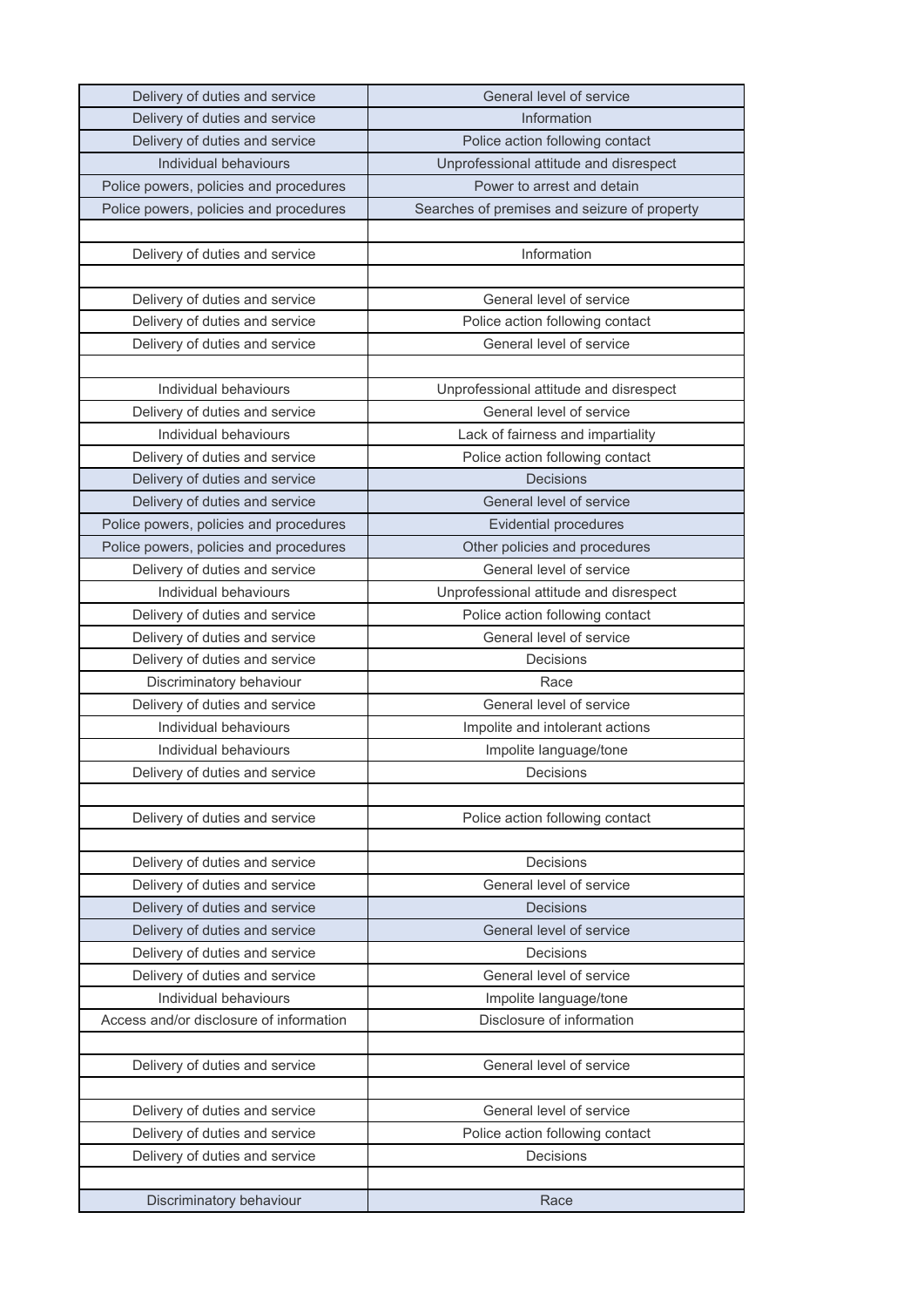| Individual behaviours                      | Unprofessional attitude and disrespect       |
|--------------------------------------------|----------------------------------------------|
| Police powers, policies and procedures     | Searches of premises and seizure of property |
| Delivery of duties and service             | Police action following contact              |
| Delivery of duties and service             | General level of service                     |
|                                            |                                              |
| Handling of or damage to property/premises | Handling of or damage to property/premises   |
| Delivery of duties and service             | General level of service                     |
| Delivery of duties and service             | General level of service                     |
|                                            |                                              |
| Delivery of duties and service             | Police action following contact              |
| Delivery of duties and service             | Decisions                                    |
| Access and/or disclosure of information    | Use of police systems                        |
|                                            |                                              |
| Delivery of duties and service             | Decisions                                    |
| Delivery of duties and service             | Police action following contact              |
| Delivery of duties and service             | General level of service                     |
|                                            |                                              |
| Delivery of duties and service             | Decisions                                    |
| Delivery of duties and service             | General level of service                     |
| Individual behaviours                      | Unprofessional attitude and disrespect       |
| Individual behaviours                      | Impolite language/tone                       |
| Sexual conduct                             | Sexual assault                               |
|                                            |                                              |
| Delivery of duties and service             | Decisions                                    |
| Delivery of duties and service             | General level of service                     |
| Police powers, policies and procedures     | Detention in police custody                  |
|                                            |                                              |
| Delivery of duties and service             | General level of service                     |
| Police powers, policies and procedures     | Other policies and procedures                |
| Use of police vehicles                     | Use of police vehicles                       |
| Delivery of duties and service             | General level of service                     |
| Delivery of duties and service             | Police action following contact              |
|                                            |                                              |
| Delivery of duties and service             | General level of service                     |
| Delivery of duties and service             | Police action following contact              |
| Police powers, policies and procedures     | Searches of premises and seizure of property |
| Police powers, policies and procedures     | Use of force                                 |
| Delivery of duties and service             | General level of service                     |
|                                            |                                              |
| Individual behaviours                      | Unprofessional attitude and disrespect       |
| Delivery of duties and service             | Police action following contact              |
| Delivery of duties and service             | Police action following contact              |
| Discriminatory behaviour                   | Race                                         |
| Police powers, policies and procedures     | Power to arrest and detain                   |
|                                            |                                              |
| Delivery of duties and service             | Police action following contact              |
|                                            |                                              |
| Delivery of duties and service             | General level of service                     |
|                                            |                                              |
| Delivery of duties and service             | Decisions                                    |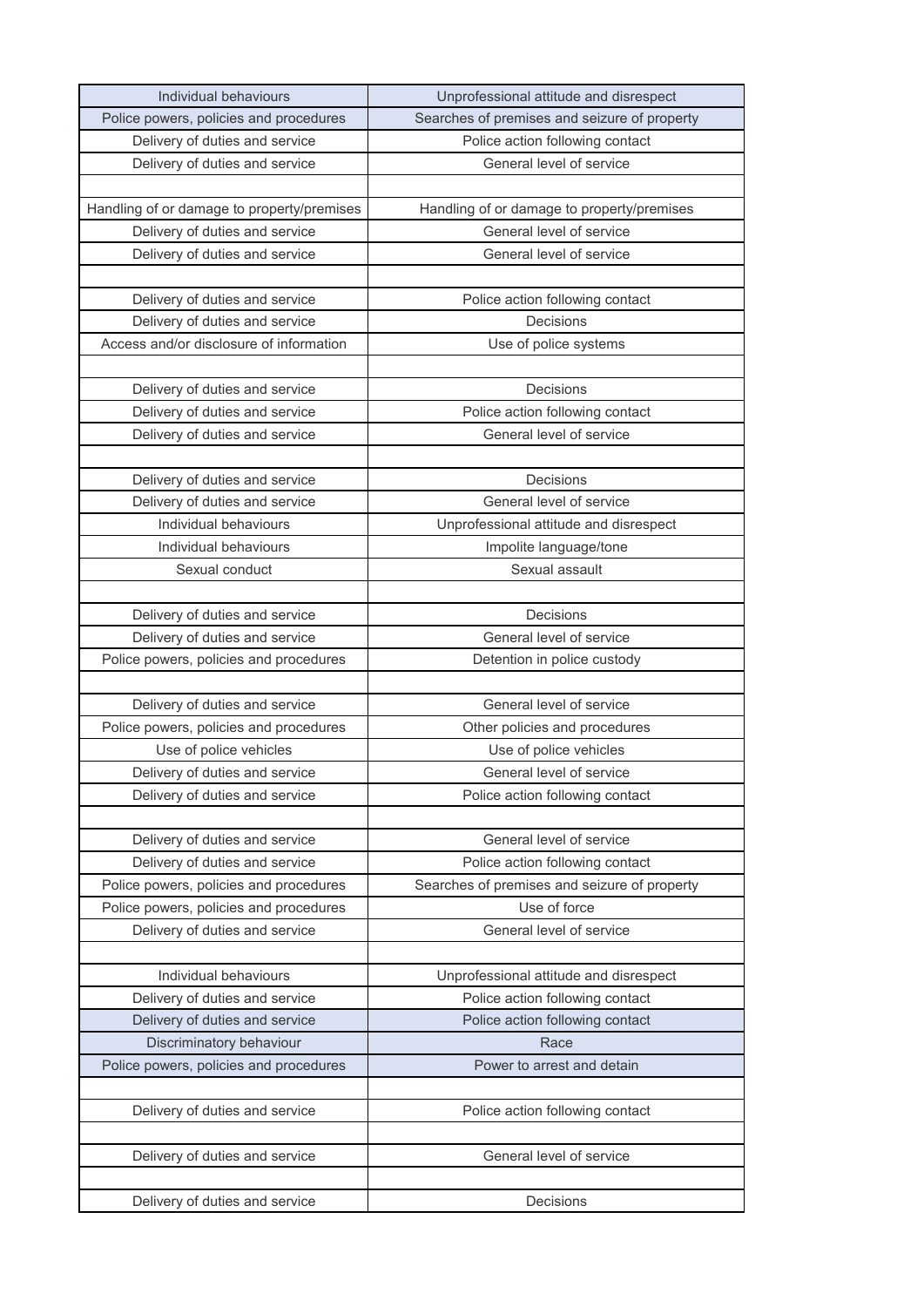| Delivery of duties and service             | General level of service                     |
|--------------------------------------------|----------------------------------------------|
| Delivery of duties and service             | General level of service                     |
|                                            |                                              |
| Delivery of duties and service             | Decisions                                    |
| Delivery of duties and service             | Information                                  |
| Delivery of duties and service             | Police action following contact              |
| Individual behaviours                      | Impolite and intolerant actions              |
| Police powers, policies and procedures     | Power to arrest and detain                   |
| Police powers, policies and procedures     | Searches of premises and seizure of property |
| Police powers, policies and procedures     | Use of force                                 |
| Delivery of duties and service             | General level of service                     |
| Delivery of duties and service             | Police action following contact              |
| Individual behaviours                      | Lack of fairness and impartiality            |
| Police powers, policies and procedures     | Use of force                                 |
| Delivery of duties and service             | General level of service                     |
| Individual behaviours                      | Impolite and intolerant actions              |
|                                            |                                              |
| Delivery of duties and service             | Information                                  |
|                                            |                                              |
| Delivery of duties and service             | Police action following contact              |
|                                            |                                              |
| Delivery of duties and service             | General level of service                     |
|                                            |                                              |
| Delivery of duties and service             | General level of service                     |
| Delivery of duties and service             | Police action following contact              |
| Police powers, policies and procedures     | Use of force                                 |
| Delivery of duties and service             | Decisions                                    |
|                                            |                                              |
| Police powers, policies and procedures     | Power to arrest and detain                   |
| Police powers, policies and procedures     | Other policies and procedures                |
| Delivery of duties and service             | Police action following contact              |
|                                            |                                              |
| Delivery of duties and service             | General level of service                     |
| Delivery of duties and service             | General level of service                     |
| Delivery of duties and service             | General level of service                     |
| Delivery of duties and service             | General level of service                     |
| Delivery of duties and service             | Police action following contact              |
| Delivery of duties and service             | Police action following contact              |
| Delivery of duties and service             | Decisions                                    |
|                                            |                                              |
| Delivery of duties and service             | Decisions                                    |
| Delivery of duties and service             | General level of service                     |
| Delivery of duties and service             | General level of service                     |
| Handling of or damage to property/premises | Handling of or damage to property/premises   |
| Police powers, policies and procedures     | Searches of premises and seizure of property |
| Delivery of duties and service             | General level of service                     |
| Delivery of duties and service             | Police action following contact              |
| Discriminatory behaviour                   | Religion or belief                           |
| Individual behaviours                      | Lack of fairness and impartiality            |
|                                            |                                              |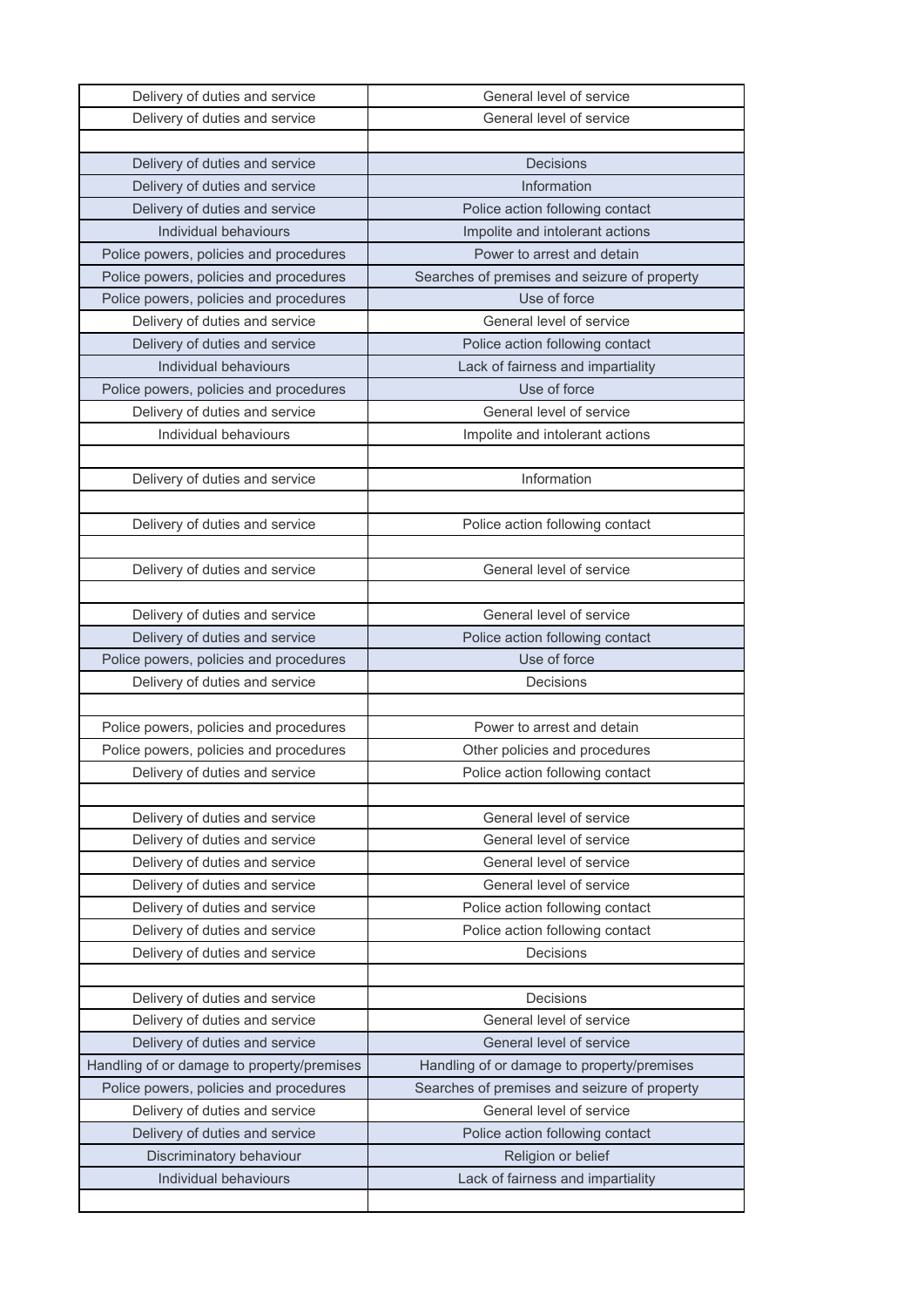| Delivery of duties and service             | Police action following contact            |
|--------------------------------------------|--------------------------------------------|
|                                            |                                            |
| Individual behaviours                      | Impolite language/tone                     |
|                                            |                                            |
| Delivery of duties and service             | General level of service                   |
|                                            |                                            |
| Delivery of duties and service             | General level of service                   |
|                                            |                                            |
| Delivery of duties and service             | General level of service                   |
|                                            |                                            |
| Handling of or damage to property/premises | Handling of or damage to property/premises |
| Delivery of duties and service             | Decisions                                  |
| Delivery of duties and service             | General level of service                   |
|                                            |                                            |
| Delivery of duties and service             | Decisions                                  |
| Delivery of duties and service             | Decisions                                  |
| Delivery of duties and service             | General level of service                   |
| Delivery of duties and service             | Decisions                                  |
| Delivery of duties and service             | General level of service                   |
| Delivery of duties and service             | General level of service                   |
| Delivery of duties and service             | Decisions                                  |
| Delivery of duties and service             | Police action following contact            |
|                                            |                                            |
| Delivery of duties and service             | Police action following contact            |
| Delivery of duties and service             | General level of service                   |
| Individual behaviours                      | Unprofessional attitude and disrespect     |
|                                            |                                            |
| Use of police vehicles                     | Use of police vehicles                     |
|                                            |                                            |
| Police powers, policies and procedures     | Use of force                               |
|                                            |                                            |
| Delivery of duties and service             | General level of service                   |
|                                            |                                            |
| Police powers, policies and procedures     | Stops, and stop and search                 |
|                                            |                                            |
| Delivery of duties and service             | General level of service                   |
| Delivery of duties and service             | Police action following contact            |
| Delivery of duties and service             | General level of service                   |
| Delivery of duties and service             | Police action following contact            |
| Discriminatory behaviour                   | Race                                       |
| Individual behaviours                      | Impolite and intolerant actions            |
| Individual behaviours                      | Unprofessional attitude and disrespect     |
|                                            |                                            |
| Delivery of duties and service             | General level of service                   |
|                                            |                                            |
| Delivery of duties and service             | General level of service                   |
| Individual behaviours                      | Impolite language/tone                     |
|                                            |                                            |
| Delivery of duties and service             |                                            |
|                                            | Police action following contact            |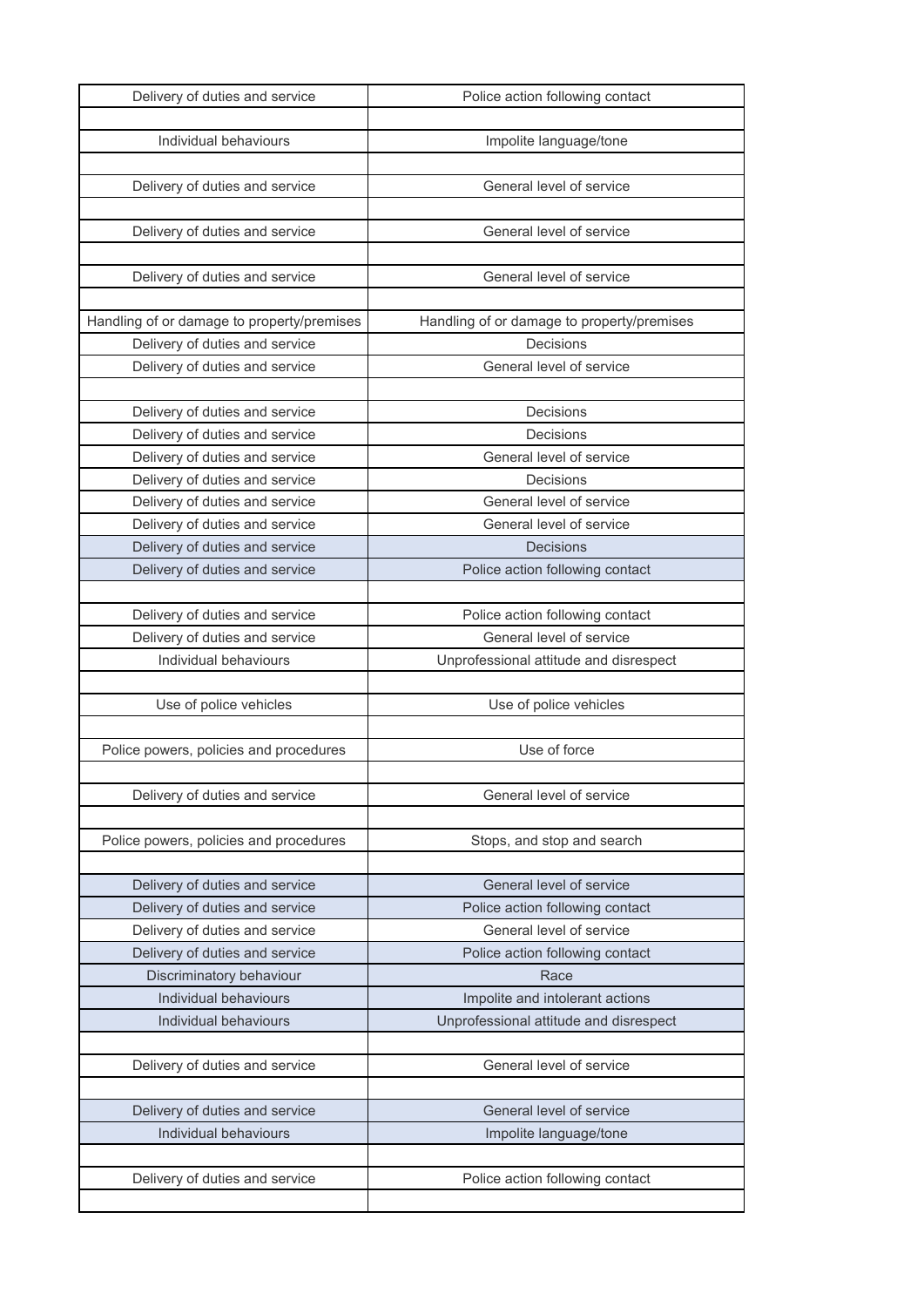| Delivery of duties and service                                            | Police action following contact                              |
|---------------------------------------------------------------------------|--------------------------------------------------------------|
|                                                                           |                                                              |
| Access and/or disclosure of information                                   | Disclosure of information                                    |
| Individual behaviours                                                     | Lack of fairness and impartiality                            |
|                                                                           |                                                              |
| Delivery of duties and service                                            | Police action following contact                              |
| Individual behaviours                                                     | Lack of fairness and impartiality                            |
|                                                                           |                                                              |
| Delivery of duties and service                                            | General level of service                                     |
| Individual behaviours                                                     | Impolite and intolerant actions                              |
| Individual behaviours                                                     | Overbearing or harassing behaviours                          |
|                                                                           |                                                              |
| Delivery of duties and service                                            | General level of service                                     |
|                                                                           |                                                              |
| Police powers, policies and procedures                                    | Detention in police custody                                  |
| Police powers, policies and procedures                                    | Power to arrest and detain                                   |
|                                                                           |                                                              |
| Access and/or disclosure of information                                   | Handling of information                                      |
|                                                                           |                                                              |
| Police powers, policies and procedures                                    | Detention in police custody                                  |
| Police powers, policies and procedures                                    | Use of force                                                 |
|                                                                           |                                                              |
| Individual behaviours                                                     | Lack of fairness and impartiality                            |
|                                                                           |                                                              |
| Delivery of duties and service                                            | Decisions                                                    |
|                                                                           |                                                              |
| Delivery of duties and service                                            |                                                              |
|                                                                           | Decisions                                                    |
|                                                                           |                                                              |
| Police powers, policies and procedures                                    | Searches of premises and seizure of property                 |
|                                                                           |                                                              |
| Police powers, policies and procedures                                    | Power to arrest and detain                                   |
|                                                                           |                                                              |
| Individual behaviours                                                     | Unprofessional attitude and disrespect                       |
|                                                                           |                                                              |
| Police powers, policies and procedures                                    | Detention in police custody                                  |
|                                                                           |                                                              |
| Delivery of duties and service                                            | General level of service                                     |
| Individual behaviours                                                     | Impolite language/tone                                       |
| Individual behaviours                                                     | Lack of fairness and impartiality                            |
|                                                                           |                                                              |
| Delivery of duties and service                                            | Police action following contact                              |
|                                                                           |                                                              |
| Delivery of duties and service                                            | General level of service                                     |
|                                                                           |                                                              |
| Delivery of duties and service                                            | Decisions                                                    |
|                                                                           |                                                              |
| Delivery of duties and service                                            | Decisions                                                    |
|                                                                           |                                                              |
| Access and/or disclosure of information<br>Delivery of duties and service | Disclosure of information<br>Police action following contact |